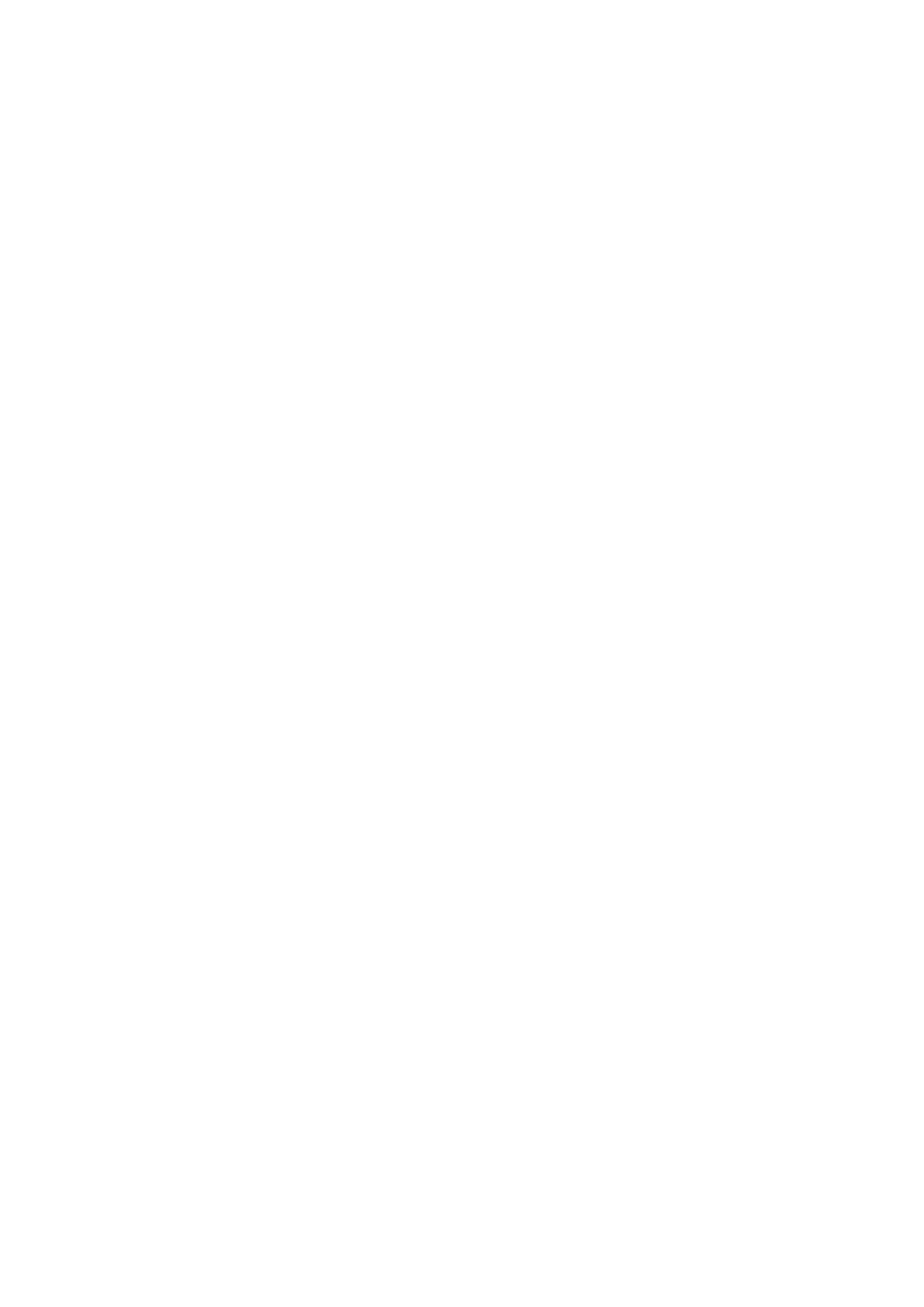### **AUTHORS**

Aaron Best, Ecologic Institute Marius Hasenheit, Ecologic Institute

With contributions by: Laurens Duin, Ecologic Institute

With thanks to: Participants in the "Car Sharing in Germany" Expert Workshop, 8 March 2018, Berlin

Project coordination and editing provided by Ecologic Institute.

Manuscript completed in September 2018 This document is available on the Internet at: <http://circular-impacts.eu/deliverables>

| Document title         | Car Sharing in Germany: A Case Study on the Circular Economy |
|------------------------|--------------------------------------------------------------|
| Work Package           | 4                                                            |
| Document Type          | Deliverable                                                  |
| Date                   | 21 September 2018                                            |
| <b>Document Status</b> | Final                                                        |

### **ACKNOWLEDGEMENT & DISCLAIMER**

This project has received funding from the European Union's Horizon 2020 research and innovation programme under Grant Agreement No. 730316.

Neither the European Commission nor any person acting on behalf of the Commission is responsible for the use which might be made of the following information. The views expressed in this publication are the sole responsibility of the author and do not necessarily reflect the views of the European Commission.

Reproduction and translation for non-commercial purposes are authorized, provided the source is acknowledged and the publisher is given prior notice and sent a copy.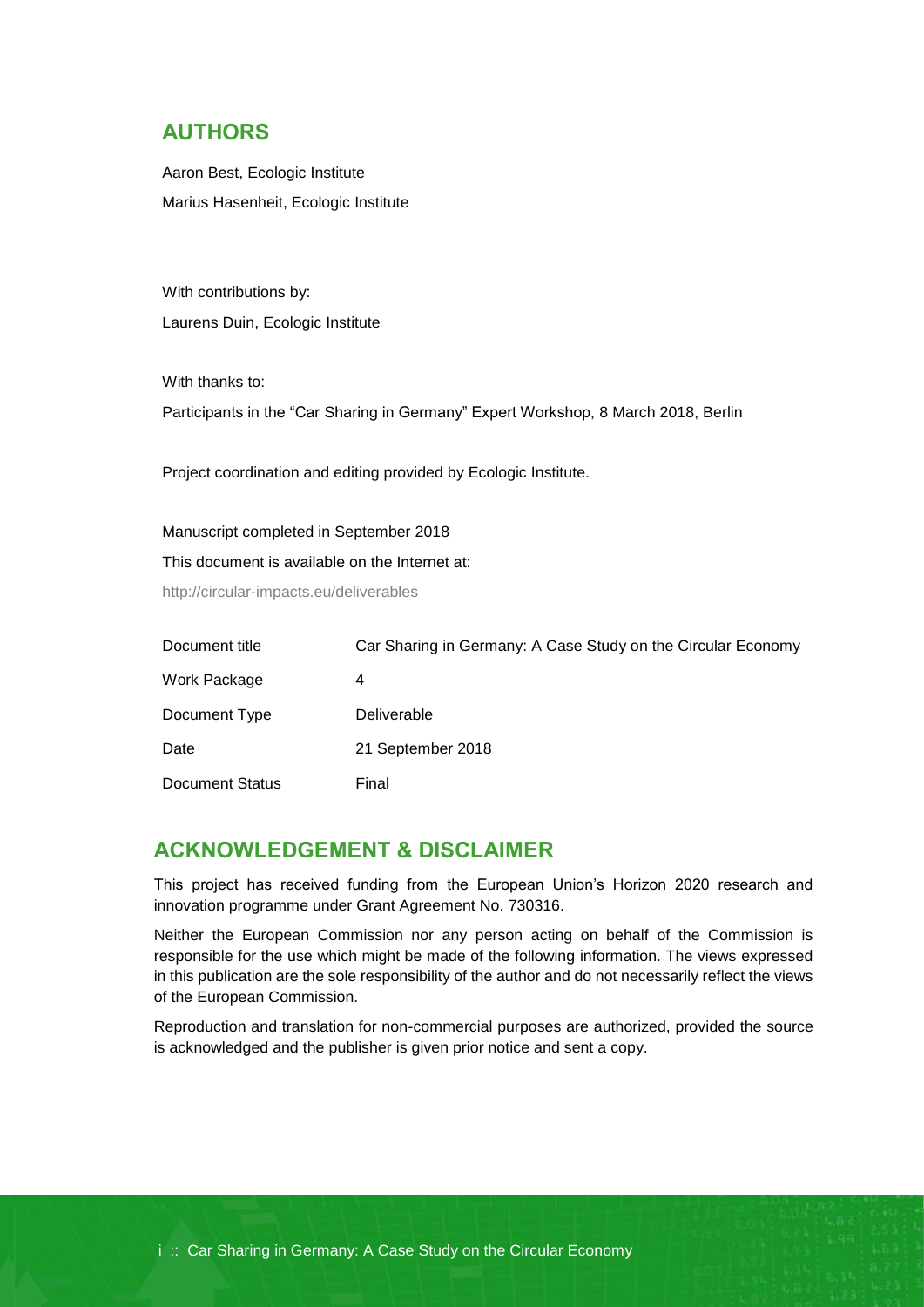### <span id="page-3-0"></span>**1 :: Abstract**

This case-study paper examines future scenarios for car sharing in Germany, analysing drivers and impacts. Enabled by disruptive technological changes, car sharing is an example of a "product as a service" and becoming an increasingly viable alternative to the private ownership of cars. By intensifying the use of vehicles, car sharing has the potential to provide mobility using fewer physical and energy resources. However, other models of shared mobility, such as ridesharing enabled by autonomous vehicles, could actually have countervailing effects, drawing passengers away from public transit. Two future circular scenarios for 2030, Circular "Green" (car sharing) and Circular "Gray" (a broader concept of shared mobility) are developed and compared to a business-as-usual scenario. The paper highlights the impacts of the scenarios on motorvehicle travel and production as well as greenhouse-gas emissions, also describing likely economic and policy implications. The case underlines the importance of analysing specific circular opportunities like car sharing in the context of a broader system of multi-modal transport.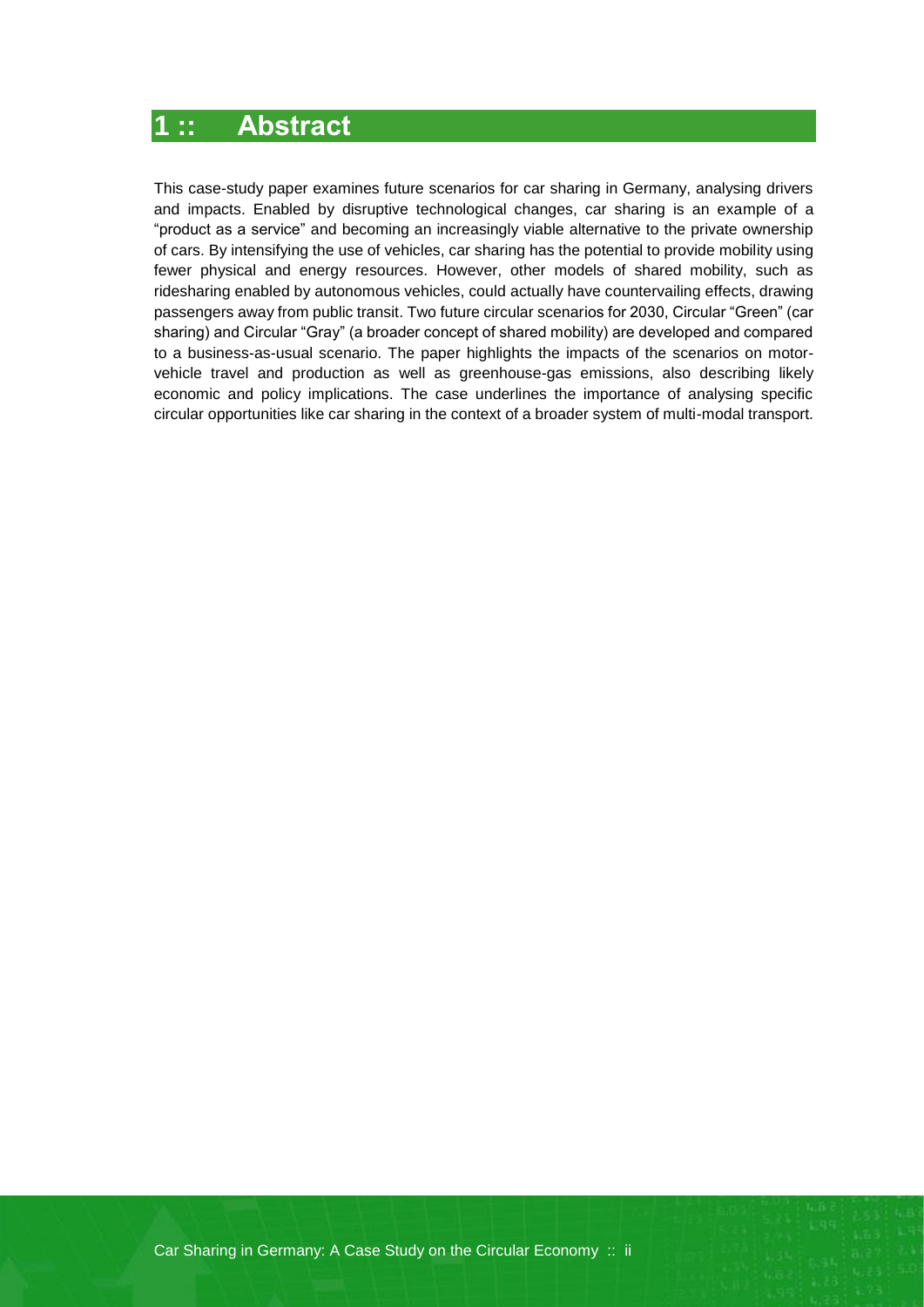# **Table of Contents**

| 1:: Abstract                                                                                                                                                                                                                                            | ii.                  |
|---------------------------------------------------------------------------------------------------------------------------------------------------------------------------------------------------------------------------------------------------------|----------------------|
| 2 :: Executive Summary                                                                                                                                                                                                                                  | 1                    |
| $1::$ Introduction                                                                                                                                                                                                                                      | 5                    |
| 2 :: Step 1: Defining the Baseline                                                                                                                                                                                                                      | 8                    |
| Understanding the business models<br>2.1<br>2.2 Current use of motorised passenger vehicles in Germany<br>2.3 Current use of car sharing in Germany<br>2.4 Base-year parameters<br>2.5 Business-as-usual scenario for 2030<br>2.5.1 Scenario definition |                      |
| 2.5.2 Assumptions                                                                                                                                                                                                                                       | 21                   |
| 3 :: Step 2: Defining the Circular Scenario                                                                                                                                                                                                             | 22                   |
| 3.1<br><b>Scenario parameters</b><br>4 :: Step 3: Changes in the Key Sector                                                                                                                                                                             | 22<br>23             |
| 4.1 Scenario results<br>5 :: Step 4: Expected Effects on Other Parts of the Economy                                                                                                                                                                     | 23<br>26             |
| <b>Potential modal shifts</b><br>$5.1 -$<br>5.1.1 Potential effects of car sharing on modal shift<br>5.1.2 Potential effects of autonomous vehicles on modal shift                                                                                      | 26<br>26<br>27       |
| 5.1.3 The impact of autonomous vehicles – estimations                                                                                                                                                                                                   | 28                   |
| 6 :: Step 5: The Impact on Society<br><b>6.1 Societal impacts</b><br><b>6.2 Environmental impacts</b><br>7 :: Step 6: Are Alternatives Available?                                                                                                       | 29<br>29<br>29<br>32 |
| 8 :: Step 7: Policy Options                                                                                                                                                                                                                             | 33                   |
| Need: Adaptive and holistic transport policy mix<br>8.1<br>Policies that directly support car sharing<br>8.2<br>8.3<br>Policies that indirectly support car sharing<br>9 :: Step 8: Overall Conclusions                                                 |                      |
| 10:: References                                                                                                                                                                                                                                         | 37                   |
| 11: List of Partners                                                                                                                                                                                                                                    | 45                   |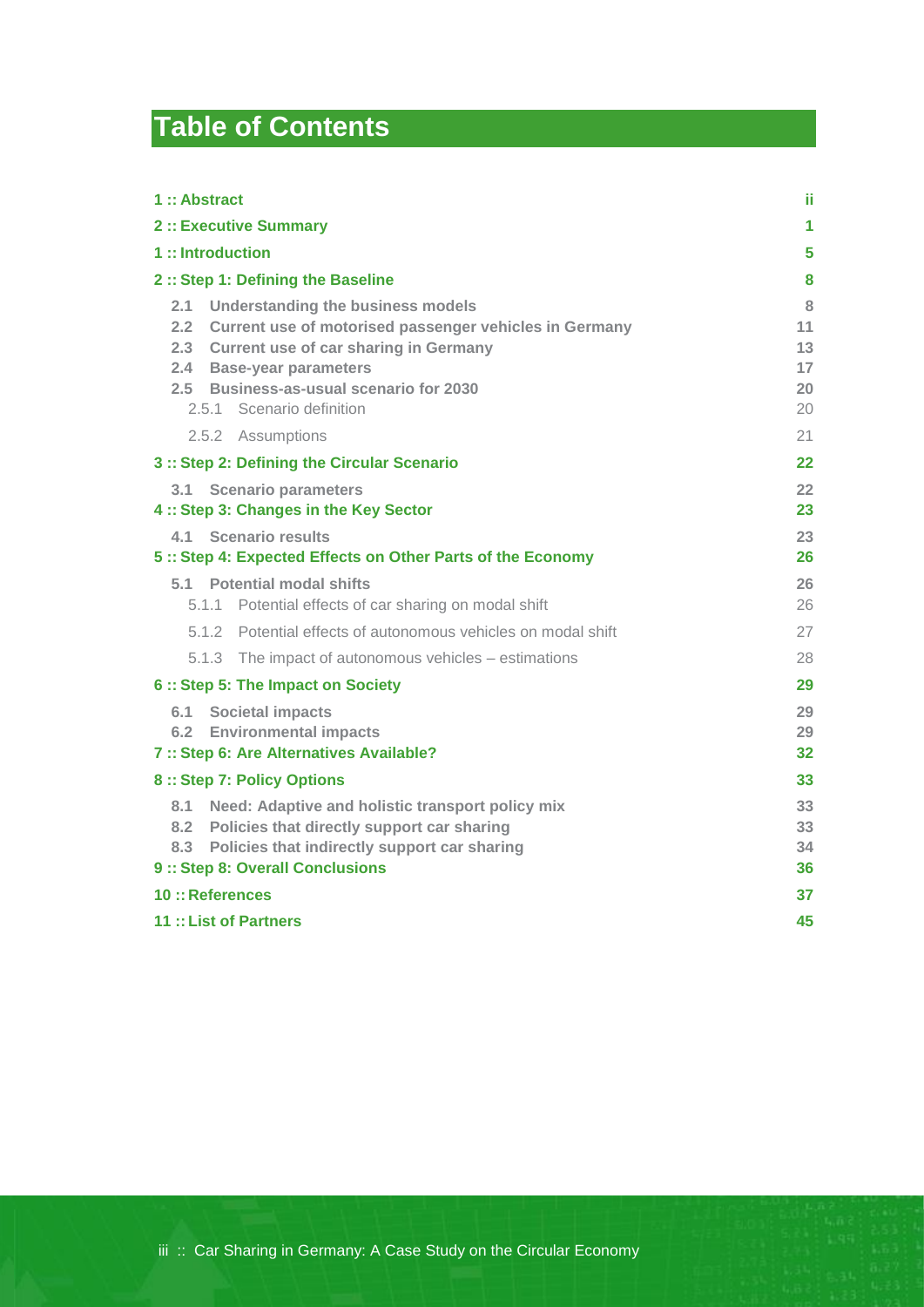### **List of Tables**

| Table 1. Passenger trips by mode of motorised transport in Germany in 2016                                               | 11 |
|--------------------------------------------------------------------------------------------------------------------------|----|
| Table 2. Average annual costs per driver-owned car and car sharing costs (8,000 km per year,<br>667 km per month) in EUR | 15 |
| Table 3. Base-year parameters for passenger vehicles: production, stock, lifespan and use                                | 17 |
| Table 4. Base-year parameters for vehicle production                                                                     | 19 |
| Table 5. Base-year parameters for vehicle use                                                                            | 19 |
| Table 6. Additional assumptions for the 2030 BAU Scenario                                                                | 21 |
| Table 7. Assumptions used in the scenario analysis                                                                       | 22 |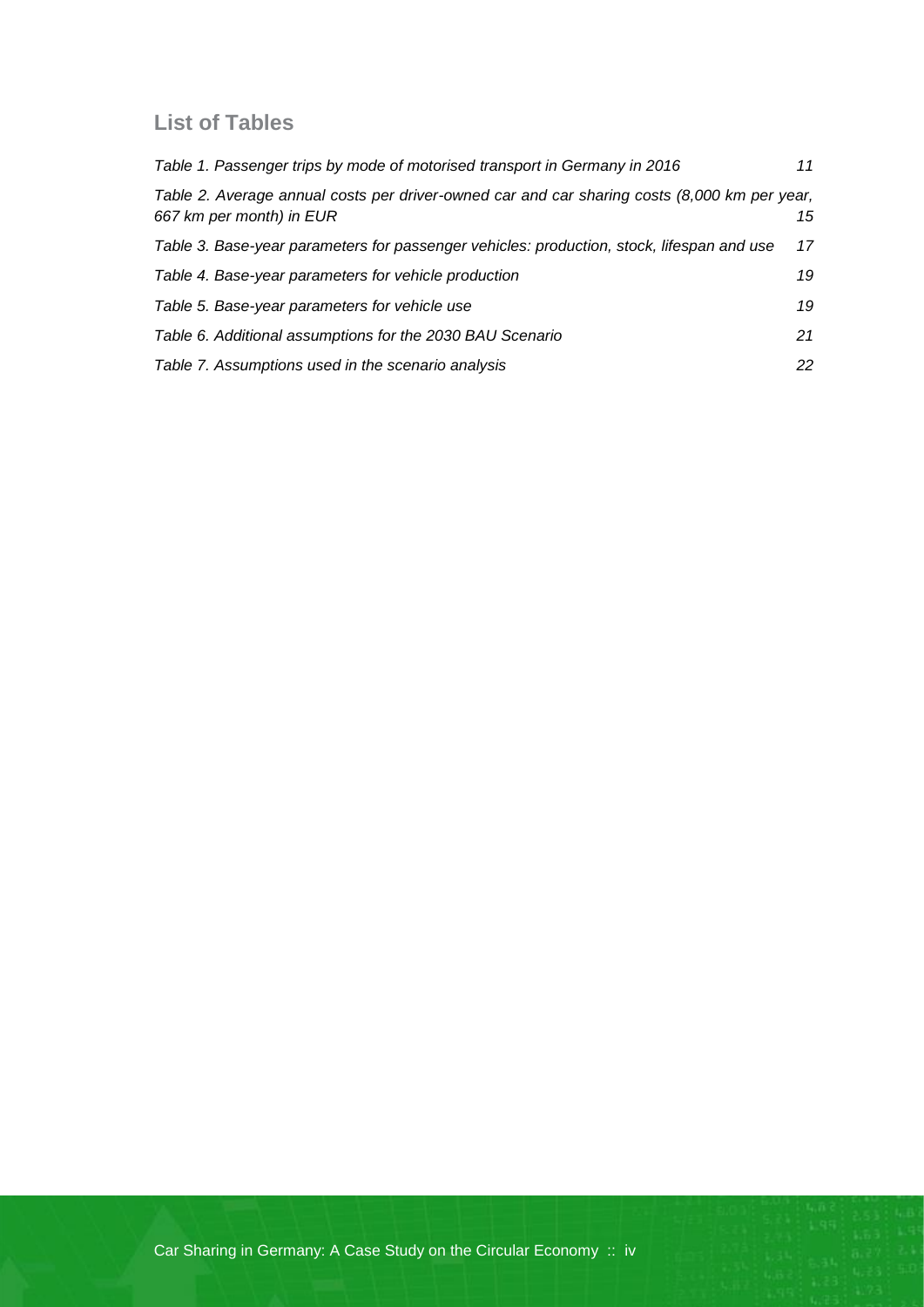# **List of Figures**

| Figure 1. Annual passenger-km in Germany (motorised passenger vehicles)                | 2               |
|----------------------------------------------------------------------------------------|-----------------|
| Figure 2. CO <sub>2</sub> e emissions from motorised passenger vehicles in Germany     | 3               |
| Figure 3. New passenger vehicles in Germany                                            | 4               |
| Figure 4. Impact chain - Product-as-a-Service                                          | 6               |
| Figure 5. Predominant model of private motorised transport (cars)                      | 9               |
| Figure 6. Car sharing model for private motorised transport (cars)                     | 9               |
| Figure 7. Passenger-kilometres by mode of motorised transport in Germany (in billions) | 12 <sup>°</sup> |
| Figure 8. Average cost comparison: driver-owned car versus car sharing                 | 15              |
| Figure 9. Annual passenger-km in Germany (motorised passenger vehicles)                | 23              |
| Figure 10. New passenger vehicles in Germany                                           | 24              |
| Figure 11. Passenger-vehicle stock in Germany                                          | 25              |
| Figure 12. Potential effect of autonomous vehicles on modal shift                      | 28              |
| Figure 13. $CO2e$ emissions from motorised passenger vehicles in Germany               | 30              |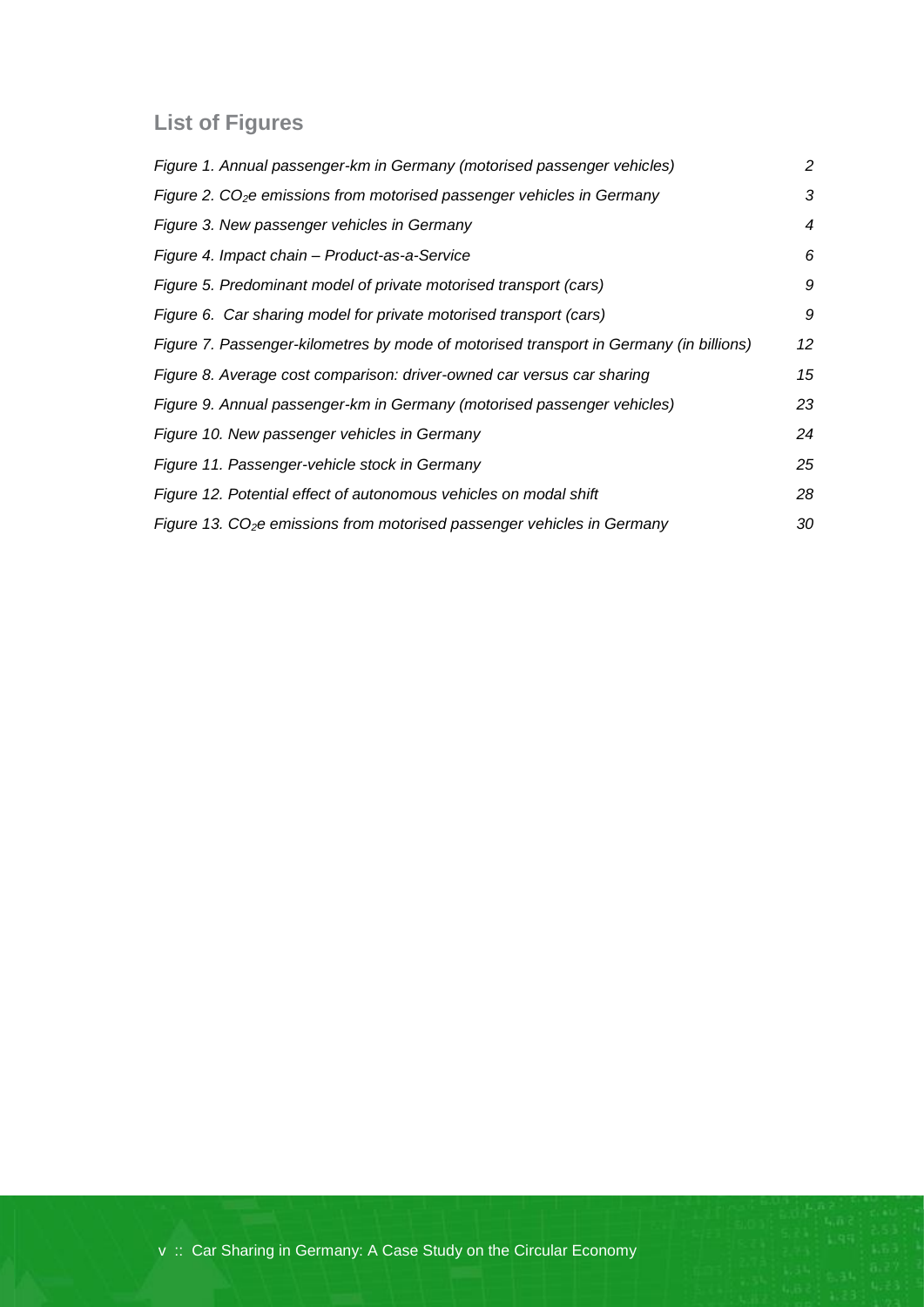## **List of Abbreviations**

| <b>ADAC</b>       | German automobile club (Allgemeine Deutsche Automobil-Club e.V.)                                                        |
|-------------------|-------------------------------------------------------------------------------------------------------------------------|
| <b>BAU</b>        | Business as usual (scenario)                                                                                            |
| BEV               | Battery-electric vehicle                                                                                                |
| <b>BMVI</b>       | Federal Ministry for Transport and Digital Infrastructure (Bundesministerium für<br>Verkehr und digitale Infrastruktur) |
| CO <sub>2</sub> e | $CO2$ equivalent                                                                                                        |
| <b>EUR</b>        | Euros (currency)                                                                                                        |
| <b>GHG</b>        | Greenhouse gas                                                                                                          |
| <b>LOHAS</b>      | Lifestyles of Health and Sustainability                                                                                 |
| <b>NMVOCs</b>     | Non-methane volatile organic compounds                                                                                  |
| <b>PHEV</b>       | Plug-in hybrid-electric vehicle                                                                                         |
| <b>Pkm</b>        | Passenger-kilometres                                                                                                    |
| UBA               | German Federal Environment Agency (Umweltbundesamt)                                                                     |
| Vkm               | Vehicle-kilometres                                                                                                      |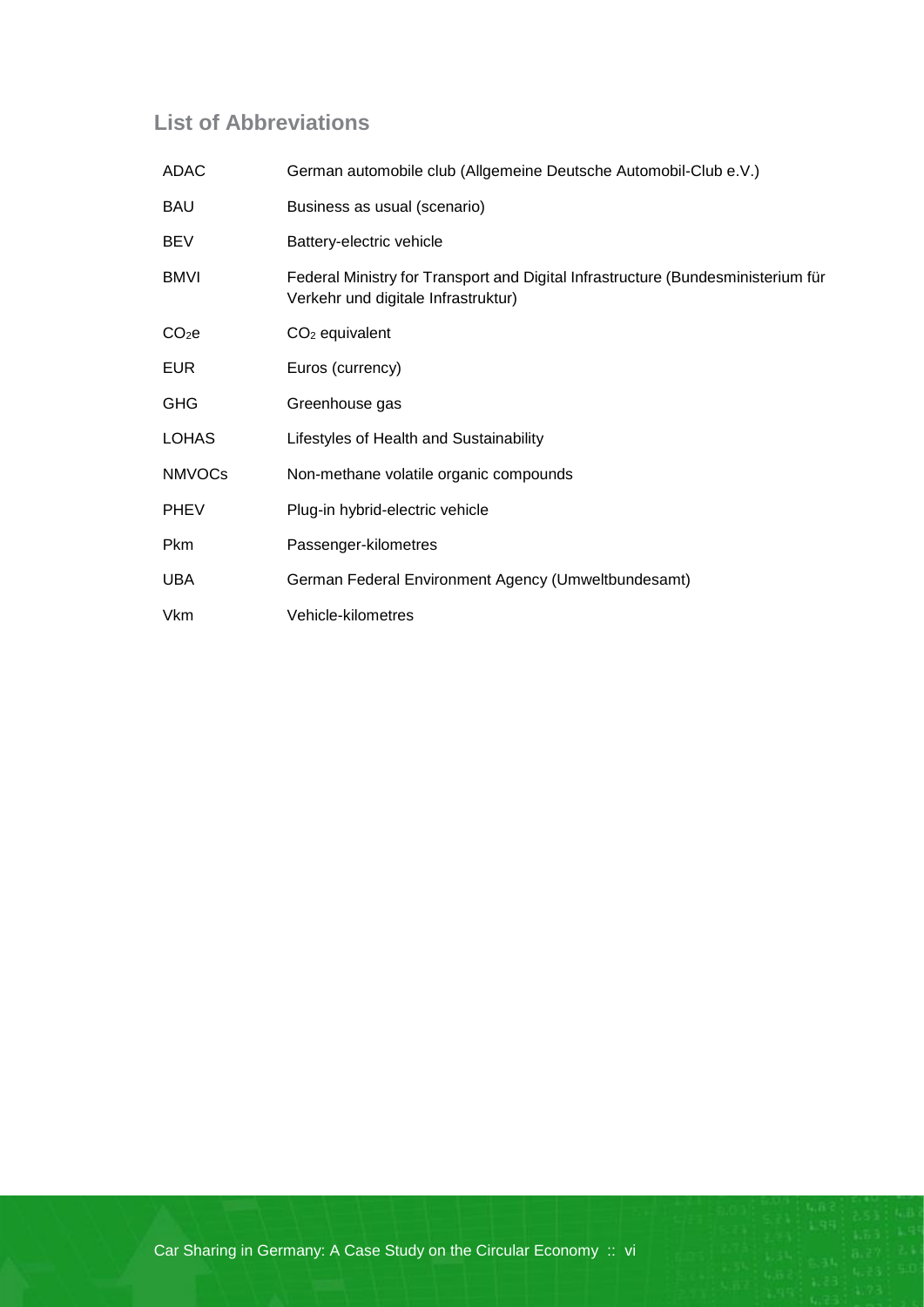# <span id="page-8-0"></span>**2 :: Executive Summary**

Globally, more than one billion vehicles are currently in use and this number is expected to reach two billion units by 2030 (Sperling and Gordon, 2009). This growth brings with it challenges for both industrialised and emerging countries, including air pollution, urban congestion, surface sealing and additional resource consumption related to producing and operating these vehicles. In the EU, the number of passenger cars now exceeds 250 million and continues to grow (Eurostat, 2018).

### **Car sharing as a circular-economy transformation**

Recent technological developments have increased the convenience of car sharing as an alternative form of providing mobility. Car sharing could potentially lower the number of passenger motor vehicles required to provide the same level of car-based mobility. However, many questions remain regarding the nature and magnitude of the future impacts of car sharing, especially given its expected convergence with ride sharing in the future (facilitated by the advent of autonomous vehicles). Given the enormous impacts of motor vehicles, and with the use of car sharing undoubtedly growing, it is of critical importance to clarify questions related to the expected future impact of these changes in car-based mobility.

In the circular-economy context, car sharing is an example of a product as a service, wherein consumers, rather than buying and owning a product, purchase the services a product provides (e.g. mobility in the case of car sharing). With Germany by far the largest car-sharing market in the EU, this CIRCULAR IMPACTS case study examines possible future impacts of car sharing in the country, starting with the reality today and comparing potential scenarios for the year 2030, each with different levels and effects of car sharing.

This case study does not provide a prediction of the future, which would be an impossible task given the remarkable innovations, disruption and uncertainties now taking place in the transport sector. Disruptive changes for the sector are in store, such as car sharing, ride sharing, autonomous vehicles, robo-taxis and electric vehicles.

However, this case study does shed light on the role that the circular economy could play in transport use and its effects, explains some of the trade-offs involved and identifies key driving factors that should be considered when making transport-related policy decisions. Though it investigates the case of Germany and specifies the year 2030, the underlying technological developments examined here are global in nature, meaning useful insights can be drawn from the case more generally.

### **Three 2030 scenarios: BAU, Circular "Green" and Circular "Gray"**

In this case study, three scenarios of car sharing development in Germany through 2030 are developed: a business-as-usual (BAU) scenario with lower levels of car sharing and two circular scenarios with significantly higher levels of car sharing. All 2030 scenarios are based on a set of underlying assumptions wherein the passenger-vehicle sector achieves greenhouse-gas emission reductions at levels in line with the German government's climate commitments under the Paris agreement (Agora Verkehrswende, 2018). In addition, in all 2030 scenarios, the number of electric vehicles on German streets reaches 5 million by 2030. Achieving these ambitious assumptions is contingent on corresponding and effective policy interventions in Germany and the EU. With this common substrate to all the 2030 scenarios, the specific effect of car sharing can be better analysed.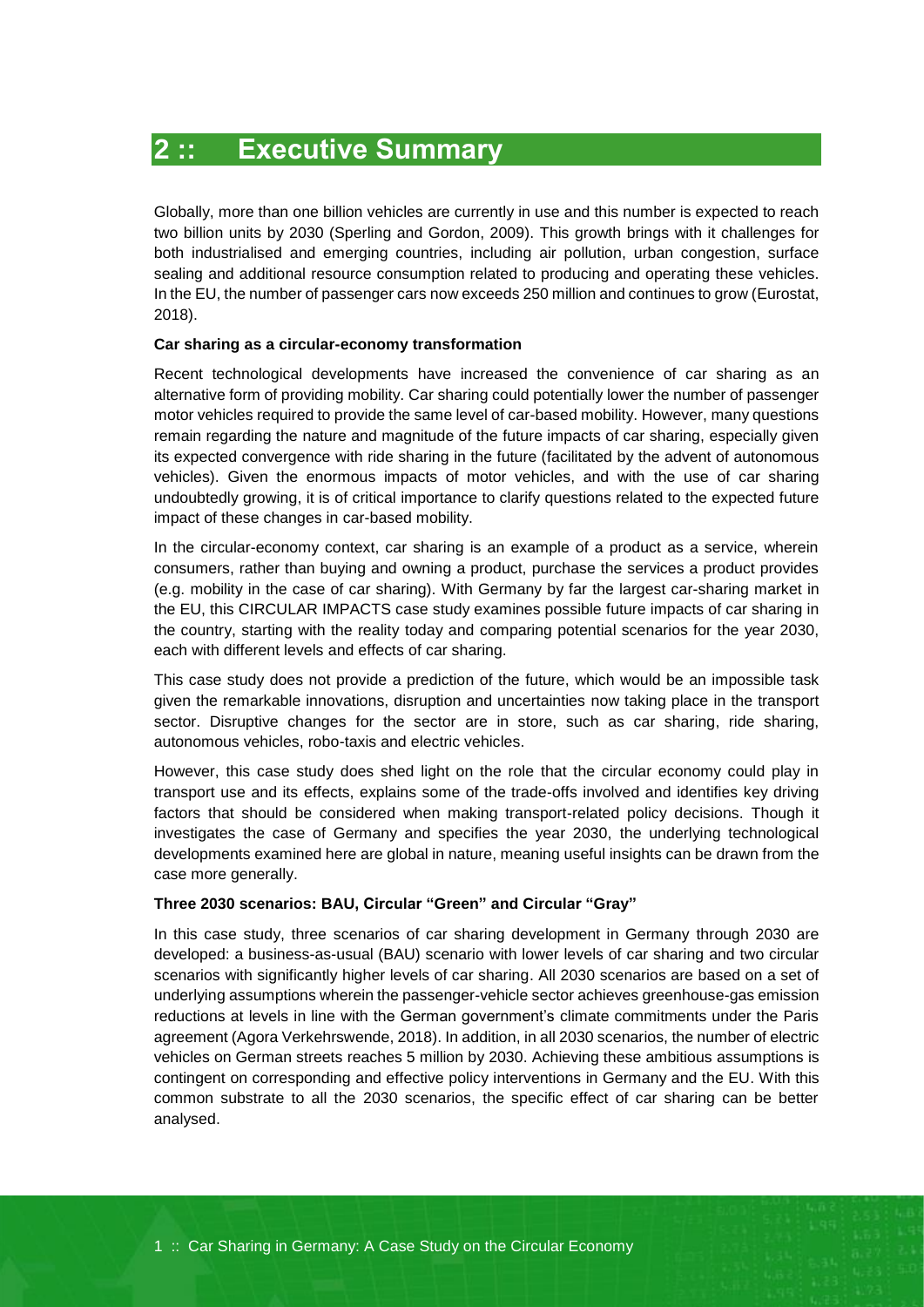Presently, car sharing makes up just one tenth of one percent (0.1%) of passenger-km delivered by motorised passenger vehicles in Germany. In the BAU 2030 scenario, car sharing rises to one half of one percent (0.5%) of all automotive passenger-kilometres by 2030 (a five-fold increase above today). In the Circular "Green" 2030 scenario, today's mobility pattern is significantly disrupted, with car sharing growing to cover 2.5% of total automotive passenger-kilometres while reducing road traffic and CO<sub>2</sub> emissions. In contrast, though the Circular "Gray" scenario sees the same number of shared vehicles as the Circular "Green" scenario, this additional shared mobility fails to substitute private-vehicle traffic, actually fostering additional travel by motorised passenger vehicles along with the highest  $CO<sub>2</sub>$  emissions of the three 2030 scenarios. The Circular "Green" scenario is based on a continuation of present-day car-sharing effects in Germany, which studies show has the net effect of reducing users' reliance on private passenger cars. The Circular "Gray" scenario, however, is consistent with the convergence of car sharing and ride sharing (driven by market adoption of autonomous vehicles), which can be expected to decrease prices for car-based mobility and entice away users of public transport services.

### **Case-study results: future car sharing in Germany**

**Effects on passenger-km.** [Figure 1](#page-9-0) shows the case-study results for the annual passenger-km travelled in Germany by motor vehicles in 2030, breaking them down by use application (private car or car sharing) as well as energy source (fossil fuel or electric). Including the base year of 2017 allows a comparison to the present-day situation. In the Circular "Green" scenario, the total passenger-km of motorised passenger vehicles are reduced by 7% compared to the BAU scenario, whereas the Circular "Gray" scenario drives an increase of 2% in passenger-km.



<span id="page-9-0"></span>**Figure 1. Annual passenger-km in Germany (motorised passenger vehicles)**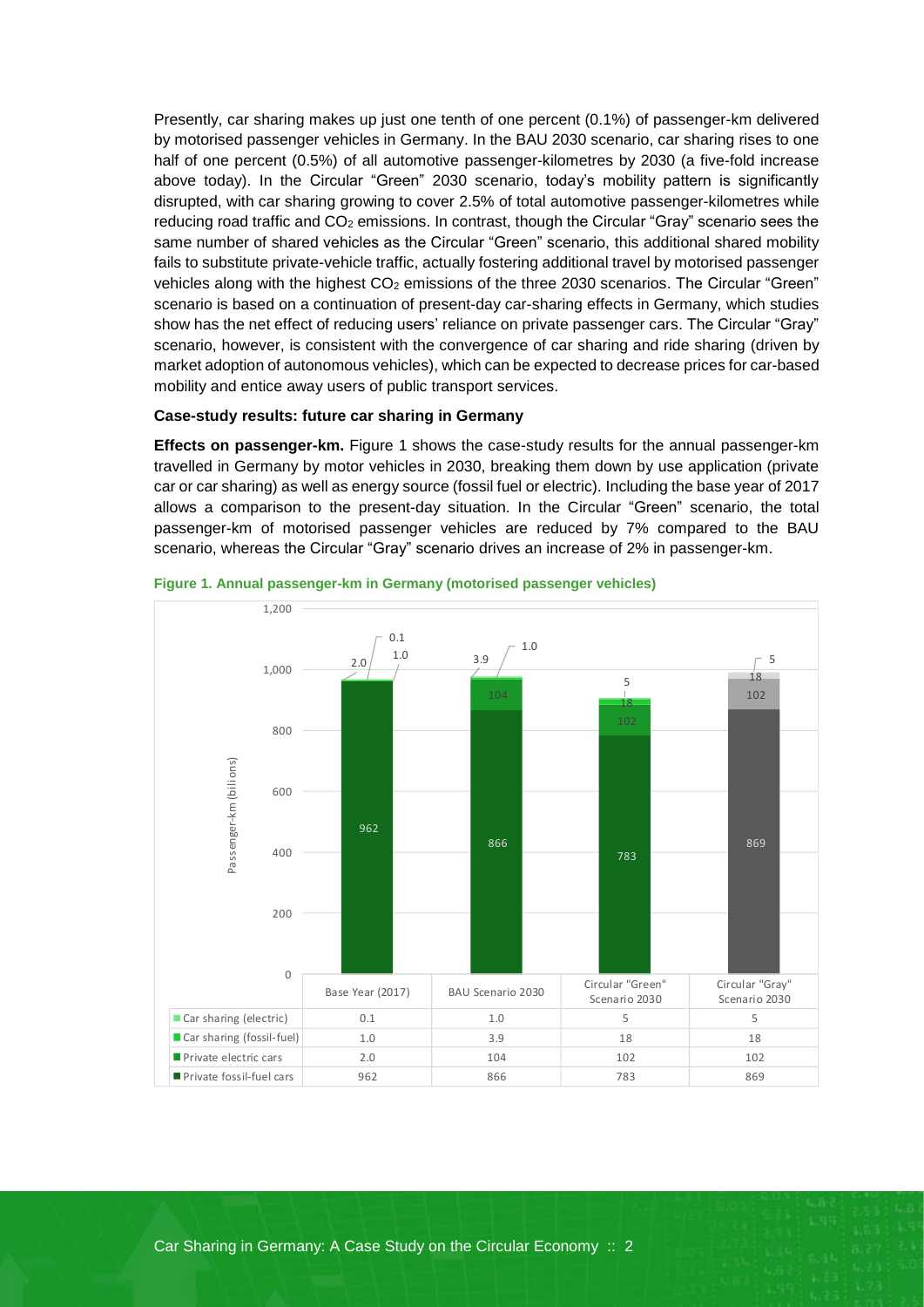**Effects on greenhouse-gas emissions.** Significant reductions in greenhouse-gas emissions are evident in all the 2030 scenarios vis-à-vis present-day emissions (see [Figure 2\)](#page-10-0). The most important factor behind the significant drop in 2030 emissions from present-day levels is the authors' underlying assumption of an ambitious rise in the average energy-efficiency of vehicles of all fuel types combined with a shift to electric vehicles. By contrast, the additional contribution of car sharing is modest. The BAU scenario delivers CO<sub>2</sub>e emissions reduction of 28% by 2030 compared to 2017. In the Circular "Green" scenario, the additional car sharing reduces the total emissions a further 10% beyond those achieved in the BAU 2030 scenario. By contrast, the Circular "Gray" scenario sees no climate benefits compared to the BAU scenario, with emissions actually increasing by 1%.



<span id="page-10-0"></span>

Note: the decrease in CO<sub>2</sub>e emissions for the 2030 scenarios results primarily from ambitious gains in vehiclefleet efficiency (at levels in line with Germany achieving its climate targets).

**Effects on vehicle production.** The most dramatic differences amongst the scenarios relates to the production of new vehicles. Currently, the average lifespan of a car-sharing vehicle in that application is three years. After this period of time, car-sharing vehicles are typically sold in the used-car market and become private vehicles. Due to decreased demand for vehicles overall in the Circular "Green" scenario, car production for the German market falls 16%, while 5% of new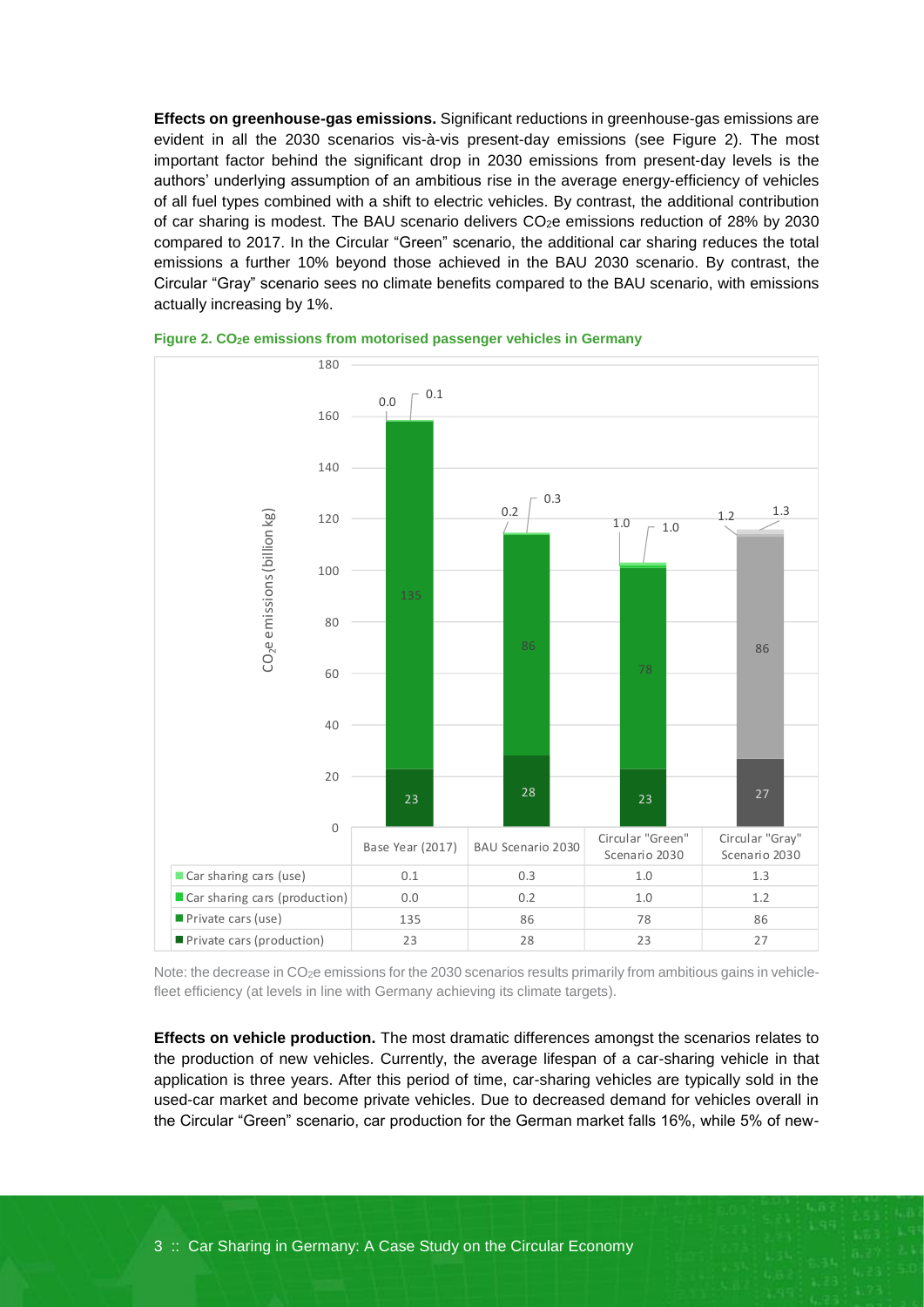car production is for the car-sharing market. In contrast, car production actually increases slightly (by 1%) in the Circular "Gray" Scenario.



<span id="page-11-0"></span>**Figure 3. New passenger vehicles in Germany**

### **Conclusions**

This circular-economy case study on car sharing examines an area of dynamic and large-scale change driven by rapidly evolving technologies. Key insights from the study include:

**Car sharing will likely blur into ride sharing in the coming decades** - Car sharing is likely to merge with ride sharing from both a usage and business-model perspective as autonomous vehicles enter the market. Car manufacturers are already positioning themselves for a major revolution in urban mobility.

**Future impacts depend on the policy framework** - Car sharing could be headed for a significant scaling up. However, the degree to which shared mobility attracts users from private vehicles or from public transit will determine car sharing's urban, environmental and resource impacts. Policies such as congestion pricing, parking fees, fuel taxes and other measures can address the implicit subsidies that encourage private-vehicle use. Particular policy attention is needed on ways to address the negative effects of increased ride sharing and the market adoption of autonomous vehicles on public transit use. The energy efficiency of the vehicle fleet, cleaner engine exhaust and the widespread uptake of electric vehicles will remain the decisive contributors to reducing negative environmental impacts of passenger transport. Car sharing vehicles, are on average more fuel efficient and more likely to be electric vehicles, and thus can make a supporting contribution.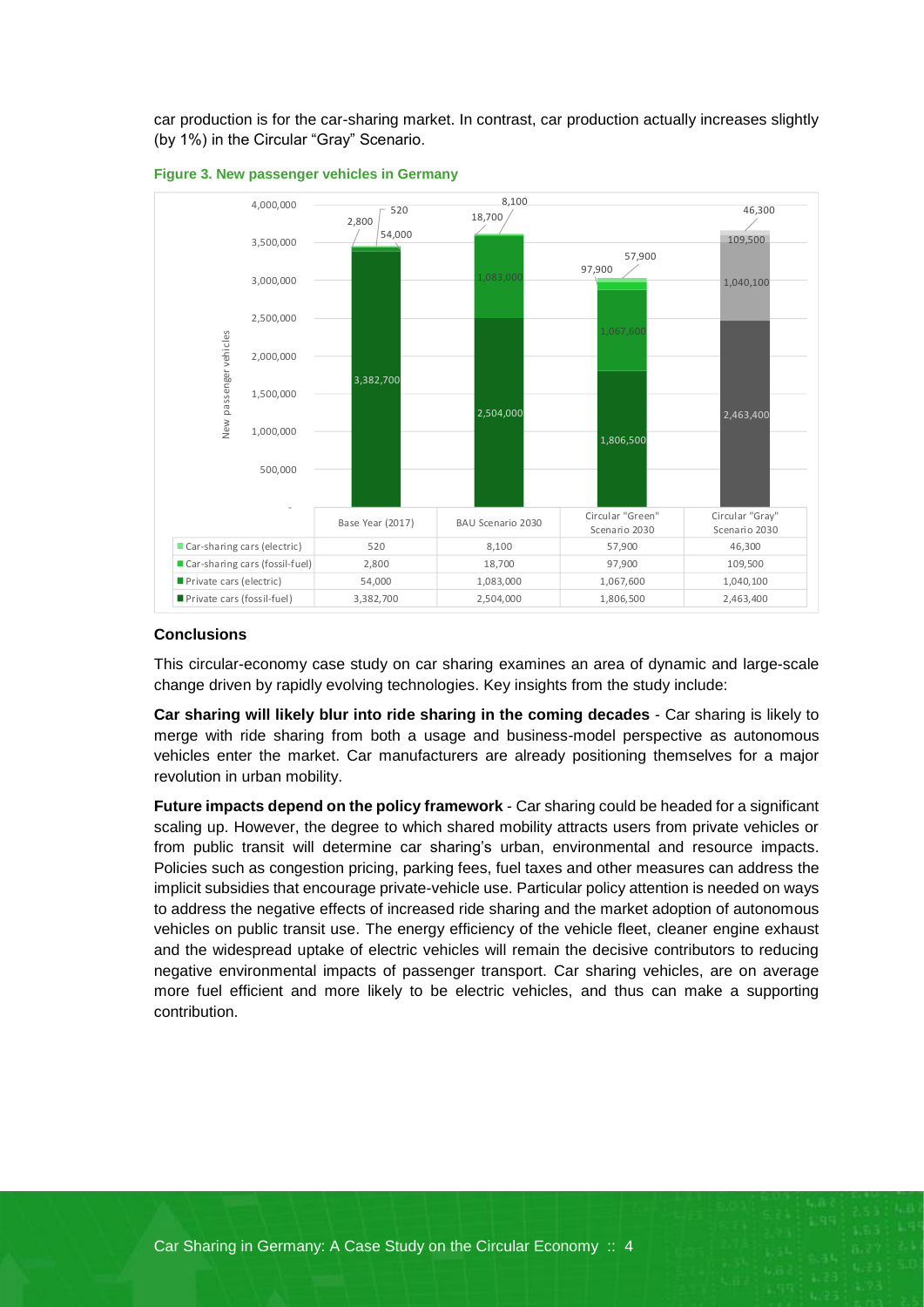# <span id="page-12-0"></span>**1 :: Introduction**

The mobility sector is currently undergoing a series of fundamental changes, including a shift towards non-fossil fuels, autonomous driving and to mobility as a service. Car sharing is a crucial part of this mobility-as-a-service sector. Its rising importance can be explained by several factors: the increasing availability and diffusion of mobile electronic devices and software capabilities; a growing technological connectivity within society; and shifting societal values with respect to mobility in general and specifically regarding cars.

Today, especially for young adults, the ownership of a car no longer plays as dominant role as a symbol for mobility and status as it did just a few years ago (Canzler and Knie, 2015). Driving licenses are increasingly being acquired later and the share of young people among car buyers has been declining for some time (Canzler and Knie, 2015; Schönduwe et al., 2012). At the same time, the demand for mobility is increasing and expected to rise through 2030 (BMVI, 2014a). The car has shifted from being a symbol of status and personal independence to being seen as a rather pragmatic component of a mobility pattern wherein several intermodal means of transport are used, with the modal choice depending on the specific circumstances. The focus has thus shifted toward accessing mobility services in a flexible way rather than possessing a car as such.

This change of expectations towards mobility in general and cars specifically has allowed car sharing to escape its marginal niche to become increasingly mainstream, leading to the question what its future social, environmental and economic impacts could be. Car-sharing vehicles put on a higher annual mileage per vehicle than private cars due to their more intensive use. Car sharing could also mean that fewer cars would be necessary to meet the demand for mobility services. Hence, car sharing has the potential to generate significant social, environmental and economic impacts, ranging from employment effects, energy and resource consumption to significant changes in the modal split.

### **Car sharing within the context of the circular economy**

Product-as-a-service is the underlying concept behind the so-called sharing economy, which is often summarised as "using instead of owning" (Rifkin 2014). As such, product-as-a-service reflects a trend of preferring fluid and frequently digitised goods over tangible goods. This includes digital services and renting, as well as lending and exchanging of goods and services, such as cars and accommodation. [Figure 4](#page-13-0) shows schematically how the product-as-a-service model affects economic processes and results in various environmental, economic and social impacts.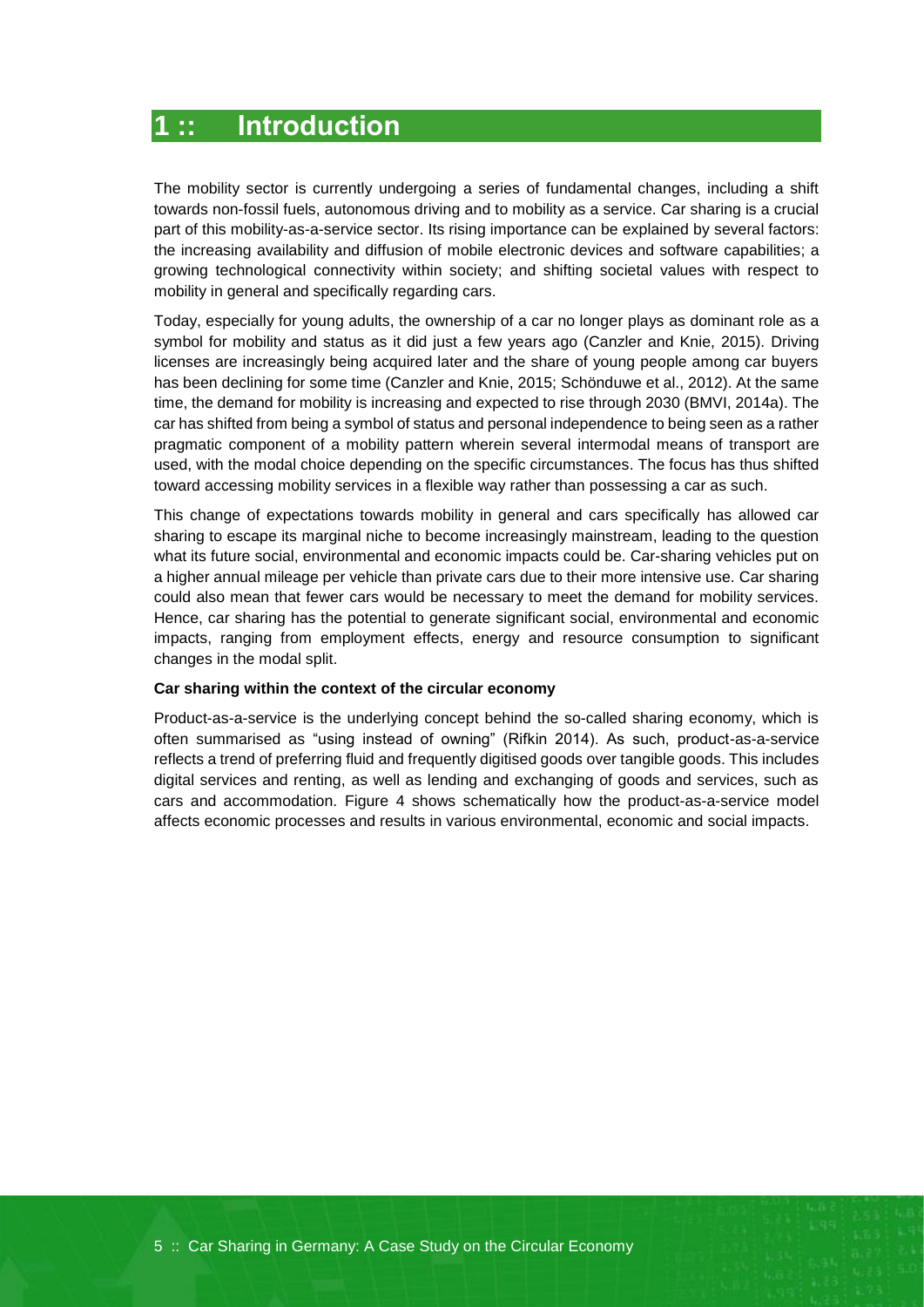

### <span id="page-13-0"></span>**Figure 4. Impact chain – Product-as-a-Service**

Source: own illustration.

l

As a means of investigating the product-as-a-service phenomenon, the project team selected a final case-study topic of car sharing in Germany for these reasons:

- **Car sharing has transformative potential.** The transportation sector is responsible for a large portion of energy consumption and greenhouse-gas emissions. Car sharing is a transition that is already underway, with car-sharing services rapidly expanding across the globe.
- **The sector is facing rapid changes, contradictory effects and high uncertainties.** Car sharing's future effects are highly uncertain and the effects will differ depending on future technological, economic and policy developments.
- **Germany is an important automotive market.** Germany is one of the world's major carproducing countries. At the same time, it is among the world leaders in adoption of car sharing. Germany offers a rich case study on both the demand and supply sides of carsharing developments. With Germany a frontrunner country in a new and rapidly evolving sector, the current and near-term developments in Germany also offer one of the best glimpses into possible future developments elsewhere.

This CIRCULAR IMPACTS case study provides a prospective overview of potential changes and impacts related to car sharing in Germany. In line with the CIRCULAR IMPACTS case-study methodology<sup>1</sup>, this case study report uses the following stepwise approach to examine possible future scenarios for 2030:

<sup>1</sup> For a full description of the case-study methodology, see Smits & Woltjer (2017).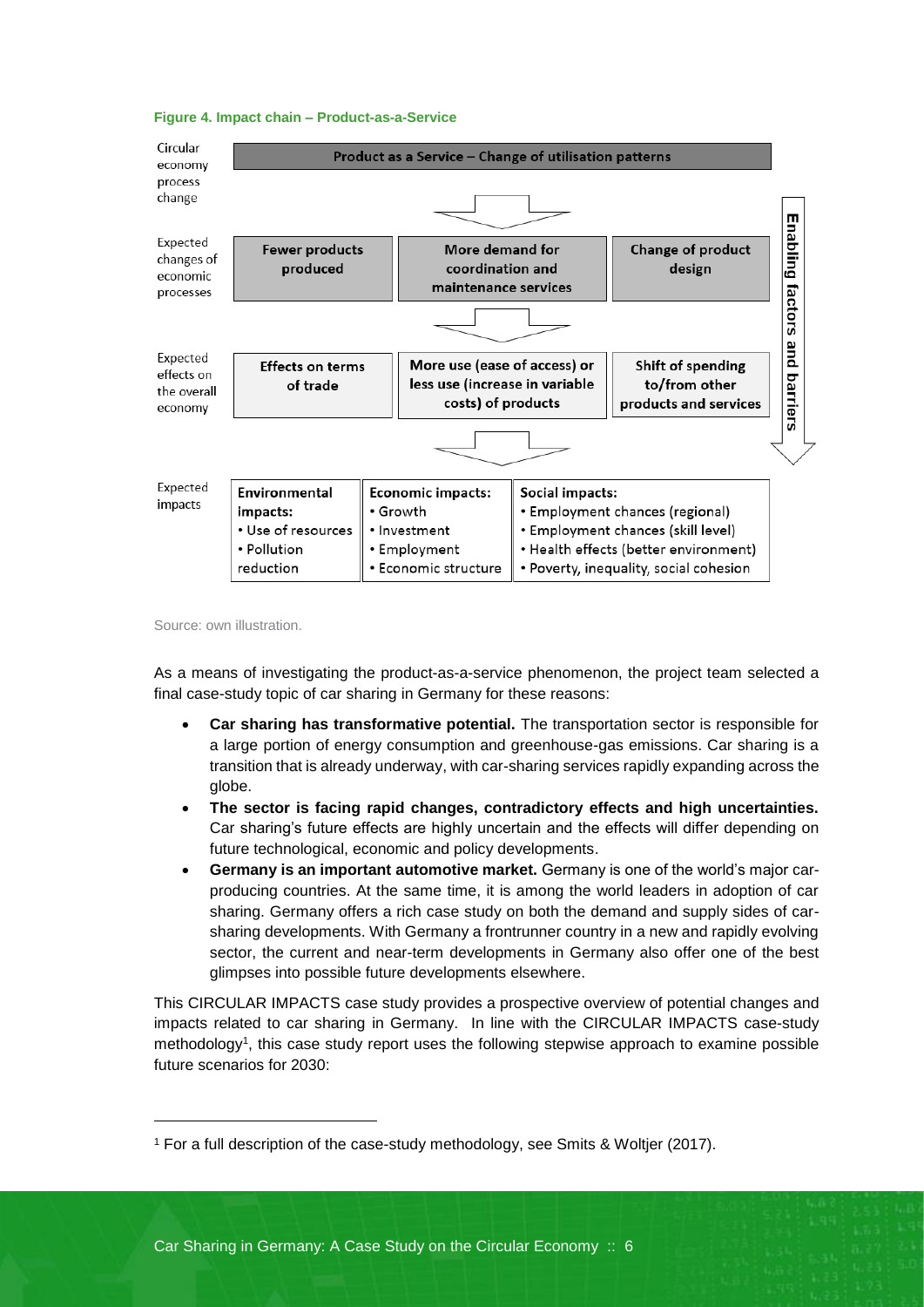- Step 1: Defining the baseline
- Step 2: Defining the new business case
- Step 3: Changes in the key sector
- Step 4: Effects on other parts of the economy
- Step 5: The impact on the environment and society
- Step 6: Are alternatives available?
- Step 7: Policy options
- Step 8: Overall conclusions

Though it employs the best available data in its analysis, the case study is explicitly not a forecast of the future—the uncertainties are far too high, especially given the long-term time horizon of 2030 and rapid technological developments. By focusing so tightly on motorised passenger vehicles, it is also does not holistically address the transport sector. However, the results of the scenario analyses do provide useful insights for policymakers wishing to understand the dynamics behind car sharing and considering how best to foster and shape those dynamics through public policy. The quantitative data collected, the method of analysis, and the scenario results are also useful inputs for further research in the field.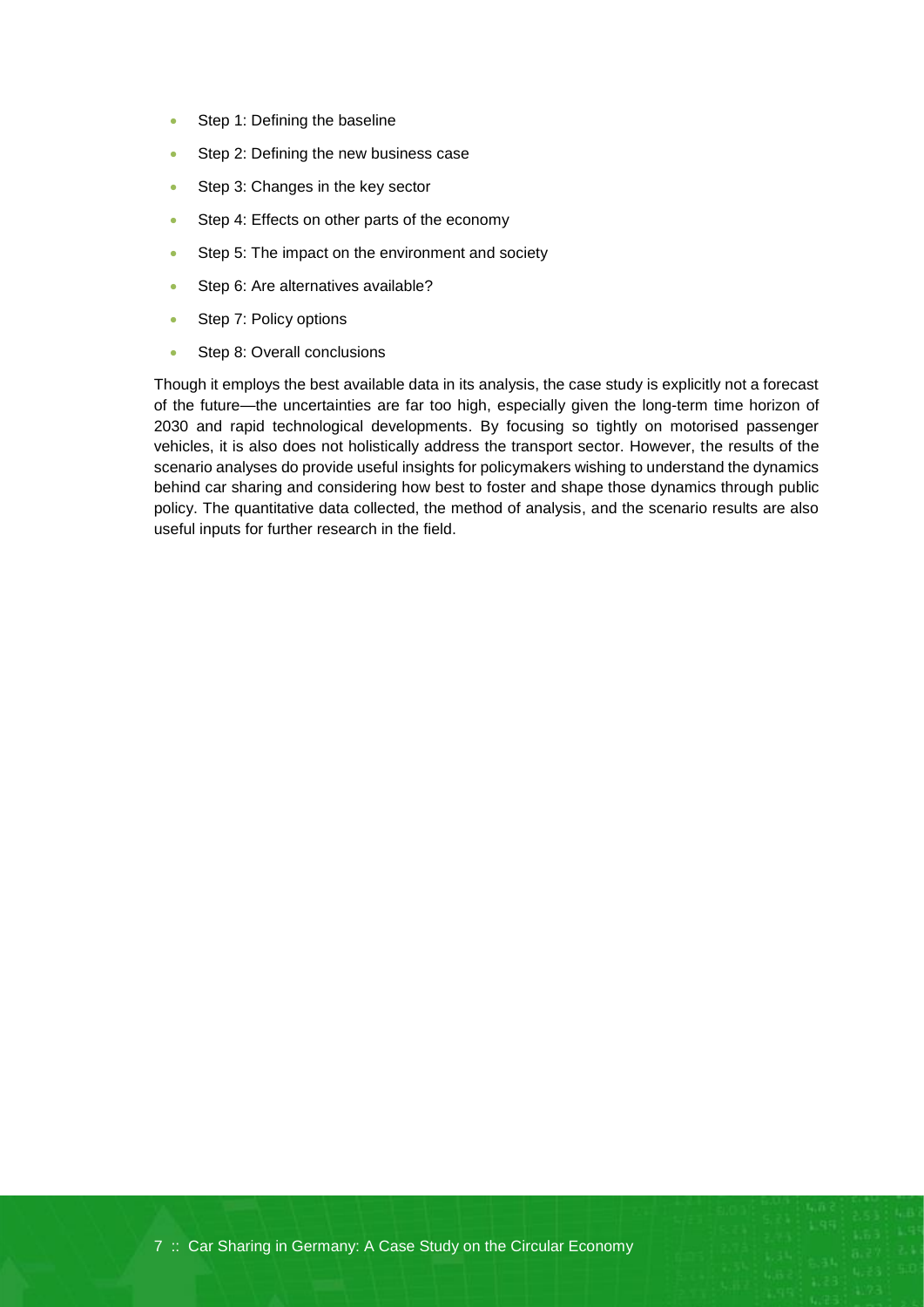# <span id="page-15-0"></span>**2 :: Step 1: Defining the Baseline**

This section provides a conceptual understanding of the two business models at the centre of this case study: private car ownership versus car sharing. This case study examines station-based sharing and free-floating sharing. The present market for car sharing in Germany is described, providing details on the structure and magnitude of this rapidly growing mode of transport. With that background knowledge in place, we list the various base-year parameters used in the scenario analysis along with the assumptions used for the BAU scenario for 2030.

# <span id="page-15-1"></span>**2.1 Understanding the business models**

The two business models compared in this case study co-exist in both the baseline and circular scenarios. The scenarios are distinguished from one another by the differing degrees to which car sharing is used vis-à-vis private vehicles.

### **Private motorised transport**

In the predominant business model of private motorised transport, the car manufacturer supplies a vehicle to a retailer and the retailer then sells the vehicle to the end consumer. In this model, the consumer takes care of all maintenance costs, such as insurance, taxes and repairs, which are frequently provided by independent garages. In this linear model, the car may be used by several consumers sequentially (via resale of the used vehicle to a new private owner), but the use intensity of the vehicle is relatively low. Eventually, the car is sold or scrapped, in which a portion of the material stream is recycled while the other portion is permanently disposed.

[Figure 5](#page-16-0) depicts the business model of private motorised transport.

### **Car sharing**

In the car-sharing business model, the car remains in the ownership of the mobility service provider, which could either be the car manufacturer or a service provider. Hence, the maintenance costs are undertaken by the service provider, which is likely to cooperate with a pre-determined set of garages for repairs.

[Figure 6](#page-16-1) depicts the business model of car sharing.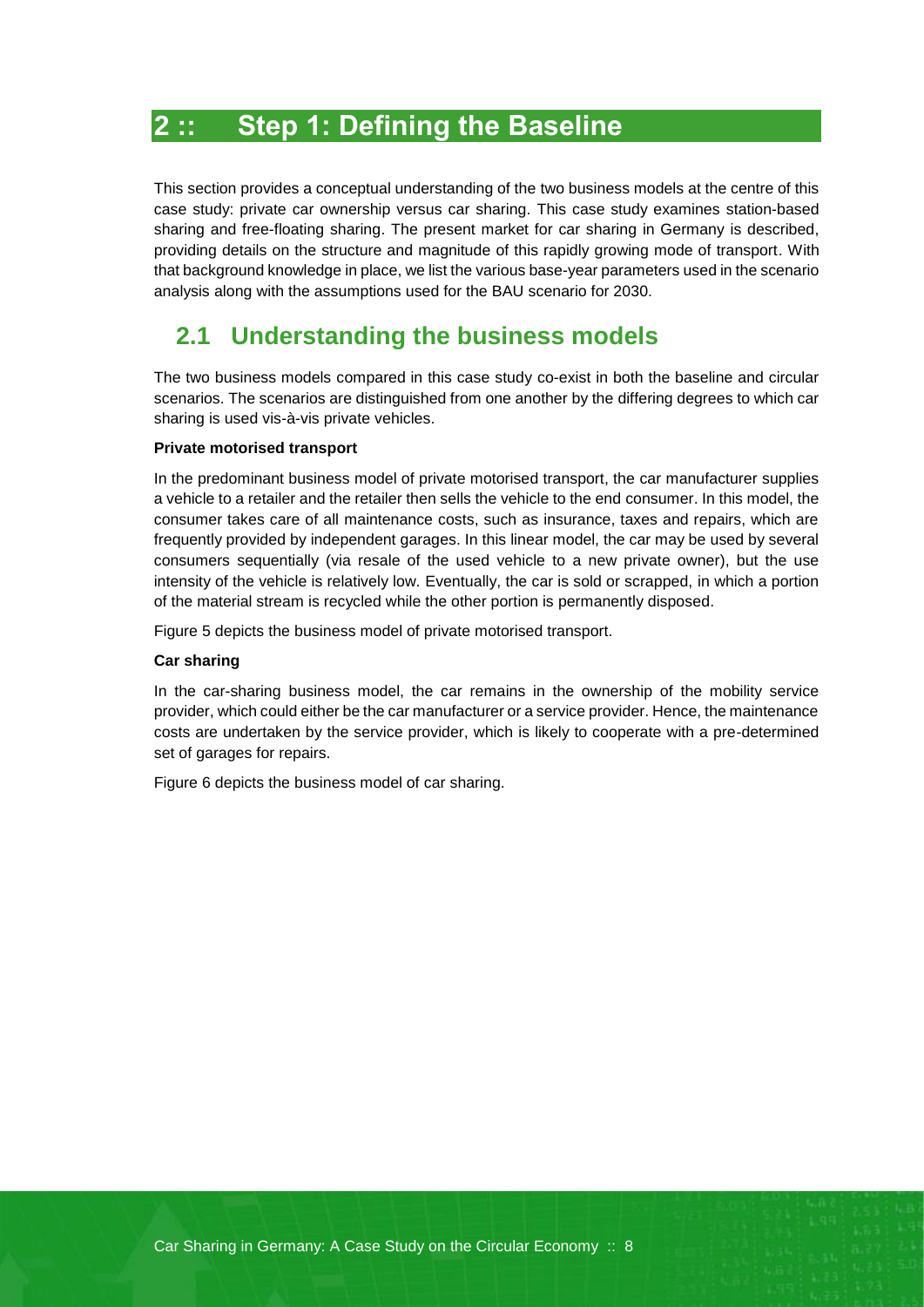<span id="page-16-0"></span>



<span id="page-16-1"></span>



Own illustrations. After its use as a car-sharing vehicle, the vehicle is typically sold as a used vehicle, with the remainder of its life as a private vehicle.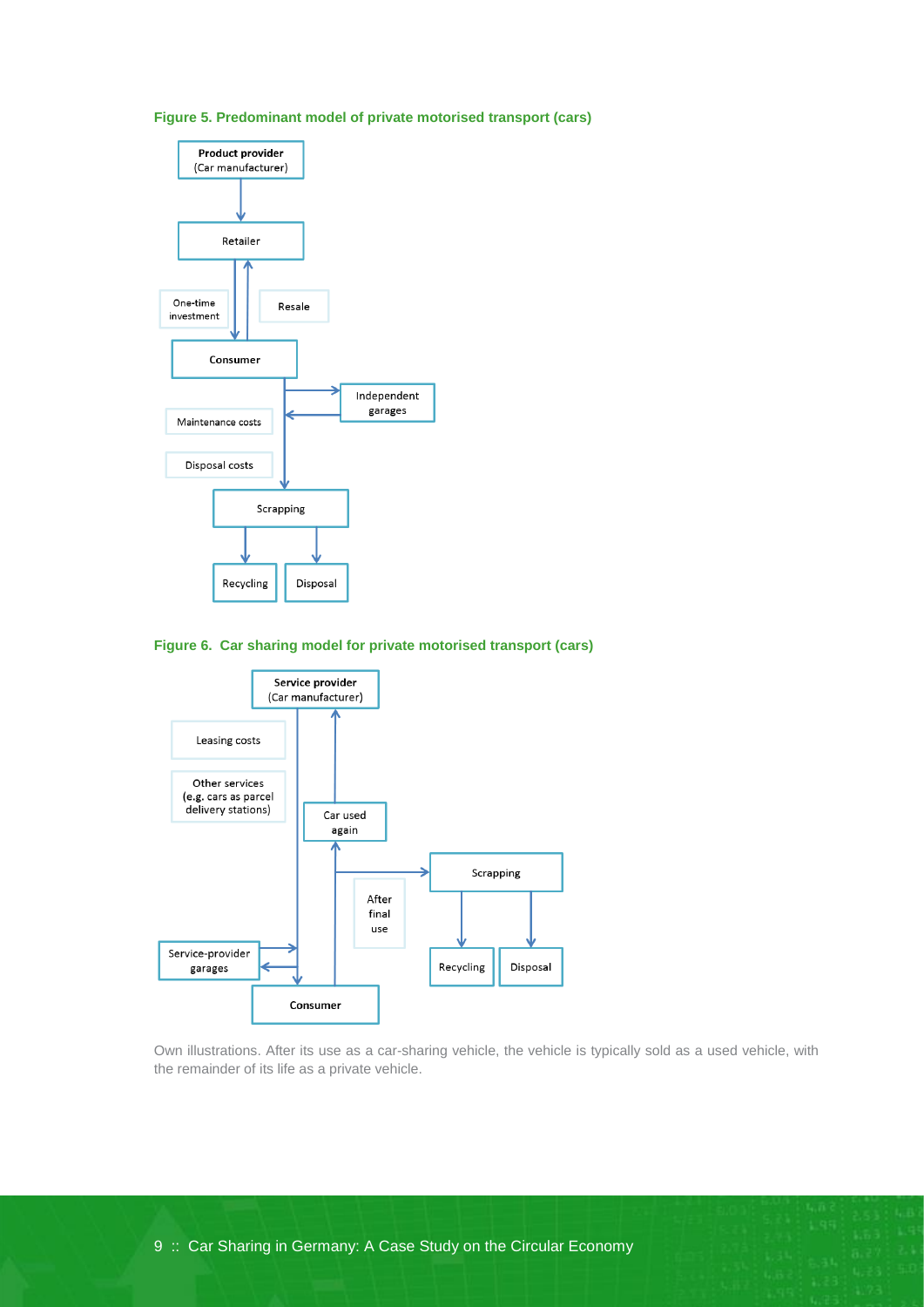#### **Box 1. The product-as-a service model**

For many products, the same person or organisation has both ownership and usage rights. In a product-as-a-service model, however, this can be the case but it does not have to be. Two types of product-as-a-service models are:

- **Models of leasing or renting.** The respective production companies remain the owners of the assets and maintain them, selling the services of those assets to a consumer or business customer (e.g. 'power-by-the-hour', light as a service). A very recent form of this business model in car sharing has been car companies that found daughter companies for short-term rental (e.g. Car2go or DriveNow).
- **Sharing models.** Private companies or non-profit organisations can assume ownership of the products and enable a shared use e.g. in peer-to-peer car sharing

If products are shared, leased or rented instead of owned and used exclusively, three direct impacts could occur:

- Fewer products may be needed due to more frequent utilisation, leading to less value-added in the production sector.
- The additional coordination and maintenance service needed could increase value-added in the respective branches.
- Over the mid and long term, if producers bear the costs of repair, they could change their designs to make products more sharable and longer lasting.
- Indirect impacts also occur as consumer behaviour changes and as the value chains linked to the older and newer economic models adapt.

#### **Types of car sharing**

Car sharing means organised, shared use of vehicles by a larger number of people (Pieper et al 2013). This study focuses on two types: station-based car sharing and free-floating car sharing. Peer-to-peer car sharing is not explicitly examined further in this case study, due to the limited data available at present.

#### **Station-based car sharing**

With station-based car sharing (e.g. Cambio, Stadtmobil), a driver picks up the car at fixed locations (i.e. stations) and typically brings it back to the same station after use. In Germany, station-based providers now have 10,050 car-sharing vehicles at about 5,000 stations throughout Germany (BCS, 2018a).

#### **Free-floating car sharing**

With free-floating car sharing (e.g.DriveNow, Car2Go), a driver finds the car-sharing vehicle by mobile phone, drives it to his or her destination, and simply parks the vehicle nearby. Free-floating providers in Germany now provide 7,900 vehicles serving several large urban centres (BCS, 2018a).

#### **Peer-to-peer car sharing**

Hiring and renting cars among individuals who do not know each other is known as peer-to-peer car sharing. The mediation between the private car owner and the person searching for a car is provided by a platform (e.g. Drivy), where one can typically register without any cost. For the use of this mediation service, and often insurance, the platform usually charges a fee.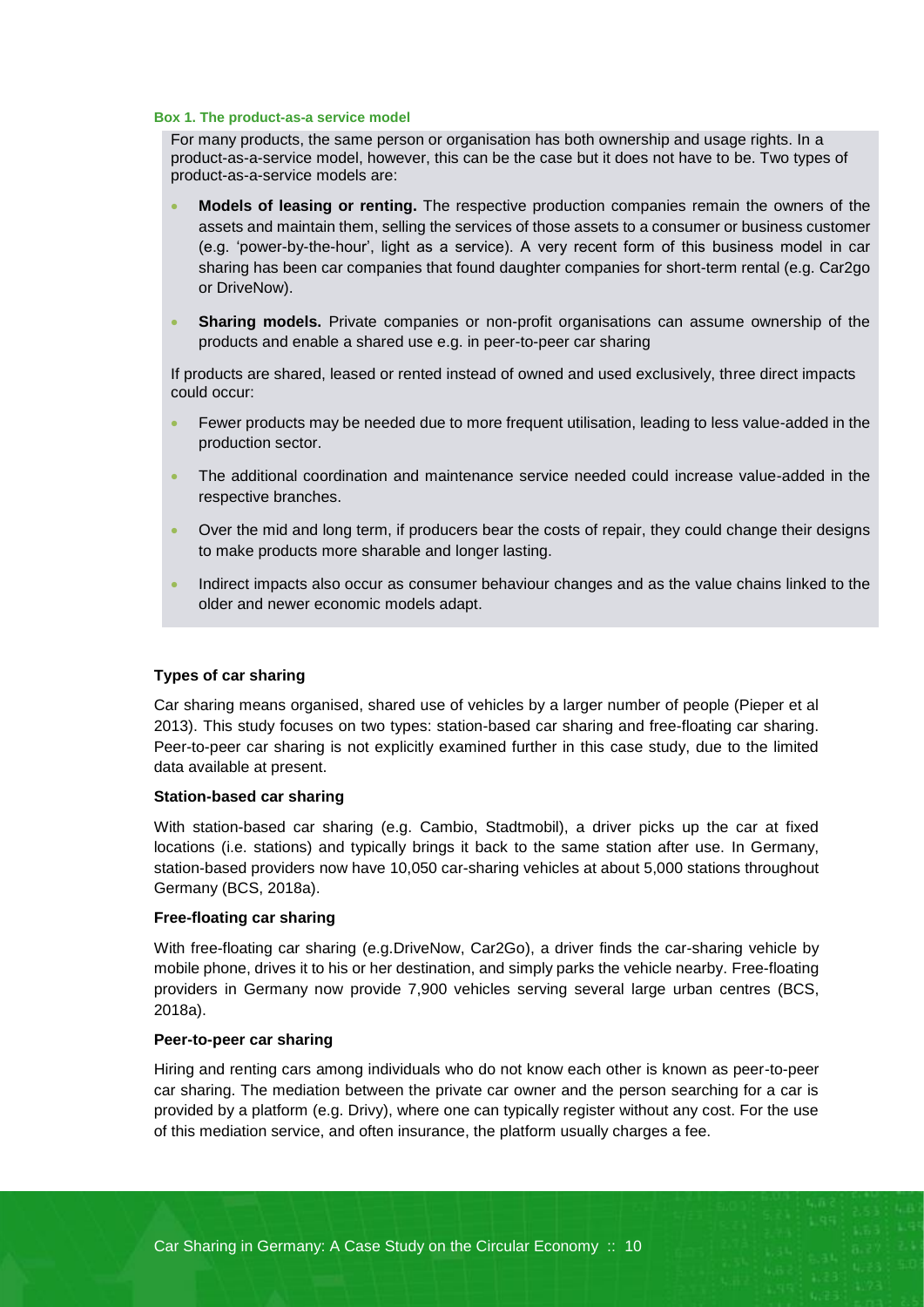#### **Box 2. Other types of shared mobility**

Car sharing is one of several types of shared mobility available today. Other types of shared mobility can also contribute to a more circular economy wherein resources are used more intensively. These other shared-mobility options including the following transportation modes.

### **Public transport**

By far, the most widely used form of shared mobility is public transport. In Germany, urban transit and rail services accounted for 17.2% of passenger trips in 2016 (BMVI, 2017, p. 217).

### **Ride sharing**

Ride sharing allows passengers to be picked up by a driver, either on a peer-to-peer model (wherein passengers share in the travel costs) or as a commercial service (wherein paid drivers chauffeur passengers to their destinations). Forms include platform-based ride sharing (e.g. Blablacar) and dynamic ride sharing (e.g. Flinc) that helps match drivers and passengers in real time. Commercial ridesharing platforms (e.g. Uber) resemble the taxi-service model in many respects. Ride sharing can also provide pooled transport of several passengers who may not know one another or share only proximate (i.e. not the same) destinations.

### **Taxis**

Taxis are chauffeured vehicles for hire, typically licensed for operation in a specific geography and with regulated fares and metering.

### **Shared non-car modes of travel**

Increasingly, other forms of mobility besides passenger vehicles are being shared via means similar to car sharing; this includes bicycles, mopeds and electric kick scooters.

### <span id="page-18-0"></span>**2.2 Current use of motorised passenger vehicles in Germany**

The demand for mobility services in Germany is high and growing. The German government reports that 72 billion passenger trips were made in Germany in the year 2016, with over 80% of these trips made by motorised passenger vehicles (see [Table 1\)](#page-18-1).

| Mode of<br>transport            | <b>Passenger trips</b><br>(millions) | % of total<br>trips |
|---------------------------------|--------------------------------------|---------------------|
| Motorised passenger<br>vehicles | 59,512                               | 82.5%               |
| Public transit                  | 9,568                                | 13.3%               |
| Rail                            | 2,830                                | 3.9%                |
| Air                             | 201                                  | 0.3%                |
| Total                           | 72,111                               | 100%                |

#### <span id="page-18-1"></span>**Table 1. Passenger trips by mode of motorised transport in Germany in 2016**

Source: BMVI (2017, p. 217)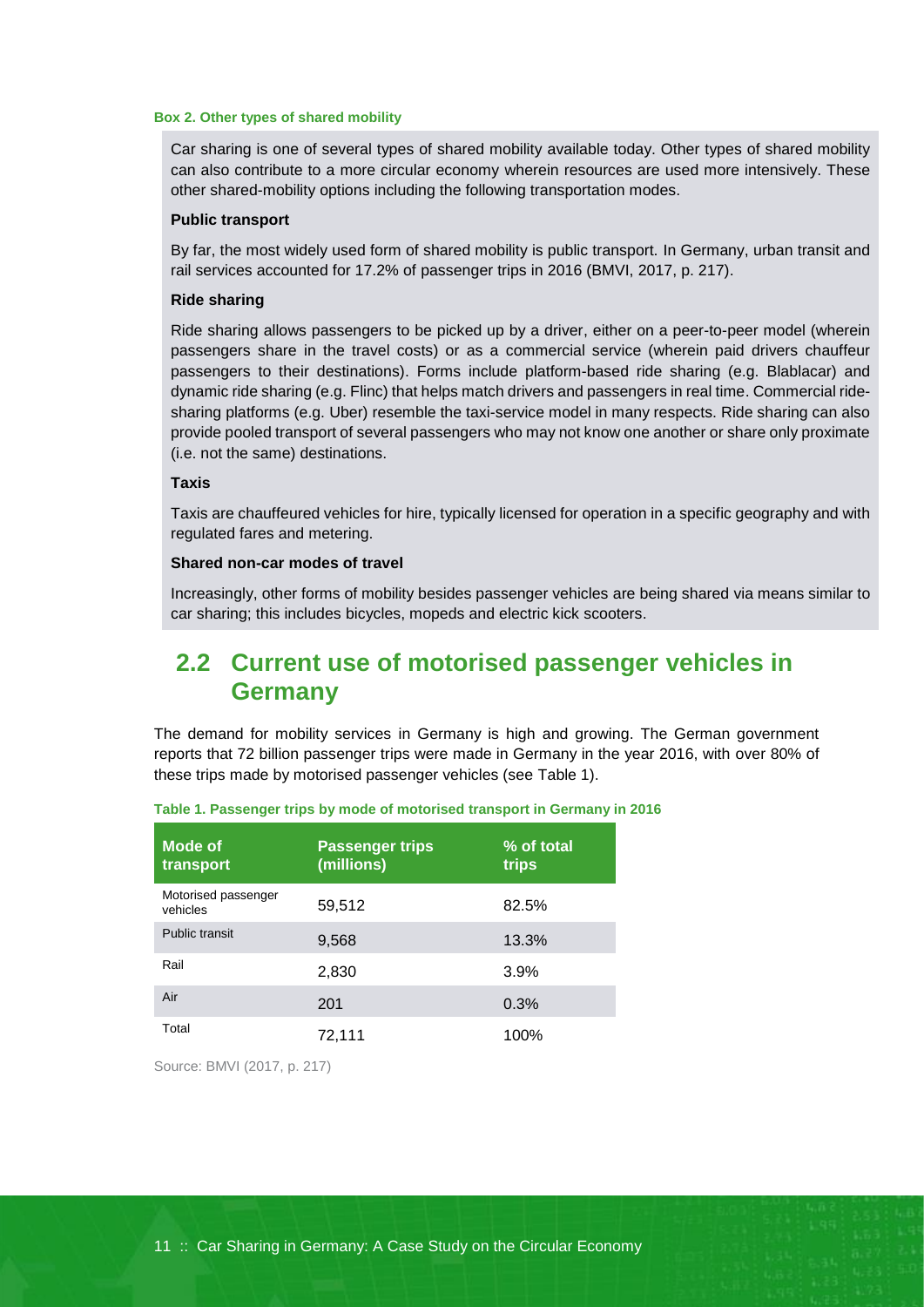#### **Passenger kilometres by mode**

The distances that passengers are travelling in Germany are also increasing for all modes of transport. Over the 10-year period from 2006 to 2016, the distance travelled in Germany by passengers in motor vehicles has increased by 9.4%. Similar growth has been seen for public transport (transit and rail combined) at 10.9%, while air-travel distances increased by 15% over the period (BMVI, 2017, p. 219). [Figure 7](#page-19-0) provides an overview of passenger-kilometres by mode of transport over the most recent decade for which statistics are available (2007-2016).



<span id="page-19-0"></span>**Figure 7. Passenger-kilometres by mode of motorised transport in Germany (in billions)**

Data source: BMVI (2017, p. 219)

#### **Number of passenger vehicles in Germany**

As of January 2018, there were nearly 46,475,000 motorised passenger vehicles registered in Germany (Kraftfahrt-Bundesamt, 2018a). In recent years, the number of vehicles has increased by about 1.3% annually (BMVI, 2017, p. 133).

#### **Fuel types and emission standards**

The most commonly used fuels for passenger cars in Germany as of 2018 are petrol (65.5%) and diesel (32.8%) (Kraftfahrt-Bundesamt, 2018a). The number of electric vehicles increased to 53,861 (a dramatic increase of 53.3% over the previous year) and the stock of plug-in hybrid vehicle to 44,419 vehicles (an even higher annual growth of 111.8%) (Kraftfahrt-Bundesamt, 2018a). Though this growth rate of e-mobility is significant, electric vehicles (BEV and PHEV) remain a very small share of the vehicle fleet at only 0.2% (i.e. 2/10 of 1%).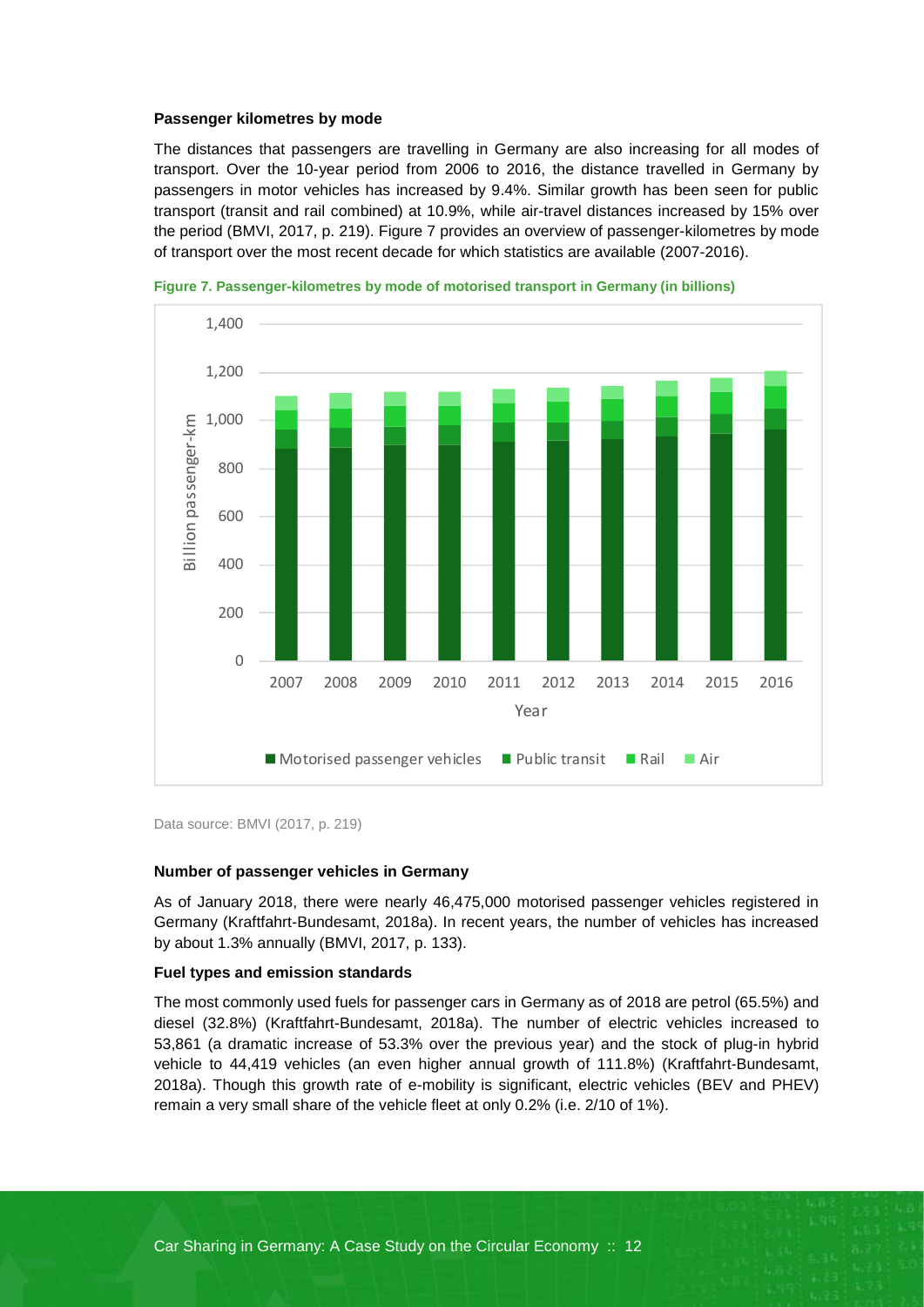The number of passenger cars with the currently best emissions class (Euro 6) rose to nearly 9,318,000 vehicles and Euro 6 vehicles now make up 20% of the motor-vehicle fleet in Germany (Kraftfahrt-Bundesamt, 2018a). Most passenger cars in Germany only comply with the weaker emission classes Euro 5 and 4 (about 28% and 31%, respectively) (Kraftfahrt-Bundesamt, 2018a).

### **Transport emissions in Germany**

Over the period 1995-2014, exhaust-gas volumes of nitrogen oxides (NOx) dropped by 55% and particulate-matter (PM) emissions dropped by 68% (UBA, 2017b). These emission reductions would have been even higher if the vehicle-kilometres travelled by passenger vehicles in Germany had not been increasing over the same period. The increasing share of diesel-powered vehicles over the period also prevented further emission reductions in NOx and PM than would have happened otherwise (UBA, 2017c).

During the period 1995-2014, motorised passenger vehicles produced less greenhouse-gas emissions per passenger-kilometre in Germany. However, the passenger-kilometres travelled by these vehicles increased by 17% over the period 1995-2014 (UBA, 2017c). The rise in demand for mobility largely offset gains in vehicle efficiency, leading to a modest reduction of 2% in the overall carbon emissions of cars from 1995 to 2014 (UBA, 2017b).

This dynamic within the car sector in Germany is an example of the rebound effect, wherein efficiency gains are partly, completely or over-compensated by increases in overall consumption. From 1990 to 2014, while the total GHG emissions in Germany declined by 27.7%, the GHG emissions of the transport sector decreased by only 2.6% in that period (UBA, 2017b).

Greenhouse gases from traffic have even risen recently. Germany's Federal Environmental Agency estimated that 2016 GHG emissions were 1.8 million tonnes (1.1%) higher than they were in 1990 (UBA, 2017b). A central climate-policy challenge for the German is how to ensure the transportation sector contributes to achieving the country's emissions targets.

### **Box 3. The German automotive industry**

The automotive industry plays a crucial role in the German economy, with Germany currently the fourth largest automobile-producing nation in the world (after China, the USA and Japan) (BMWI 2017).

### **Employment in the German automotive industry**

There were 820,200 employees working in the production of automobiles and automotive parts. Compared to the previous year, this number has risen by 1%, and is now at its highest level since 1991 (VDA, 2018). The sector includes manufacturers of motor vehicles and engines (479,800 employees), parts suppliers (305,200 employees) as well as manufacturers of automobile frames, trailers and accessories (35,200 employees) (VDA, 2018).

### **Turnover and gross value added**

The German manufacturers of automobiles and engines accounted for a revenue of 331.3 billion euros in 2017, which was 5% higher than in the previous year (VDA, 2018). The overall gross value added of the vehicle manufacturing sector was 139 billion euros, which corresponds to about 5% of total gross value added in Germany. (Statistisches Bundesamt, 2018, p. 20).

### <span id="page-20-0"></span>**2.3 Current use of car sharing in Germany**

In Germany, the number of people using car sharing has grown rapidly in recent years. As of January 2018, there were 2,110,000 customers registered with 165 car-sharing providers in 677 different German cities and communities (BCS, 2018a). Compared to the previous year, 80 additional cities and communities now offer car sharing (BCS, 2018a). In absolute numbers, Berlin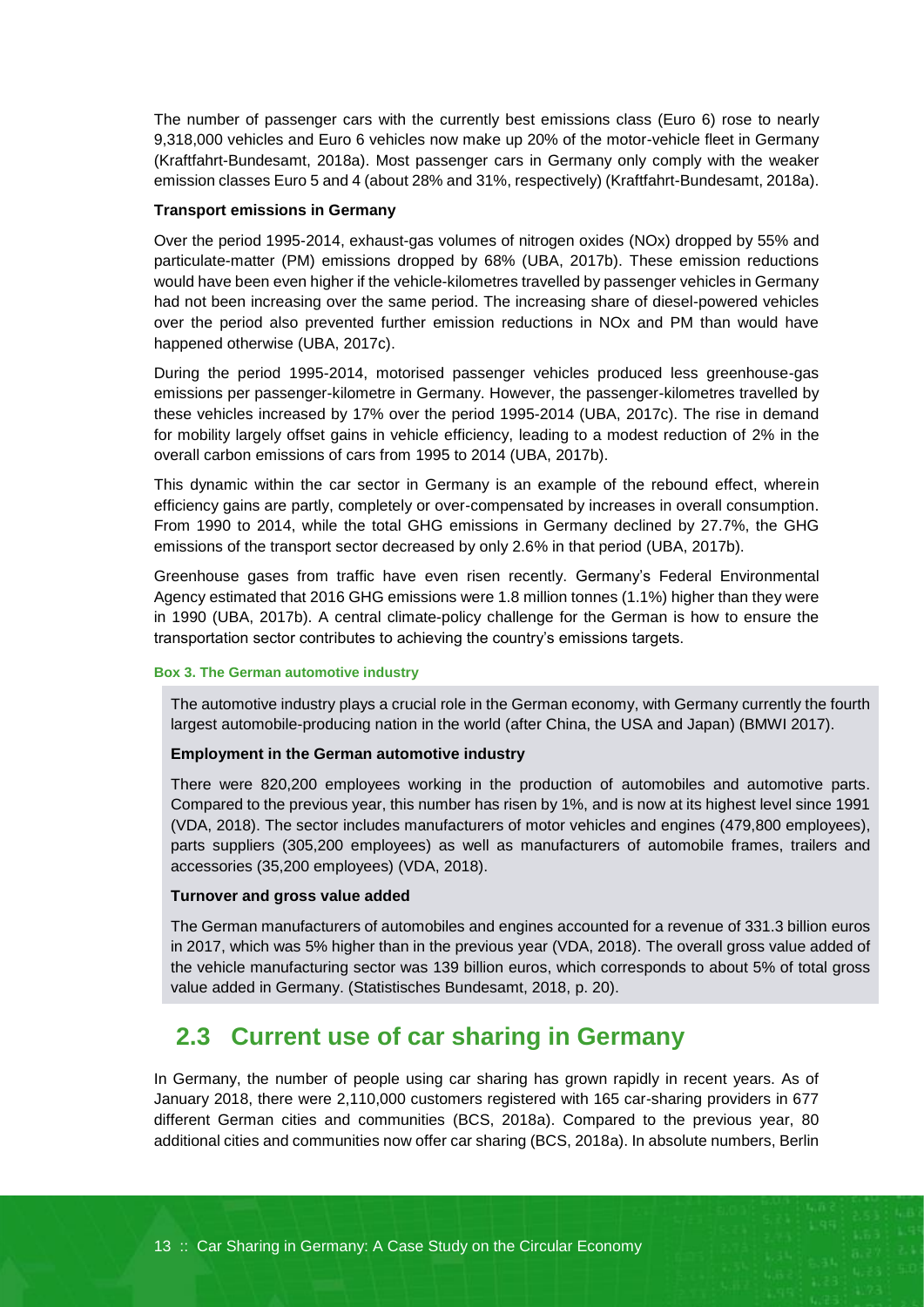is the city with the most car-sharing cars. However, when calculated per 1,000 inhabitants, Karlsruhe has the highest car-sharing density (BCS, 2017b).

Though the car-sharing sector is growing quickly in Germany, it remains a small portion of overall motor-vehicle transportation. We estimate that in 2017, about one billion passenger-km were provided by car sharing. This represents about 0.1% (i.e. 1/10 of 1%) of total motor-vehicle passenger-km in Germany in 2017, which totalled 965.5 billion passenger-km in 2017 (BMVI, 2017, p. 219). Currently, ten percent of car-sharing vehicles in Germany are electric or hybrid vehicles (BCS, 2018b), a percentage share that is around 100 times higher than the national passenger car fleet (Kraftfahrt-Bundesamt, 2017).

According to Firnkorn and Shaheen (2014), two key methodological challenges make empirical evaluations of car sharing difficult: 1) impacts only stabilise over a timeframe of years; and 2) there is a lack of consistent standards for car sharing evaluations, with results strongly dependent on the method chosen.

Generally, car ownership is linked to various factors, such as the personal situation of a person (e.g. family structure) or the accessibility of different modes of transport. Additionally, policy decisions can have a significant impact on consumers' behaviour, e.g. the introduction of city tolls or parking fees.

The extent to which car sharing makes economic sense for a person is closely related to the distance driven per year. As shown in [Figure 8,](#page-22-1) driver-owned cars have fixed costs that must be paid regardless of how far the vehicle is driven, making private ownership more expensive than car sharing at a low annual mileage. On average, a person would need to drive more than 10,000 kilometres per year until the cost of a private car becomes cheaper than the cost of using car sharing (BCS, 2017a).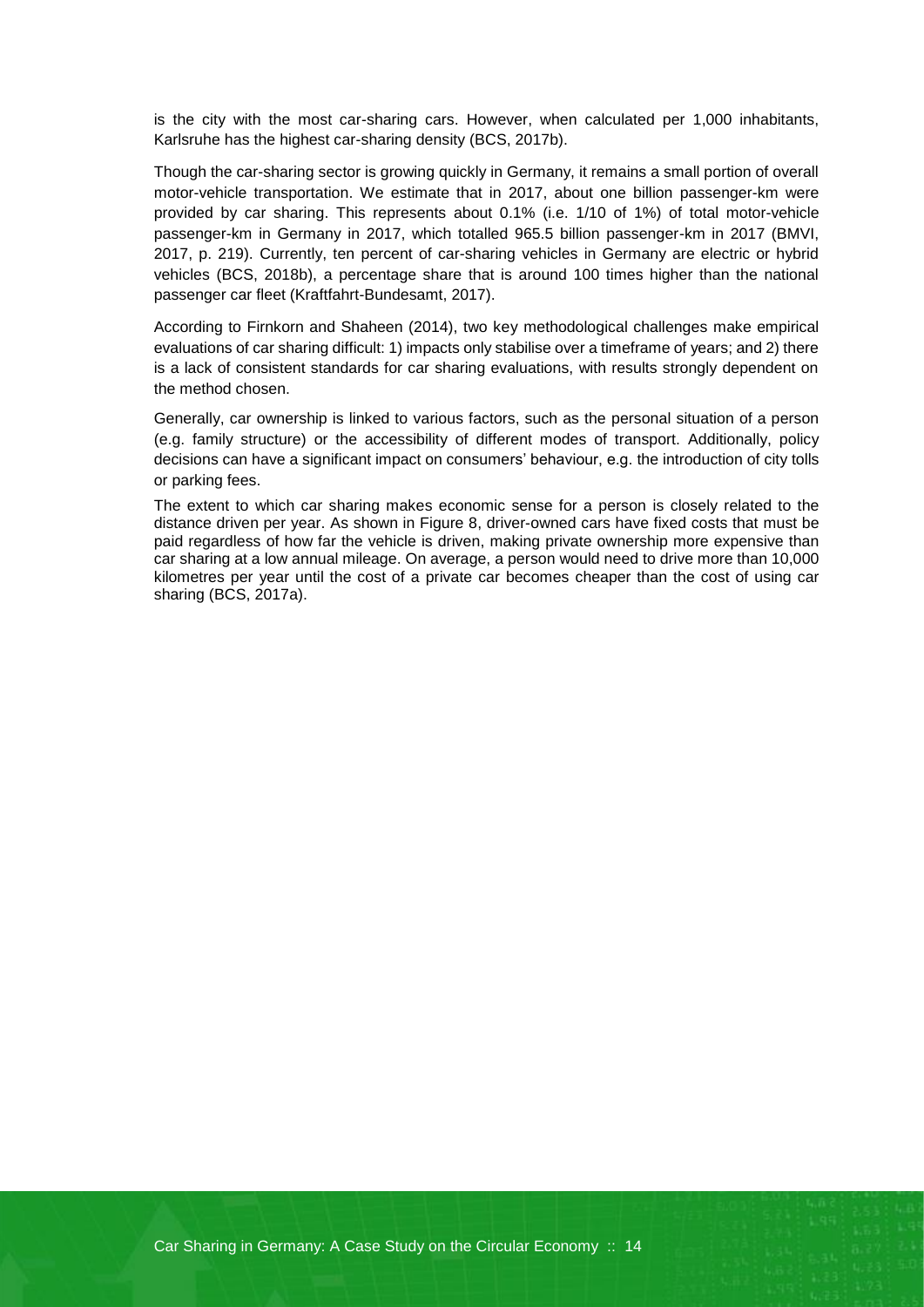

<span id="page-22-1"></span>**Figure 8. Average cost comparison: driver-owned car versus car sharing** 

Source: Adapted from BCS (2017a). In this comparison, the driver-owned car is one of the 10 cheapest compact cars in Germany. The monthly costs were calculated using the ADAC car cost calculator, while the car-sharing rate is a standard rate of a station-based provider without any discount. Fixed costs for car sharing include the registration fee, security package and the basic price of membership.

[Table 2](#page-22-0) shows a cost breakdown. A significant portion of private-car costs are fixed costs or depreciation, which are typically considered only at the time of purchase but not taken into account in everyday decision-making regarding the costs and benefits of making a particular trip.

|                                | <b>Driver owned cars</b> | <b>Car sharing</b>       |
|--------------------------------|--------------------------|--------------------------|
| Fixed costs                    | €960                     | €176                     |
| Costs for repair               | €298                     | -                        |
| Operating costs / travel costs | €605                     | €2,780                   |
| Loss in value                  | €1.620                   | $\overline{\phantom{a}}$ |
| In total                       | €3,483                   | €2,956                   |

<span id="page-22-0"></span>**Table 2. Average annual costs per driver-owned car and car sharing costs (8,000 km per year, 667 km per month) in EUR**

Source: Adapted from BCS (2017a). The monthly costs were calculated using the ADAC car cost calculator, while the car-sharing rate is a standard rate of a station-based provider without any discount. Fixed costs for car sharing include the registration fee, security package and the basic price of membership.

One of the central questions related to the use of car sharing is the extent to which private cars are replaced by the use of car-sharing services. [Box 4](#page-23-0) provides a brief overview of recently estimated and observed replacement rates relevant to the German context.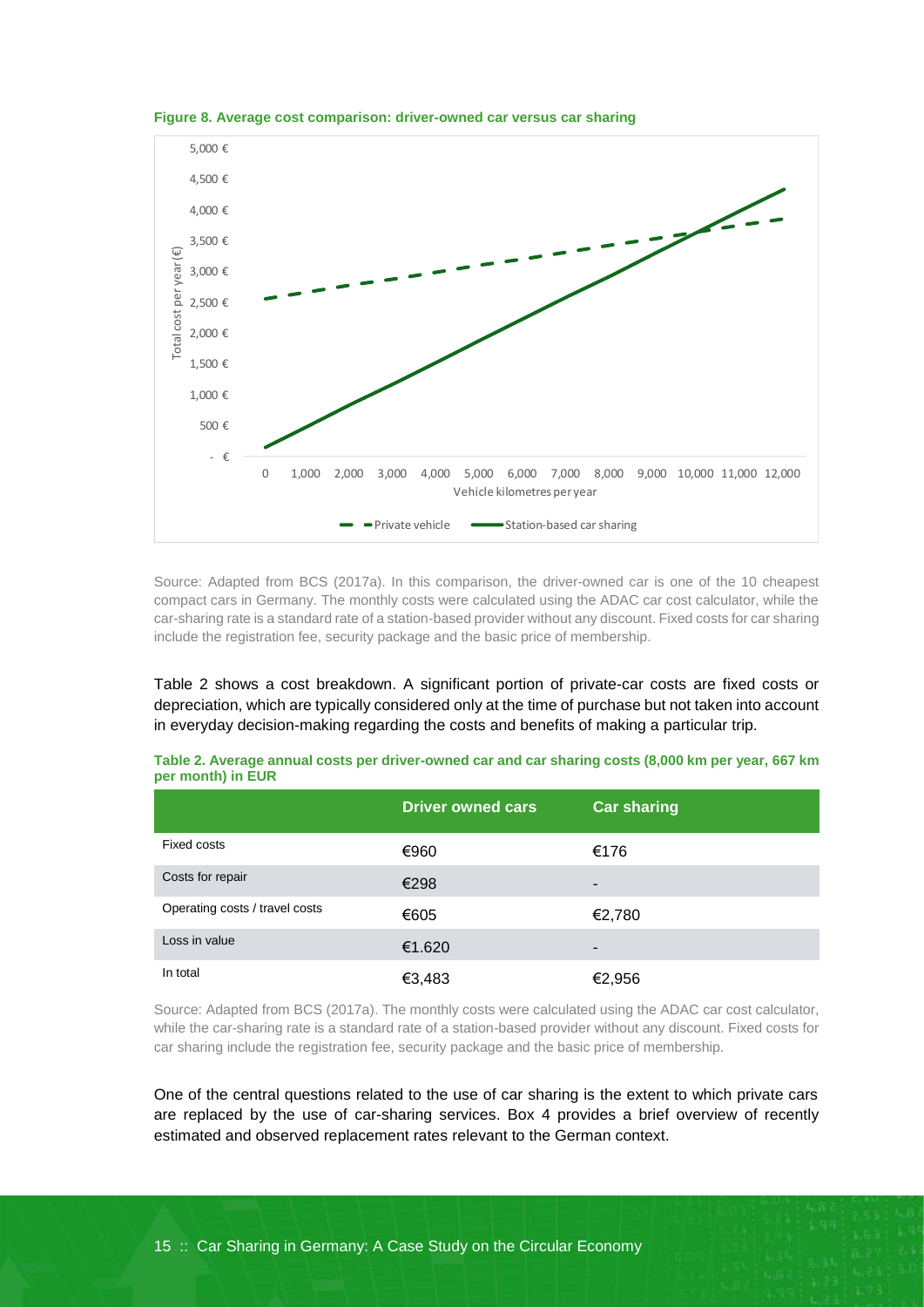#### <span id="page-23-0"></span>**Box 4. Replacement of private cars and passenger kilometres due to car sharing – as overview**

### **Private-car replacement**

Studies examining the question of private-car replacement rates have returned widely differing results. Reported replacement-rate figures dependent on the car-sharing scheme (e.g. free-floating or station-based), location-specific factors (e.g. availability of public transport) and also the study design itself. Findings of recent studies include:

- One car-sharing vehicle (free-floating and station-based) replaces three private cars on average (team red, 2015, p. 19).
- One car-sharing vehicle (free-floating and station-based) replaces four to eight vehicles. (MOMO, 2010, p. 80).
- One car-sharing vehicle (station based) replaces 16 private cars (team red, 2018).
- One car-sharing vehicle (station based) replaced 8 to 20 private cars (BCS, 2016, p. 4).
- Fifteen percent (15%) of users of station-based car sharing reported that they shed their private vehicle due to car sharing, while 7% of users of free-floating car sharing reported this (Giesel & Nobis, 2016, p. 1). 2

Together, the above studies identify a range of replaced private vehicles due to car sharing of between 3 and 20 cars.

### **Reduction in net vehicle-kilometres due to car sharing**

A 2015 study of car sharing carried out for the city of Munich found that use of car sharing led to a reduction in total vehicle-kilometres driven. While car-sharing customers drove an additional 11.2 million yearly kilometres via car sharing, the vehicle-replacement effect also led to a reduction of 52.5 million yearly kilometres driven via private vehicles. Thus, for every car-sharing kilometre driven, 4.7 privatevehicle kilometres were not driven by the group that would have been otherwise, yielding a net reduction of 3.7 vehicle-kilometres (team red, 2015, p. 25).

### **Implications for this scenario analysis**

l

Based on the above data, the following assumptions will be taken into the 2030 scenario analysis:

- **Private-car replacement:** a car-sharing vehicle replaces three private vehicles, yielding a net reduction of two passenger vehicles (Basis: team red, 2015)
- **Reduction in vehicle-kilometres:** for every passenger-kilometre covered via car-sharing vehicle covers, 4.7 private-vehicle kilometres are not driven, yielding a net reduction of 3.7 passengerkilometres (Basis: team red, 2015)
- However, due to the high degree of uncertainty around these parameters, especially in the longterm future wherein autonomous vehicles are expected to drive down costs and blur the boundaries amongst ridesharing, car sharing and public transport, a third 2030 scenario will relax these two assumptions as a form of sensitivity analysis.

<sup>2</sup> Applying these findings of Giesel & Nobis (2016) to the 2018 car-sharing data provided by BCS (2018a) would yield a private-vehicle replacement rate of 11 private vehicles per car-sharing vehicle in Germany (a replacement rate of 8 for each station-based car-sharing vehicle and a rate of 14 for each free-floating car-sharing vehicle); author's own calculation.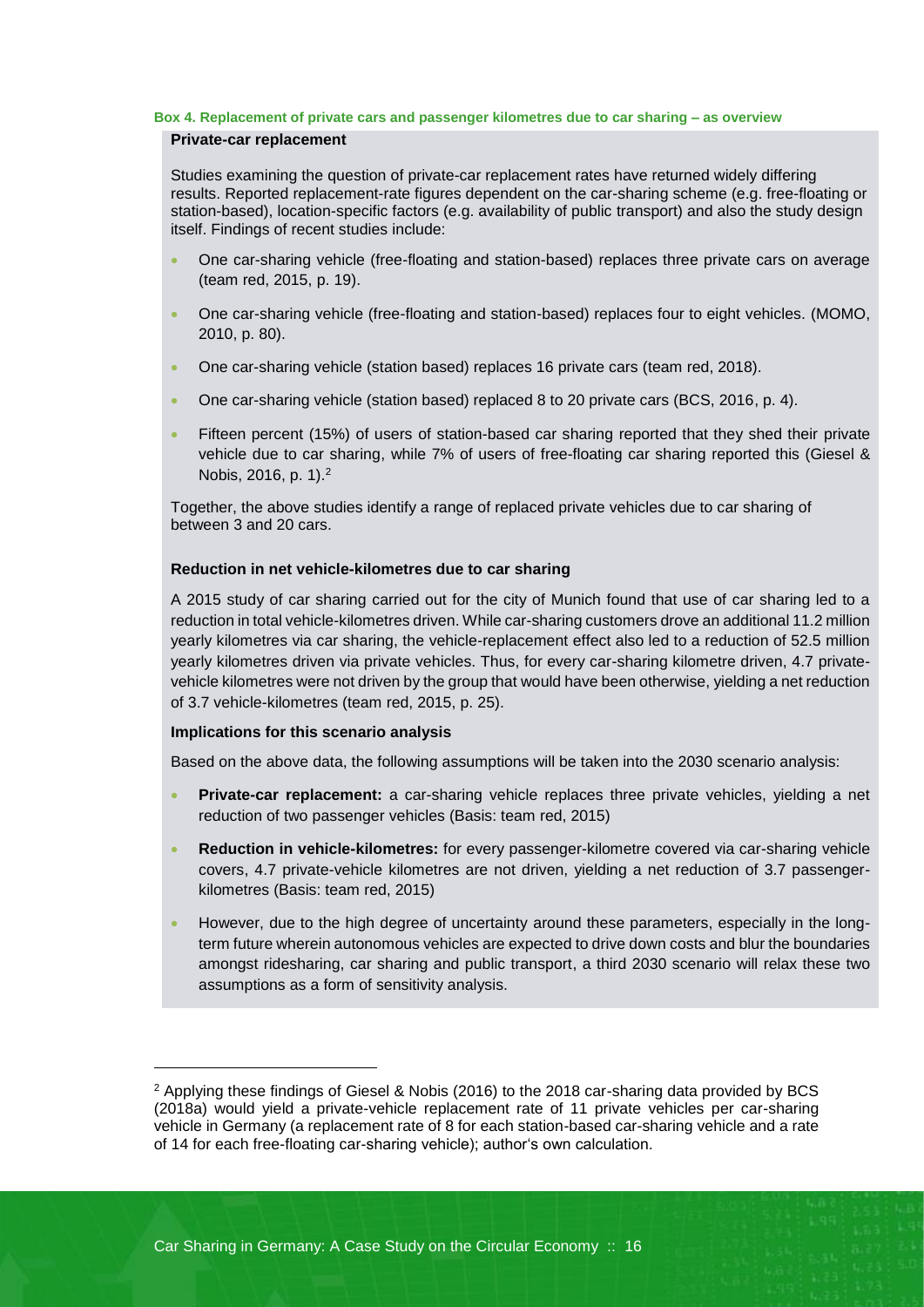### <span id="page-24-0"></span>**2.4 Base-year parameters**

For this case study, the base-year situation was defined by using the most recent reliable data available as of June 2018. The data years for the base-year parameters generally range from 2016 to 2017. The data collected for the base year focus on automotive transport only, including privately owned cars as a whole as well as the use of car-sharing vehicles (see [Table 3\)](#page-24-1). Official statistics of the German government were used wherever possible. The car-sharing statistics used were mostly based on the annual statistic reported by the German car-sharing association (Bundesverband CarSharing e.V.) or taken from prior car-sharing studies. If the year 2030 is also shown in the column "Data year" that parameter is also used as an assumption in the 2030 scenarios.

<span id="page-24-1"></span>

|  | Table 3. Base-year parameters for passenger vehicles: production, stock, lifespan and use |  |  |  |
|--|-------------------------------------------------------------------------------------------|--|--|--|
|  |                                                                                           |  |  |  |

| <b>Parameter</b>                                                    | <b>Parameter value</b><br>(Data years) | <b>Source</b>                                                                   |
|---------------------------------------------------------------------|----------------------------------------|---------------------------------------------------------------------------------|
| <b>VEHICLE PRODUCTION</b>                                           |                                        |                                                                                 |
| New vehicles produced<br>for German market (all<br>fuel types)      | 3,440,000 (2017)                       | Kraftfahrt-Bundesamt (2018b,<br>p. 1.                                           |
| New vehicles produced<br>for German market<br>(electric)            | 54,492 (2017)                          | Kraftfahrt-Bundesamt (2018b,<br>p. 1.<br>BEV and PHEV only.                     |
| <b>VEHICLE STOCK</b>                                                |                                        |                                                                                 |
| Total number of<br>motorised passenger<br>vehicles (all fuel types) | 46,474,594 (2017)                      | Kraftfahrt-Bundesamt (2018a,<br>p. 1). As of 1.1.18.                            |
| Total number of<br>motorised passenger<br>vehicles (electric)       | 98,280 (2017)                          | Kraftfahrt-Bundesamt (2018a,<br>p. 1). As of 1.1.18. BEV and<br>PHEV only.      |
| Total number of car-<br>sharing vehicles (all fuel<br>types)        | 17,950 (2017)                          | BCS (2018a, p. 1). As of<br>1.1.18.                                             |
| Percentage of car-<br>sharing vehicles that are<br>electric         | 10.3% (2017)                           | BCS (2018c, p. 1). As of<br>1.1.18.<br>BEV and PHEV only.                       |
| <b>VEHICLE LIFESPAN</b>                                             |                                        |                                                                                 |
| Average lifespan of<br>passenger motor vehicle                      | 13 years (2017, 2030)                  | Kraftfahrt-Bundesamt (2011, p.<br>$9).^{\circ}$                                 |
| Average lifespan of a<br>car-sharing vehicle (in<br>first use)      | 3 years (2017, 2030)                   | UBA (2013, p. 1). Authors<br>assume vehicles then enter<br>used-vehicle market. |
| Average remaining<br>lifespan of a car-sharing                      | 7 years* (2017, 2030)                  | Authors assume all cars reach<br>same average vehicle-                          |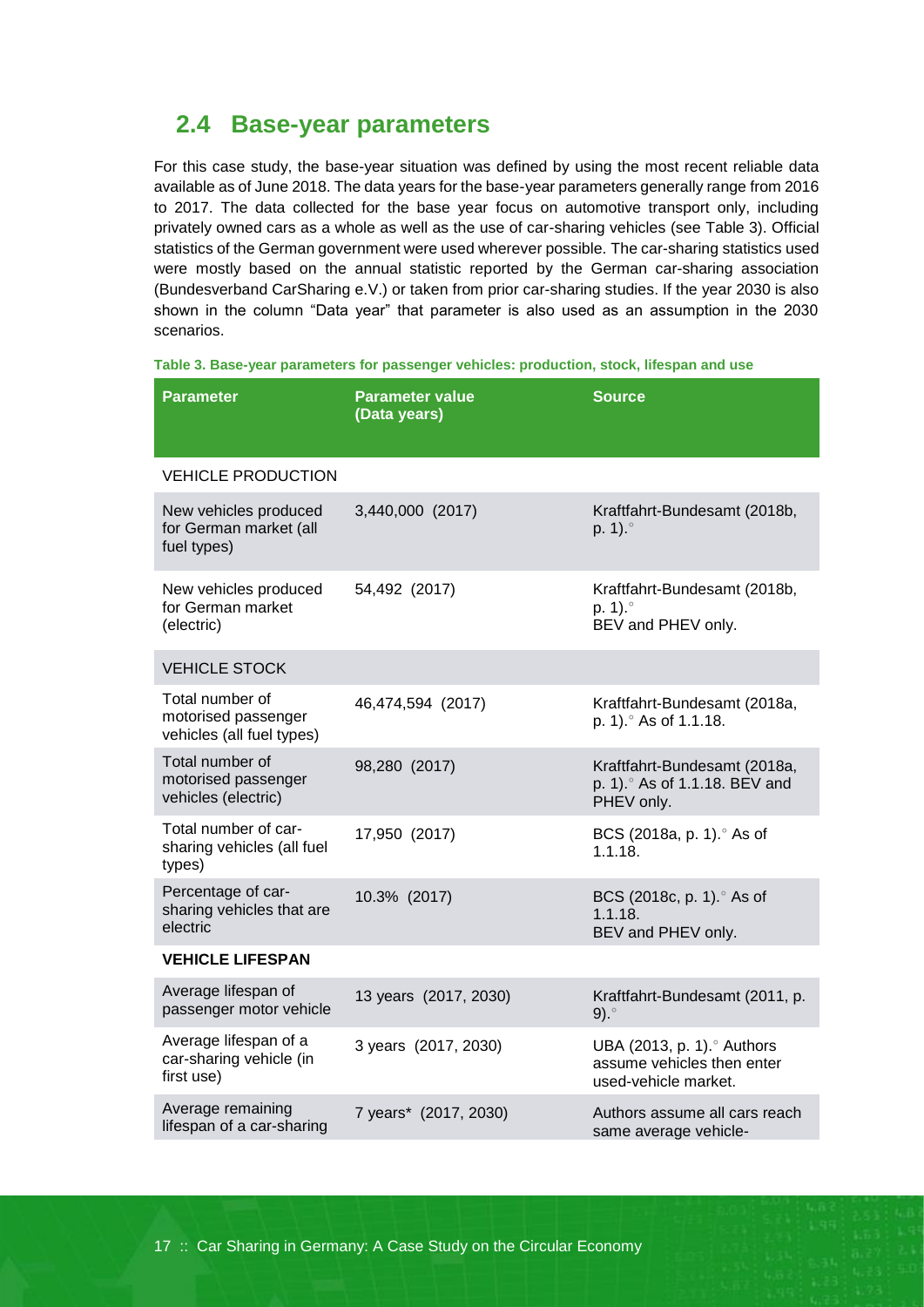### **VEHICLE USE**

| Total number of annual<br>passenger-km                      | 965.5 billion (2016) | Kraftfahrt-Bundesamt (2017c,<br>p. 219). $^{\circ}$                                                                 |
|-------------------------------------------------------------|----------------------|---------------------------------------------------------------------------------------------------------------------|
| Total number of annual<br>vehicle-km                        | 625.5 billion (2016) | Kraftfahrt-Bundesamt (2017b,<br>p. 1). $^{\circ}$                                                                   |
| Total number of annual<br>passenger trips                   | 59.5 billion (2016)  | Kraftfahrt-Bundesamt (2017c,<br>p. 217). $^{\circ}$                                                                 |
| Annual vehicle-km per<br>private vehicle                    | 13,459* (2016, 2030) | Calculated from parameters in<br>this table.                                                                        |
| Annual vehicle-km per<br>car-sharing vehicle                | 30,500* (2016, 2030) | ifmo (2016, pp. 104-5).<br>Calculation is a weighted<br>average for station-based and<br>free-floating car sharing. |
| Average private-vehicle<br>occupancy (number of<br>persons) | 1.54* (2016, 2030)   | Calculated from parameters in<br>this table.                                                                        |
| Average private-vehicle<br>occupancy (number of<br>persons) | 1.94 (2017, 2030)    | BCS (2018, personal<br>communication, 12.07.2018)                                                                   |
| Average passenger-km<br>per trip (private vehicles)         | 16.2* (2016, 2030)   | Calculated from parameters in<br>this table.                                                                        |
| Average passenger-km<br>per trip (car-sharing<br>vehicles)  | 36.0* (2016, 2030)   | ifmo (2016, p. 105).<br>Calculation is a weighted<br>average for station-based and<br>free-floating car sharing.    |

### EFFECTS OF CAR SHARING ON VEHICLE COUNTS AND TRAVEL

| Net reduction of<br>passenger vehicles per<br>car-sharing vehicle                    | 2 vehicles (2016, 2030) | team red (2015, p. 19) $^{\circ}$ |
|--------------------------------------------------------------------------------------|-------------------------|-----------------------------------|
| Net reduction in total<br>pkm of motor vehicles<br>per pkm covered by car<br>sharing | 3.7 pkm (2016, 2010)    | team red (2015, p. 25) $^{\circ}$ |

\* Own calculation

° Hyperlink to source data

### **Production-related impacts**

This case study includes an analysis of the expected climate impacts of both vehicle production and use. [Table 4](#page-26-0) provides an overview of the estimated average greenhouse-gas emissions (measured in CO2e) stemming from automobile production. Average-value estimates, differentiated for fossil-fuel vehicles as a whole and electric vehicles as a whole are provided based on Helms, et al (2016).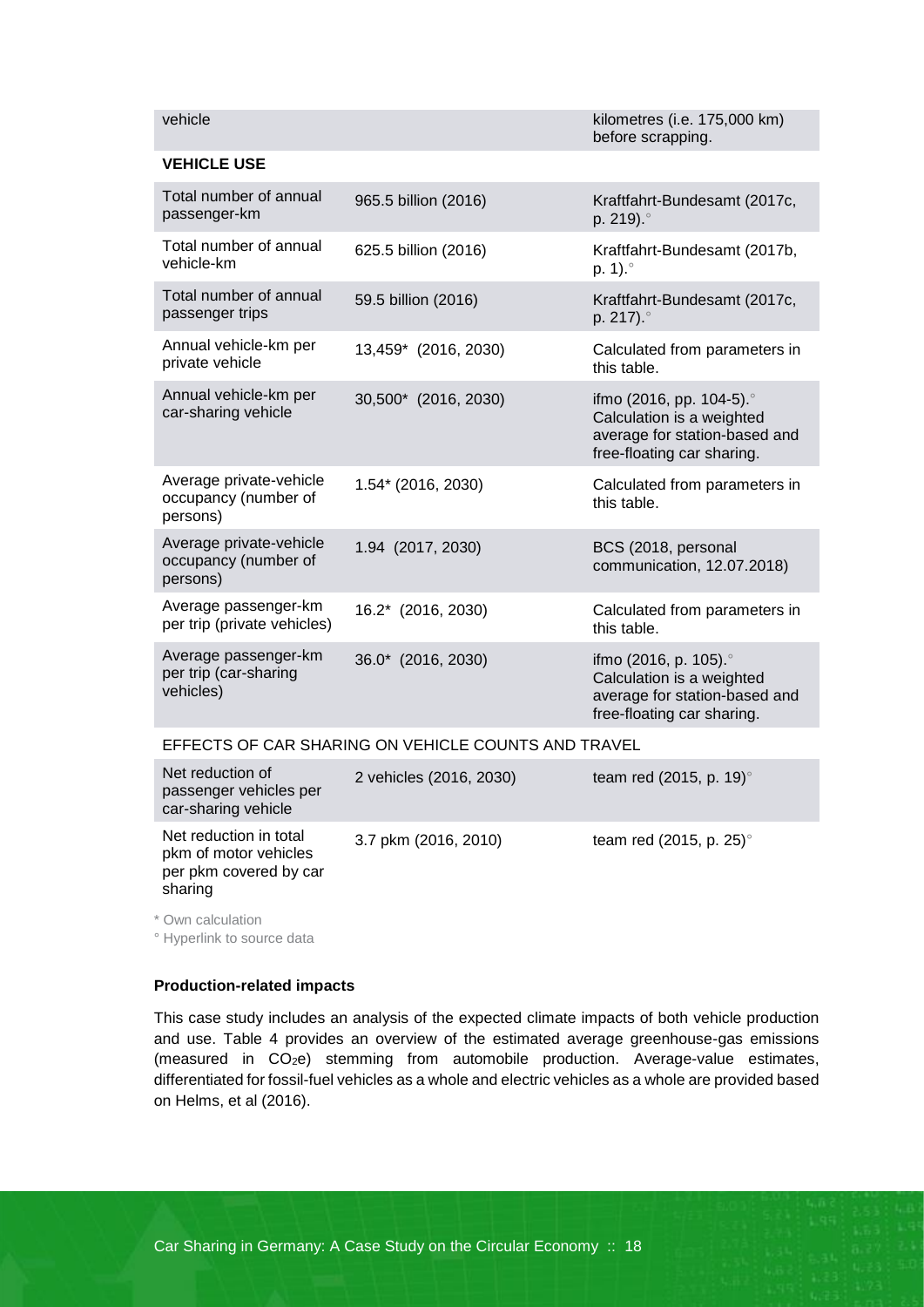### <span id="page-26-0"></span>**Table 4. Base-year parameters for vehicle production**

| <b>Parameter</b>                                                         | <b>Parameter value</b><br>(Data year) | Source data used            |
|--------------------------------------------------------------------------|---------------------------------------|-----------------------------|
| $CO2e$ emissions (kg) per<br>vehicle produced (fossil-<br>fuel vehicles) | $6,700$ <sup>§</sup> (2016, 2030)     | Helms, et al (2016, p. 79)° |
| $CO2e$ emissions (kg) per<br>vehicle produced<br>(electric vehicles)     | 10,100 <sup>§</sup> (2016, 2030)      | Helms, et al (2016, p. 79)° |

§ Own estimate of average value based on provided data

° Hyperlink to source data

### **Use-related impacts**

[Table 5](#page-26-1) provides the average climate impacts for fossil-fuel and electric vehicles, respectively. According to the German Ministry for Environment (UBA), due to several factors (average size, age and power-train differences), car-sharing vehicles emit 16% less  $CO<sub>2</sub>$  per kilometre on average than private passenger vehicles (UBA, 2013).

### <span id="page-26-1"></span>**Table 5. Base-year parameters for vehicle use**

| <b>Parameter</b>                                                                               | <b>Parameter value</b><br>(Data year) | Source data used                                                                                                                                               |
|------------------------------------------------------------------------------------------------|---------------------------------------|----------------------------------------------------------------------------------------------------------------------------------------------------------------|
| Average CO <sub>2</sub> emissions<br>(kg) per vehicle-km<br>(private vehicle; fossil-<br>fuel) | $.216*$ (2016)                        | UBA (2018, p. 1) $^{\circ}$ Note:<br>Calculated from source data<br>(.140 kg per pkm) using<br>average vehicle occupancy for<br>private vehicles (see Table 3) |
| Average CO <sub>2</sub> emissions<br>per vehicle-km (private<br>vehicle; electric)             | $.117$ (2015)                         | Schallaböck & Fischedick<br>$(2012, p. 9)^\circ$                                                                                                               |
| Carsharing per-km<br>climate impacts, as % of<br>private cars                                  | 84% (2013, 2030)                      | UBA (2013, p. 1) <sup>o</sup>                                                                                                                                  |
| * Own calculation                                                                              |                                       |                                                                                                                                                                |

§ Own rough estimate of average value based on provided data

° Hyperlink to source data

The above parameters were entered into a spreadsheet model to establish the functional relationships amongst these variables, both for the base-year results as well as their role as bases for the 2030 scenarios.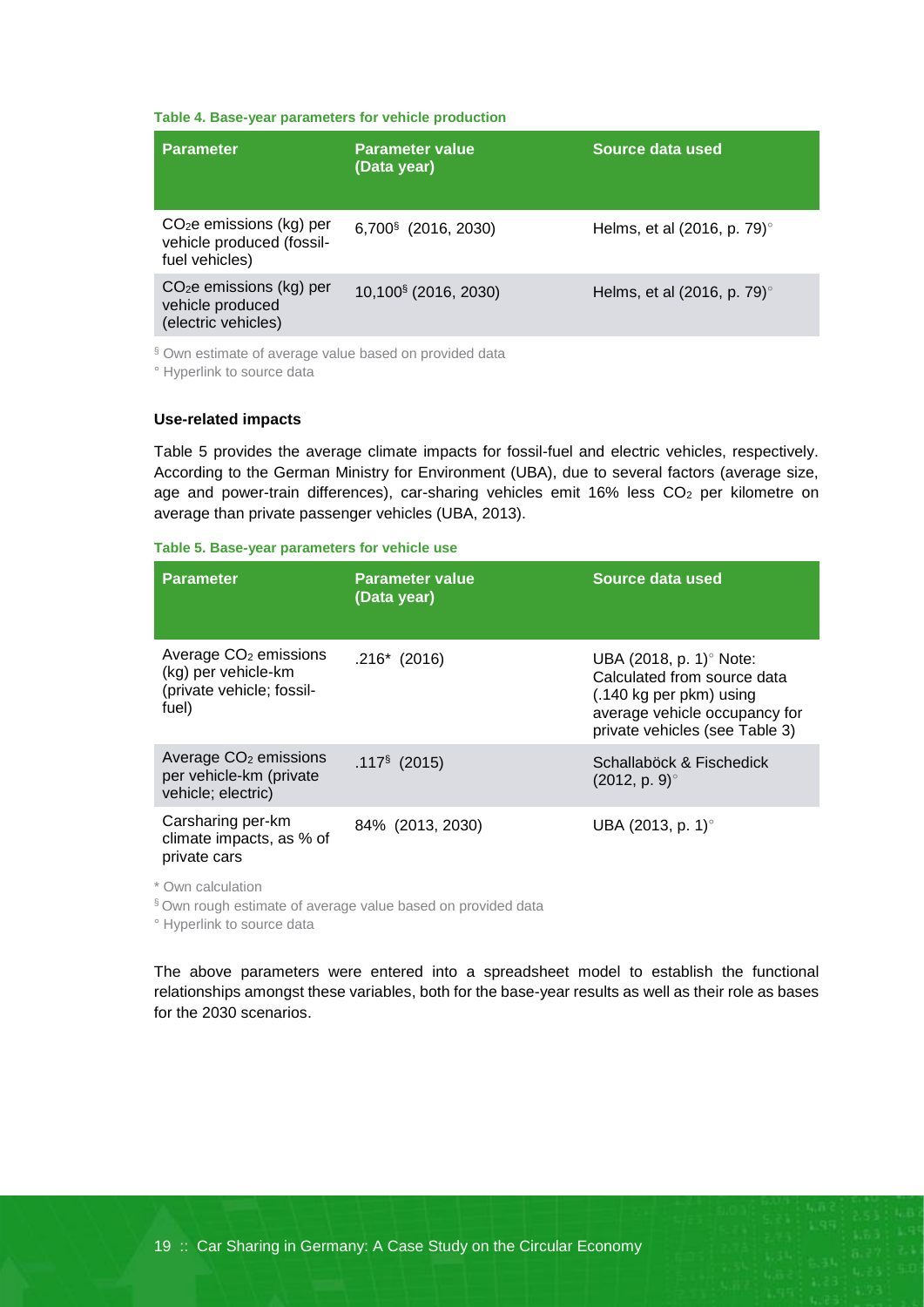# <span id="page-27-0"></span>**2.5 Business-as-usual scenario for 2030**

### <span id="page-27-1"></span>**2.5.1 Scenario definition**

In the BAU Scenario 2030, car sharing continues its rapid growth while largely retaining its presentday definition as a mix of station-based and free-floating car sharing. In this scenario, ridesharing is not considered nor do autonomous vehicles make large inroads into driving down costs and blurring the boundaries amongst various shared-mobility schemes. By 2030, ½ of 1% of passenger-kilometres are covered by car sharing in the BAU scenario. This represents ambitious compound annual growth of around 12% per year but is not a fundamentally disruptive transformation.

Also in this scenario, German public policy and automobile-industry innovation are able to steer the passenger-vehicle sector toward a set of technological innovations that contribute to the country being able to achieve its greenhouse-gas emissions targets. For the specifics of how this is accomplished, the BAU 2030 scenario is based on recent scenarios developed by Öko-Institut for Agora Verkehrswende (2018), which provides a set of parameters for our scenario model, wherein an acceleration of electro-mobility puts 5 million electric vehicles (BEV and PHEV) on the road in Germany by 2030. More importantly, however, the scenario assumes significant improvements in the average fuel efficiency of new vehicles over the 12-year period will dramatically drive down average greenhouse-gas emissions per vehicle-kilometre.

The Circular 2030 scenarios also use this same set of underlying vehicle-efficiency achievements, the assumption of 5 million electric vehicles and the assumption that 20% of car-sharing vehicles are electric by 2030. Using this same set of assumptions in all scenarios isolates the effect of the circular-economy aspects of interest in this case study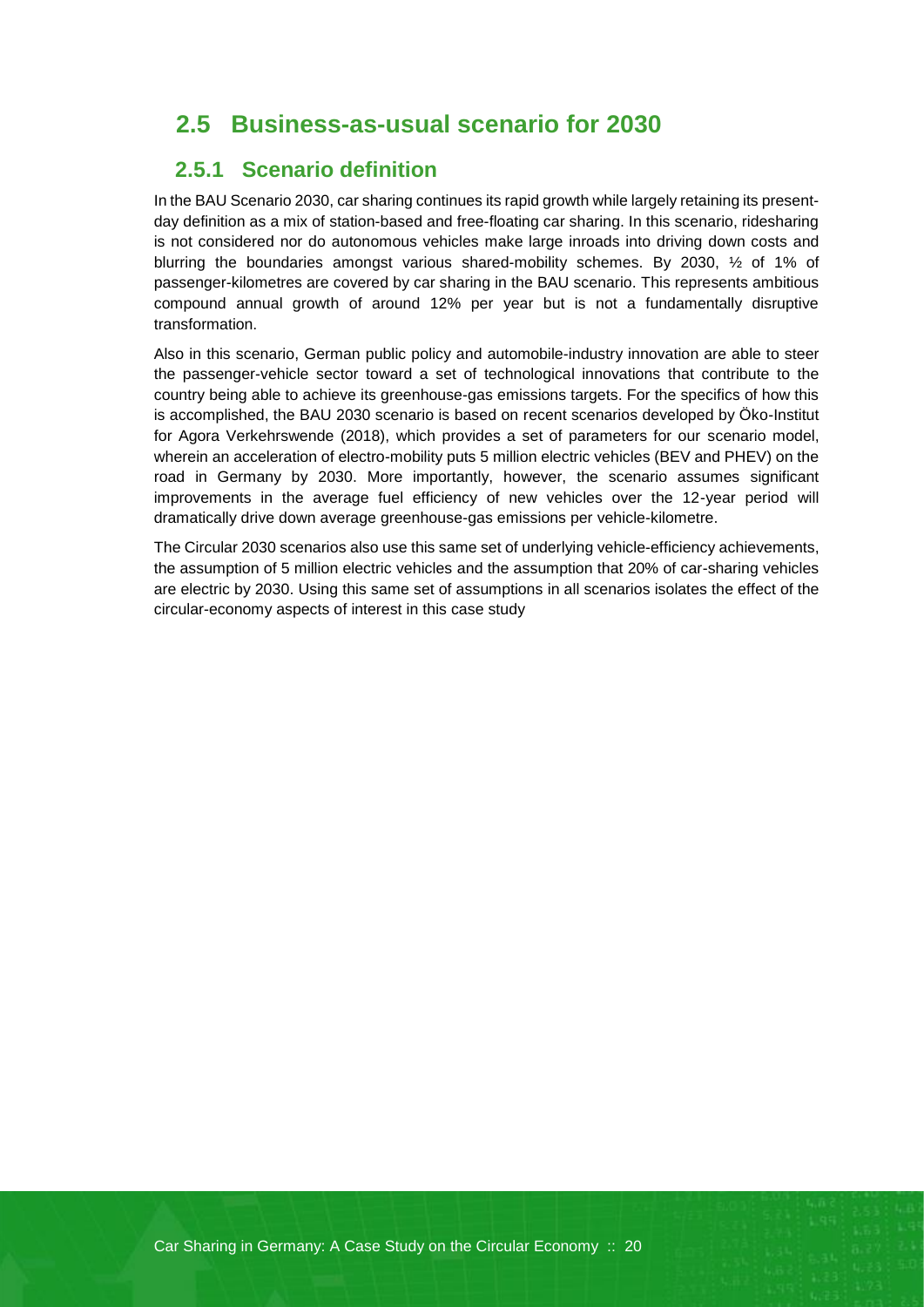# <span id="page-28-0"></span>**2.5.2 Assumptions**

<span id="page-28-1"></span>

| Table 6. Additional assumptions for the 2030 BAU Scenario |  |  |  |  |
|-----------------------------------------------------------|--|--|--|--|
|-----------------------------------------------------------|--|--|--|--|

| <b>Parameter</b>                                                                                     | <b>Parameter value</b><br>(Data year) | Source data used                                                                                                                                                                |
|------------------------------------------------------------------------------------------------------|---------------------------------------|---------------------------------------------------------------------------------------------------------------------------------------------------------------------------------|
| Total number of annual<br>passenger-km (as in<br>government forecast<br>before applying BAU<br>2030) | 991.8 billion<br>(all 2030 scenarios) | BMVI (2014, p. 5)                                                                                                                                                               |
| Total number of electric<br>vehicles (BEV and<br>PHEV)                                               | 5 million<br>(all 2030 scenarios)     | Agora Verkehrswende (2018,<br>p. $5)^\circ$                                                                                                                                     |
| Percentage of car-<br>sharing vehicle stock that<br>is electric (BEV and<br>PHEV)                    | 20%<br>(all 2030 scenarios)           | Own assumption. As car-<br>sharing vehicles are only used<br>3 years in that application, they<br>are on average newer, so a<br>higher % of electric vehicles is<br>reasonable. |
| Average CO <sub>2</sub> emissions<br>(kg) per vehicle-km<br>(private vehicle; fossil-<br>fuel)       | .146 $$$ (all 2030 scenarios)         | Agora Verkehrswende (2018,<br>p. $10^{\circ}$                                                                                                                                   |
| Average CO <sub>2</sub> emissions<br>per vehicle-km (private<br>vehicle; electric)                   | .059 (all 2030 scenarios)             | Schallaböck & Fischedick<br>(2012, p. 9)°                                                                                                                                       |
| Percentage of<br>passenger-kilometres<br>covered by car sharing                                      | 0.5% (i.e. 1/2 of 1%)                 | Assumption: Corresponds to<br>12% compound annual growth<br>rate (see text above).                                                                                              |

\* Own calculation

§ Own rough estimate of average value based on provided data

° Hyperlink to source data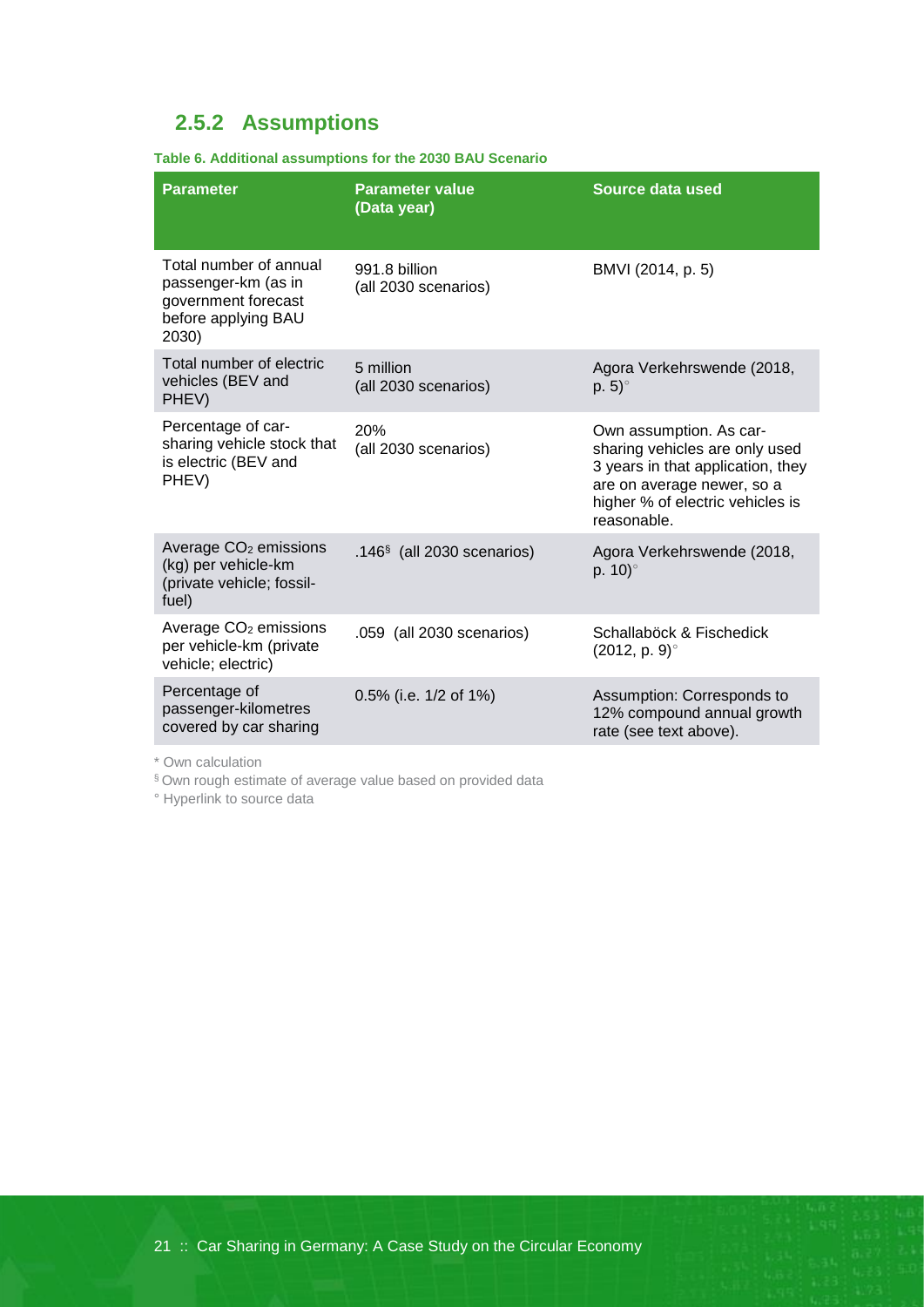# <span id="page-29-0"></span>**3 :: Step 2: Defining the Circular Scenario**

Departing slightly from the CIRCULAR IMPACTS case-study methodology laid out by Smits & Woltjer (2017), this case study will include two circular scenarios for 2030. The reason for this is the high degree of uncertainty surrounding the assumptions related to how car sharing will affect other modes of transport in 2030.

In the first circular-economy scenario (titled Circular "Green" 2030), car sharing experiences disruptive growth while acting as a catalyst for reducing private-vehicle ownership and use.

In the second circular-economy scenario (titled Circular "Gray" 2030), the disruptive growth of shared mobility attract users from public transport, while the dynamics associated with autonomous vehicles (lower costs, higher convenience) lead to an increase in the number of motor vehicles and their travel. The concept of "car sharing" as used today is no longer of central importance in a world of multimodal shared mobility.

In both circular scenarios, there is disruptive growth, with 2.5% of the passenger-kilometres in motorised passenger vehicles taking place via car sharing (shared mobility in the Circular "Gray" scenario). While this percentage seems small, it would mean car-sharing passenger-kilometres rise to a level equivalent to 28% of public transport's current passenger-kilometres by 2030.

### <span id="page-29-1"></span>**3.1 Scenario parameters**

| <b>Assumption</b>                                                                    | Circular "Green" 2030       | <b>Circular "Gray" 2030</b>        |
|--------------------------------------------------------------------------------------|-----------------------------|------------------------------------|
| Percentage of<br>passenger-kilometres<br>covered by car sharing                      | 2.5% covered by car sharing | 2.5% covered by shared<br>mobility |
| Net reduction of<br>passenger vehicles per<br>car-sharing vehicle                    | Reduction of 2 vehicles     | Increase of 0.1 vehicles (10%)     |
| Net reduction in total<br>pkm of motor vehicles<br>per pkm covered by car<br>sharing | Reduction of 3.7 pkm        | Increase of 0.1 pkm $(10%)$        |

<span id="page-29-2"></span>**Table 7. Assumptions used in the scenario analysis**

With all the scenarios and parameters defined, the various scenarios were analysed using a spreadsheet model.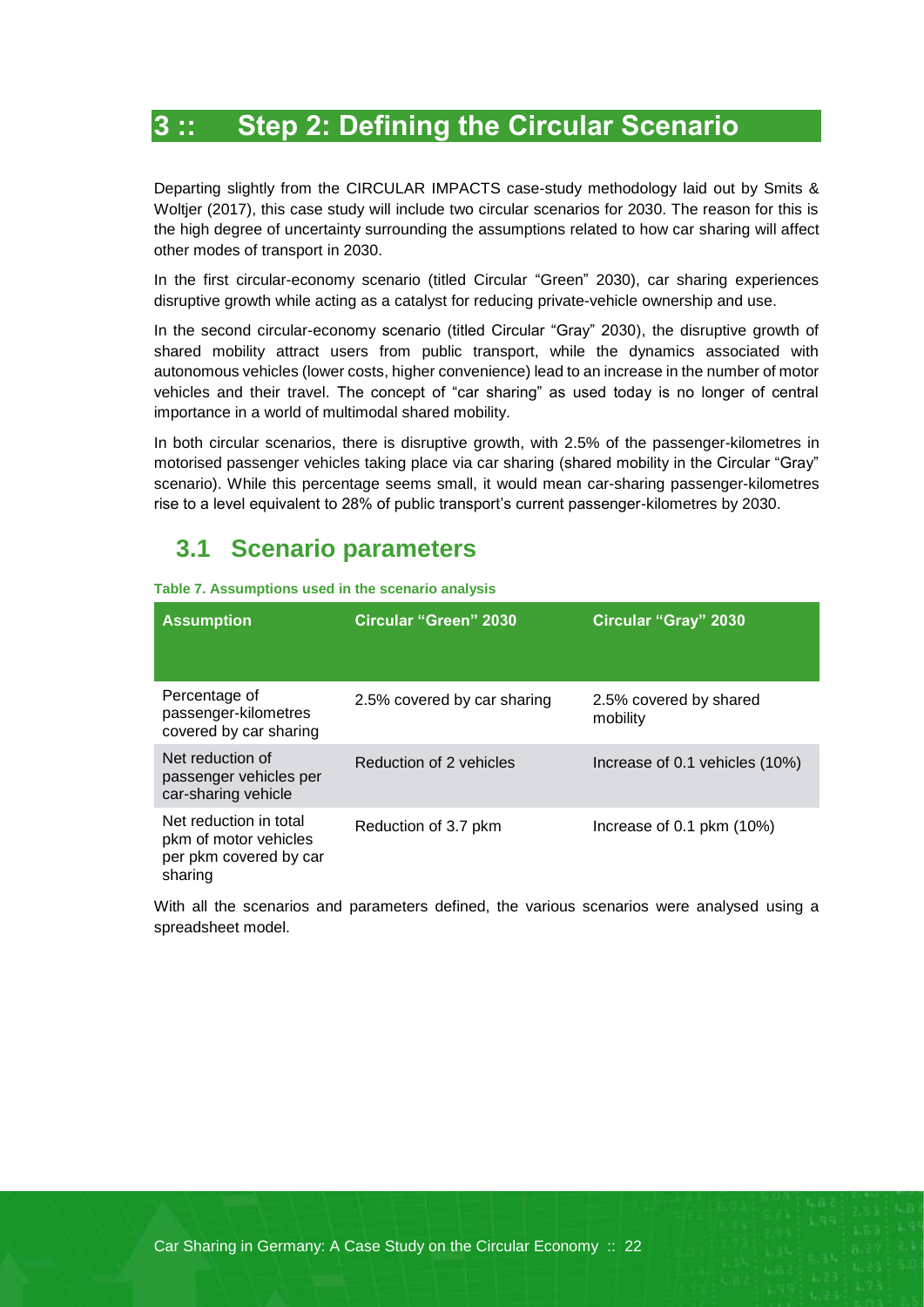# <span id="page-30-0"></span>**4 :: Step 3: Changes in the Key Sector**

### <span id="page-30-1"></span>**4.1 Scenario results**

**Effects on passenger-km.** [Figure 9](#page-30-2) shows the case-study results for the annual passenger-km travelled in Germany by motor vehicles in 2030, breaking them down by use application (private car or car sharing) as well as energy source (fossil fuel or electric). Including the base year of 2017 allows a comparison to today's situation. In the Circular "Green" scenario, the total passenger-km of motorised passenger vehicles is reduced by 7% compared to the BAU scenario, whereas the Circular "Gray" scenario drives an increase of 2% in passenger-km.



<span id="page-30-2"></span>**Figure 9. Annual passenger-km in Germany (motorised passenger vehicles)**

**Effects on vehicle production.** The most dramatic differences amongst the scenarios relates to the production of new vehicles. Currently, the average lifespan of a car-sharing vehicle in that application is three years. After this period of time, car-sharing vehicles are typically sold in the used-car market and become private vehicles.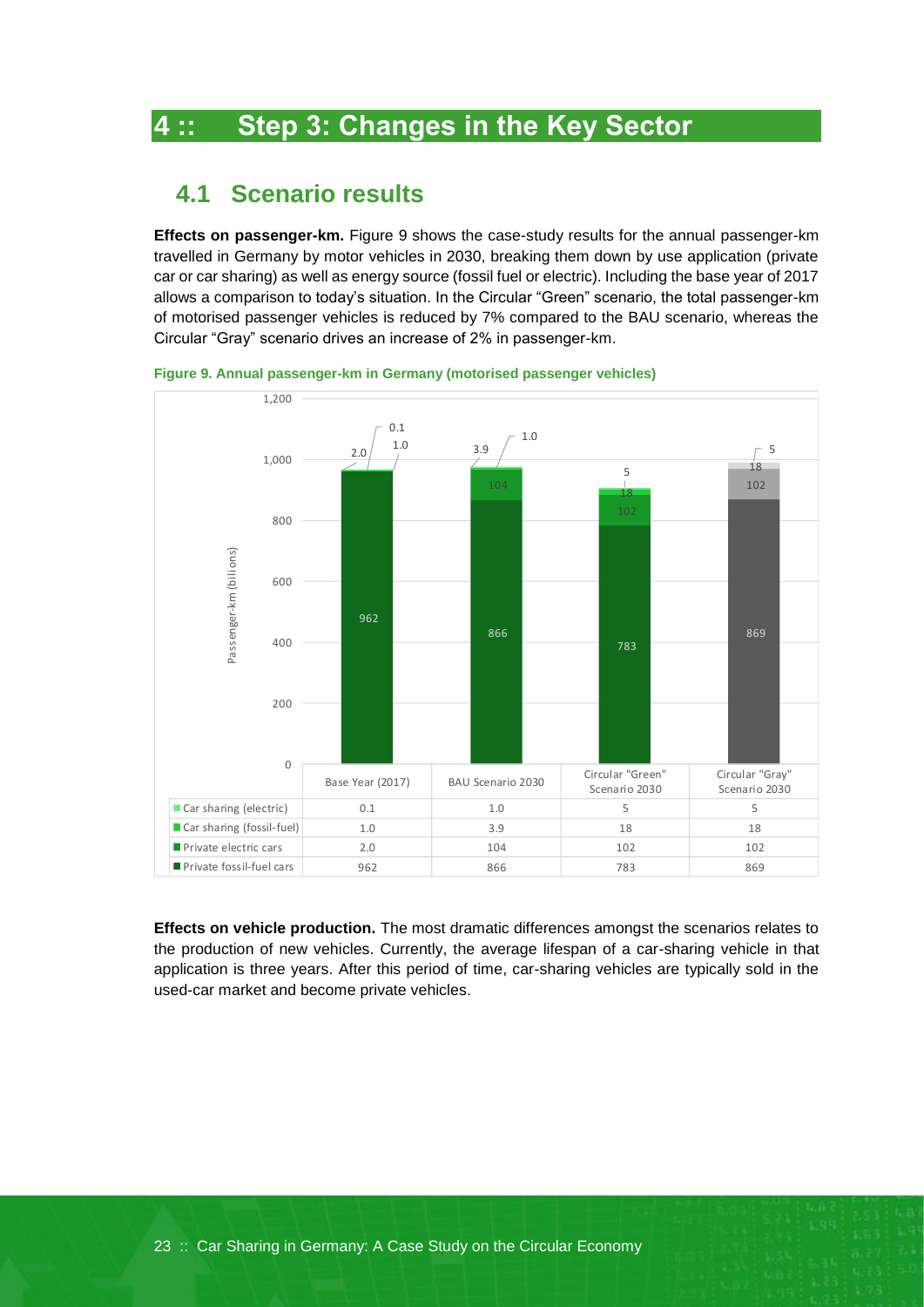<span id="page-31-0"></span>



The circular scenario does differ significantly from the BAU scenario in the way that increases in car sharing could alter the make-up of the vehicle fleet [\(Figure 11\)](#page-32-0). In the BAU scenario, without a significant share of car sharing and barring changes in usage rates of passenger vehicles, the number of cars would increase by 0.5%, in line with the expected increase in passenger-km. The circular scenario, subject to the underlying assumptions about passenger-km per vehicle, would enable the size of the passenger-vehicle fleet to decrease slightly in Germany compared to 2017. As per the scenario definitions, in each 2030 scenario, the electric-vehicle fleet (BEV and PHEV) reaches five million units. In the circular scenario, the fleet of fossil-fuel vehicles is reduced quite substantially by 2030, by 8%.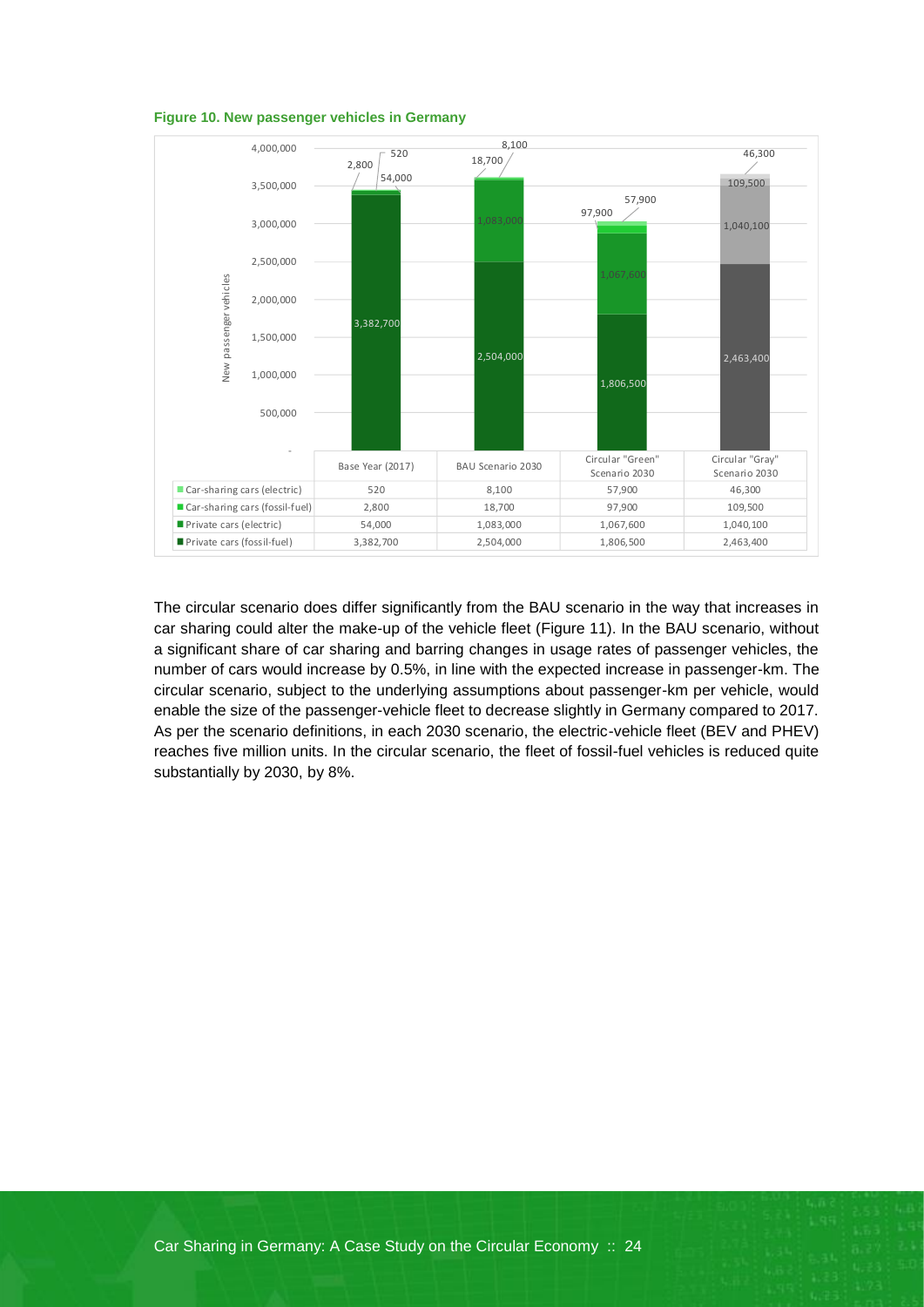<span id="page-32-0"></span>



In this case-study analysis, former car-sharing vehicles were assumed to achieve the same lifetime vehicle kilometres, on average, as their private-use counterparts. This means, however, that due to their intensive first use in car sharing, former car-sharing vehicles can be expected to have a total useful life of only 10 years on average (compared to 13 years for private vehicles).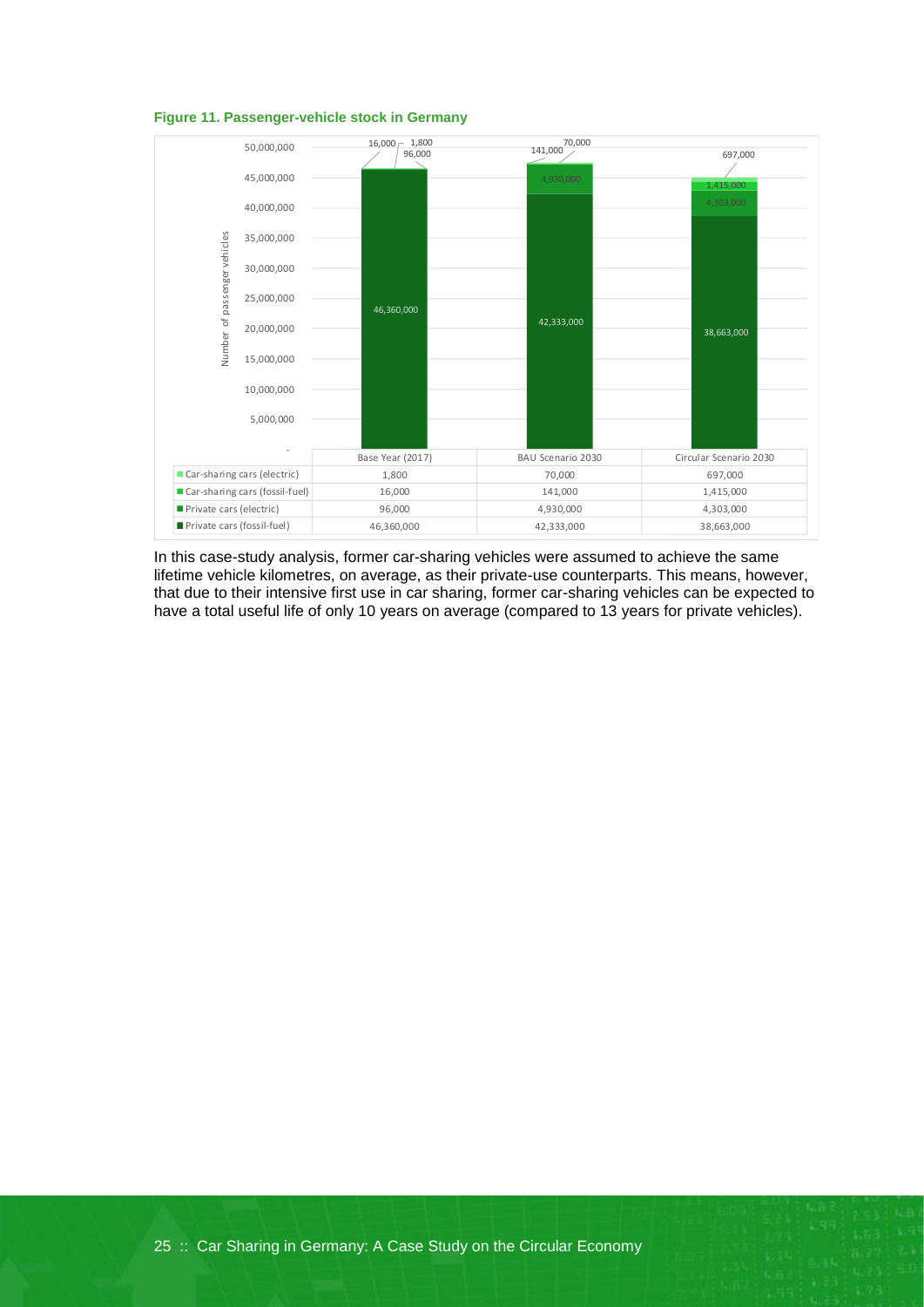# <span id="page-33-0"></span>**5 :: Step 4: Expected Effects on Other Parts of the Economy**

This section further examines potential effects of increased car sharing and shared mobility on the automobile sector. It then analyses potential effects on public transport (the main alternative mode of transport to car sharing).

Due to the dynamic trends taking place in the mobility sector, it is challenging to forecast future economic responses to car sharing. [Box 5](#page-33-3) summarises various projections of vehicle sales and emerging business opportunities.

<span id="page-33-3"></span>**Box 5 Impact of car sharing on the automotive industry and the difficulty of forecasting dynamic trends** 

The following studies estimated sales, revenue and business opportunities arising from emerging trends in the automotive industry:

- BCG estimated car sharing would decrease private-vehicle purchases by 792,000 vehicles worldwide in 2021 (slightly more than 1% of projected new-car sales in markets where car sharing is available). For 2021 in Europe, the number of vehicles sold for car-sharing (96,000) would decrease private-car sales by 278,000 (BCG, 2016).
- BCG also estimated that car sharing would increase business opportunities (also for car manufacturers, who may provide mobility services) amounting to global revenue of €4.7 billion in 2021. Europe is expected to be the biggest revenue-generating region (€2.1 billion), followed by Asia-Pacific (€1.5 billion) and North America (€1.1 billion) (BCG, 2016).
- McKinsey estimated that car sharing would lead to opportunities beyond selling mobility services or building purpose-built vehicles, including gaining costumer data, testing new technologies and ensuring the fleet emission compliance (via electric vehicles) (McKinsey, 2017).
- The expansion of autonomous vehicles is seen as the real "game changer" for the automotive industry and the mobility sector with dramatic impacts on business models, revenue and mobility patterns (BCG, 2017; McKinsey, 2017; PwC, 2017).

# <span id="page-33-1"></span>**5.1 Potential modal shifts**

It was beyond the scope of this case study to model the intermodal effects of the 2030 scenarios. In this section, we address the issue qualitatively, highlighting some numerical findings from recent literature, which is characterized by a high degree of uncertainty regarding the impacts of shared mobility and autonomous vehicles on the modal split.

### <span id="page-33-2"></span>**5.1.1 Potential effects of car sharing on modal shift**

The findings in the literature on the estimated and observed effects of car sharing on the modal split, specifically related to public transport, range from positive effects (increased use of public transport) to negative effects (decreased use of public transport). This is because the effects of car sharing on the modal split depends highly on the availability, characteristics and prices of the public transport and car-sharing services.

Several studies highlight a distinction between station-based and free-floating car sharing schemes. Station-based car sharing users are more likely to use public transport (Lichtenberg and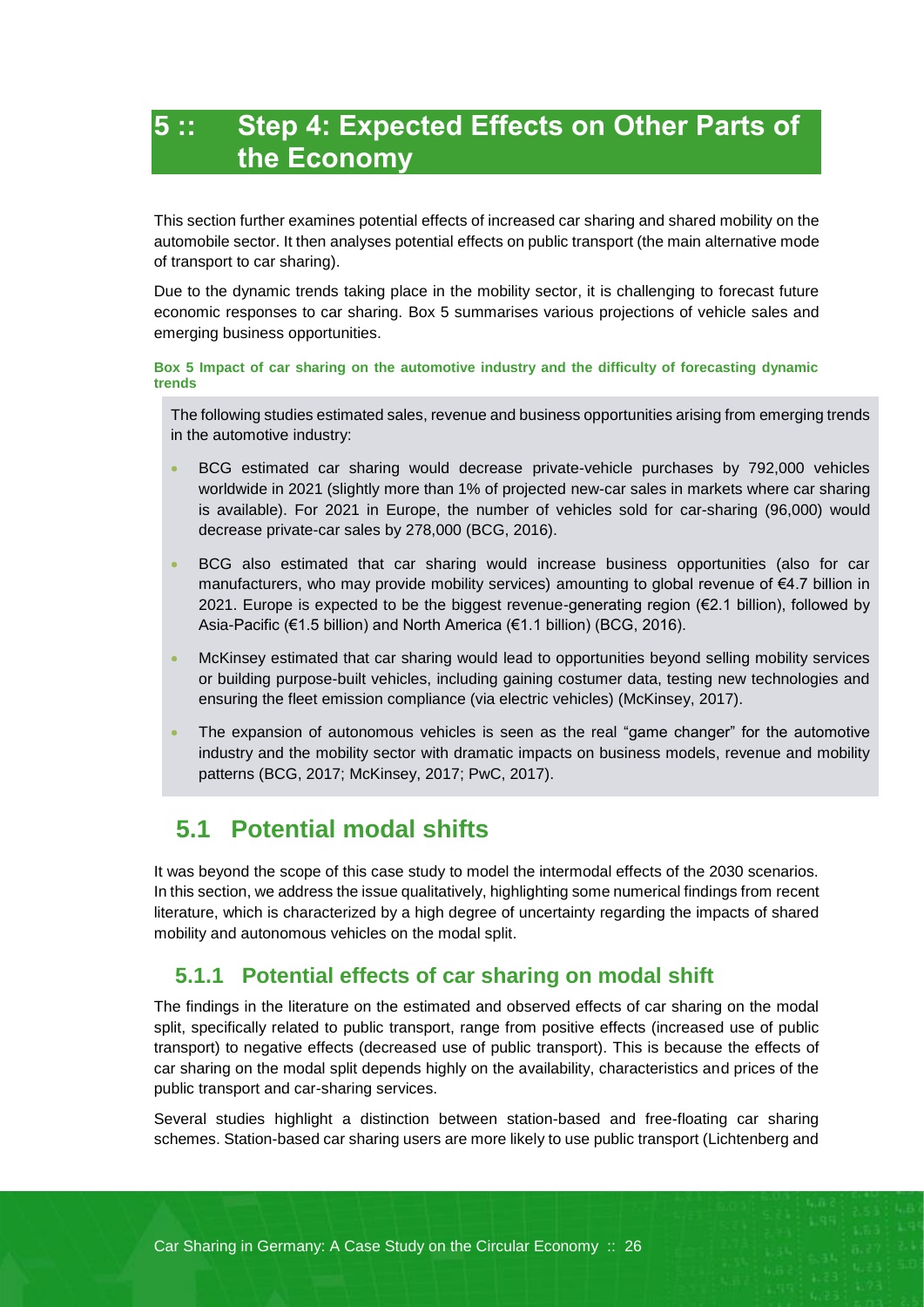Hanel, 2007) and less likely to have a private car, compared to the general population (Sioui et al., 2013)

However, other studies indicate that free-floating car sharing users are also more likely to possess public-transport passes, signifying they are likely to use public transport intensely (Kopp & Axhausen, 2015). These users also walk and cycle more than average consumers (Katzev, 2003).

Both station-based and free-floating car sharing users show a multimodal mobility pattern when compared to non-car sharing users (Wilke, 2007). Hence, on average, car sharing enriches the modal mix of its user (Chatterjee et al., 2013). This does not stem mainly from an environmental agenda, but because car sharing users are so-called "mobility optimizers" (Maertins, 2006), who are flexible and who choose whatever transport mode is the most suitable. Hence, car-sharing users could also drive more or even buy a car, if this mode of transport appears to be the most convenient one and car sharing acts as an introduction to the advantages of having access to a private vehicle. A US study, for example, showed an overall decline in public transit as 589 carsharing members reduced rail use and 828 reduced bus use, while 494 increased rail use and 732 increased bus use (Martin & Shaheen, 2011).

### <span id="page-34-0"></span>**5.1.2 Potential effects of autonomous vehicles on modal shift**

Future trends, such as the rise of autonomous and connected vehicles could lead to very different futures for urban mobility patterns, depending mainly on policies, new business models and consumers behaviour. If these new autonomous cars are primarily privately owned, there would be negative impacts on roadway congestion (UITP, 2018). If these cars are shared but competing with public transport services, there would be more cars on the street, since sitting in such car would potentially not require a driving license and costs for that service are low (Bischoff et al., 2017; Bösch, et al., 2018; UBA, 2017a). The access to public transport and mobility services general would be improved, but many people would opt for these robo-taxis instead of public transport, which would increase congestion and reduce the share of other modes of transport such as walking and cycling (UITP, 2018). It is possible that in the future, autonomous and connected vehicles are not only shared, but also integrated into public services. In that way, less vehicles would be necessary in order to transport the same amount of people, compared to the nonintegrated scenarios. In this scenario, transport costs would be lower and society's overall mobility would be higher (UITP, 2018). [Figure 12](#page-35-1) illustrates the implications of three potential uses of autonomous vehicles: 1) as privately owned cars; 2) as fleet cars competing with public transport; and 3) as fleet cars integrated with public transport.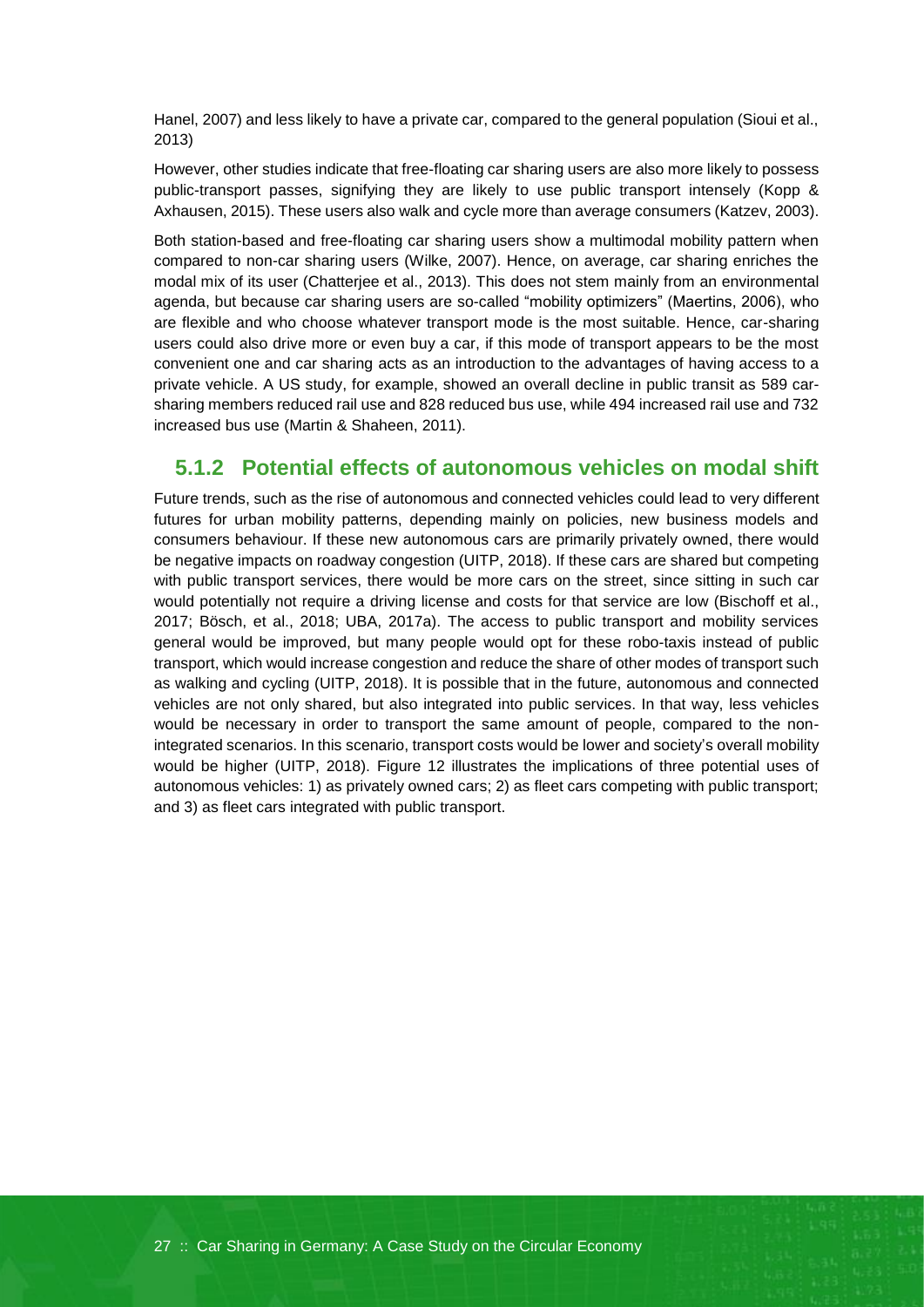

<span id="page-35-1"></span>

Reproduced from UITP (2018, p. 5).

### <span id="page-35-0"></span>**5.1.3 The impact of autonomous vehicles – estimations**

The literature estimating how many robo-taxis would be required to replace public transport vehicles in German cities is very limited. Bischoff et al. (2017) have estimated, that in Berlin about 50,000 shared autonomous vehicles would be needed to replace 1,500 busses and 600 trams. Bienzeigler (2017) modelled for different numbers of robo-taxis the impacts on private motorised vehicles and public transport in Cottbus, concluding that both would be reduced in numbers.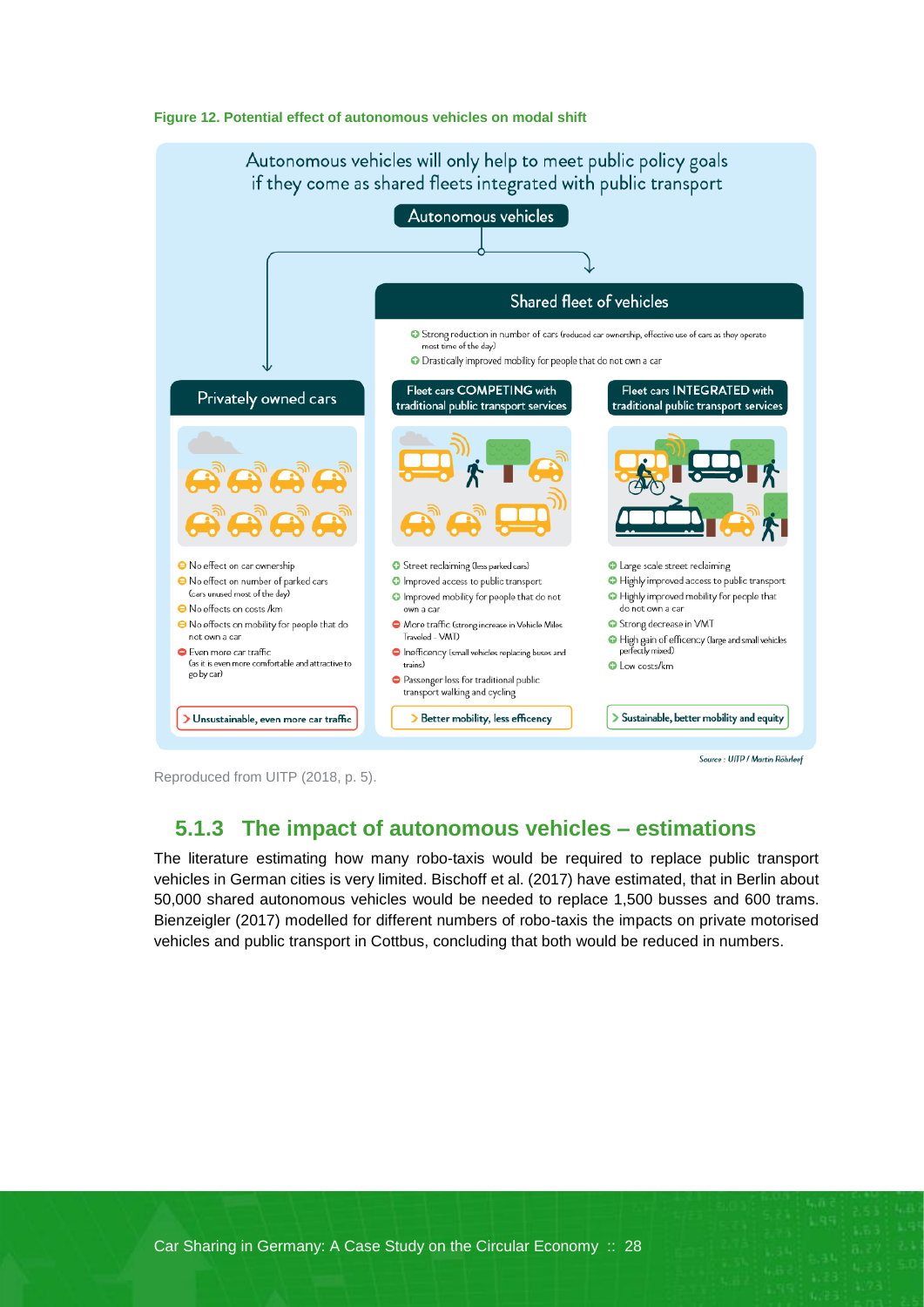# <span id="page-36-0"></span>**6 :: Step 5: The Impact on Society**

Since car sharing is a form of joint usage, it requires increased organisation, social interaction and a "will to share". Hence, car sharing is highly dependent on the societal trends that make such consumer behaviour possible. At the same time, car sharing as mode of transport has significant impacts on society and the environment.

# <span id="page-36-1"></span>**6.1 Societal impacts**

The social impacts from car sharing can be positive or negative. Since many of them are socioeconomic effects, they are highly linked to business models and overall changes in the mobility sector.

### **Access to mobility services and socio-demographic profiles**

Currently, most of the free-floating car-sharing users are young, highly educated men, living in urban areas, while the socio-demographic profile of station-based car sharing users is more heterogeneous (ifmo, 2016). It could be expected that with car sharing further entering the mainstream, the socio-demographic profile of their users becomes more diverse. At the moment, using car sharing is cheaper than using a private car when a person's annual travel distance remains below 10,000 kilometres (BCS, 2017a).

Currently, car-sharing services are easiest to access in urban areas. In terms of accessibility, carsharing services of private operators are currently not competing with public transport services in rural areas. Public transport in many cases is a crucial mode of transport for disabled and elderly people or individuals without a driver's license. However, with autonomous vehicles, these dynamic would likely change.

### **Health impacts**

Biker and pedestrians enjoy positive health effects due to their mode of transport. Since car sharing potentially triggers a multi-modal transport pattern, where walking or using a bike is more likely, these health benefits could reach a larger share of people (Baptista et al., 2014).

### **Social cohesion**

It is possible, that sharing as such, including car sharing, could increase social interaction and thereby social cohesion within society (Agyeman et al., 2013). Botsman and Rogers (2010) suggest that amongst other reasons, it is social motivations that drive sharing economy participation. However, Böcker and Meelen (2017) concluded that for car sharing, economic motivations are dominant. Such effects could be more relevant for peer-to-peer car sharing and ride sharing.

# <span id="page-36-2"></span>**6.2 Environmental impacts**

Car-sharing can have several positive or negative environmental impacts, due to the composition of the car-sharing fleet, changes in car ownership and respective implications for the modal split or total demand for mobility.

### **Car-sharing and transport emissions**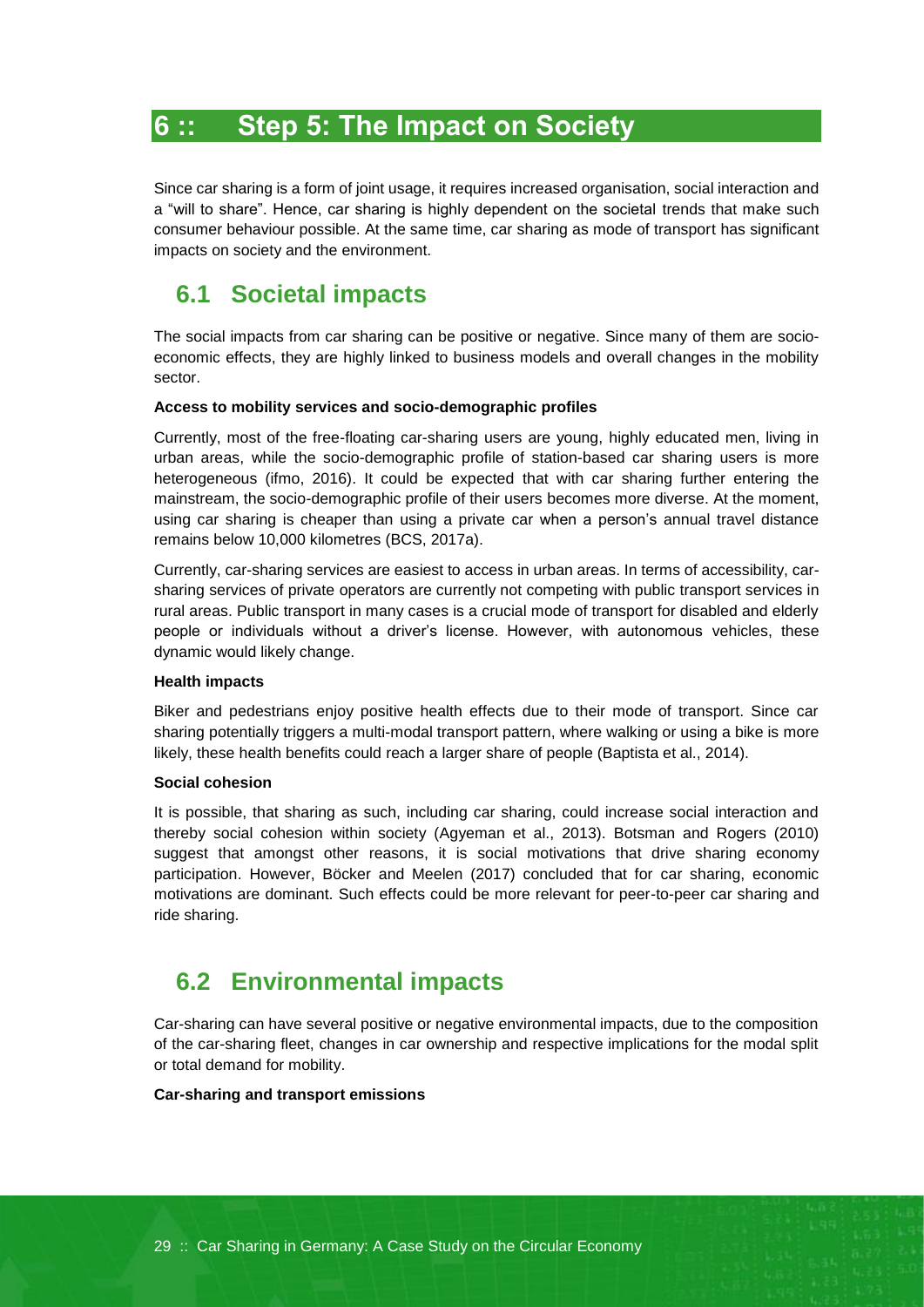Significant reductions in greenhouse-gas emissions are evident in all the 2030 scenarios vis-à-vis present-day emissions (see [Figure 13\)](#page-37-0). The calculations include both: production-related and userelated greenhouse-gas emissions. The most important factor behind the significant drop in 2030 emissions from present-day levels is the authors' underlying assumption of an ambitious rise in the average energy-efficiency of vehicles of all fuel types combined with a shift to electric vehicles. By contrast, the additional contribution of car sharing is modest. The BAU scenario delivers CO<sub>2</sub>e emissions reduction of 28% by 2030 compared to 2017. In the Circular "Green" scenario, the additional car sharing reduces the total emissions a further 10% beyond those achieved in the BAU 2030 scenario. By contrast, the Circular "Gray" scenario generates no climate benefits compared to the BAU scenario, with emissions actually increasing by 1%.



<span id="page-37-0"></span>**Figure 13. CO2e emissions from motorised passenger vehicles in Germany**

Note: the decrease in CO<sub>2</sub>e emissions for the 2030 scenarios results primarily from ambitious gains in vehiclefleet efficiency (at levels in line with Germany achieving its climate targets).

### **Composition of the car-sharing fleet**

Currently, a higher share of car-sharing cars are electric or hybrid vehicles when compared to private cars (BCS, 2018b; Kraftfahrt-Bundesamt, 2017). This is because car-sharing cars are used in cities, where the shorter reach of such cars is not very relevant. At the same time, the providers of car-sharing services, which are often car- manufacturers, can present themselves as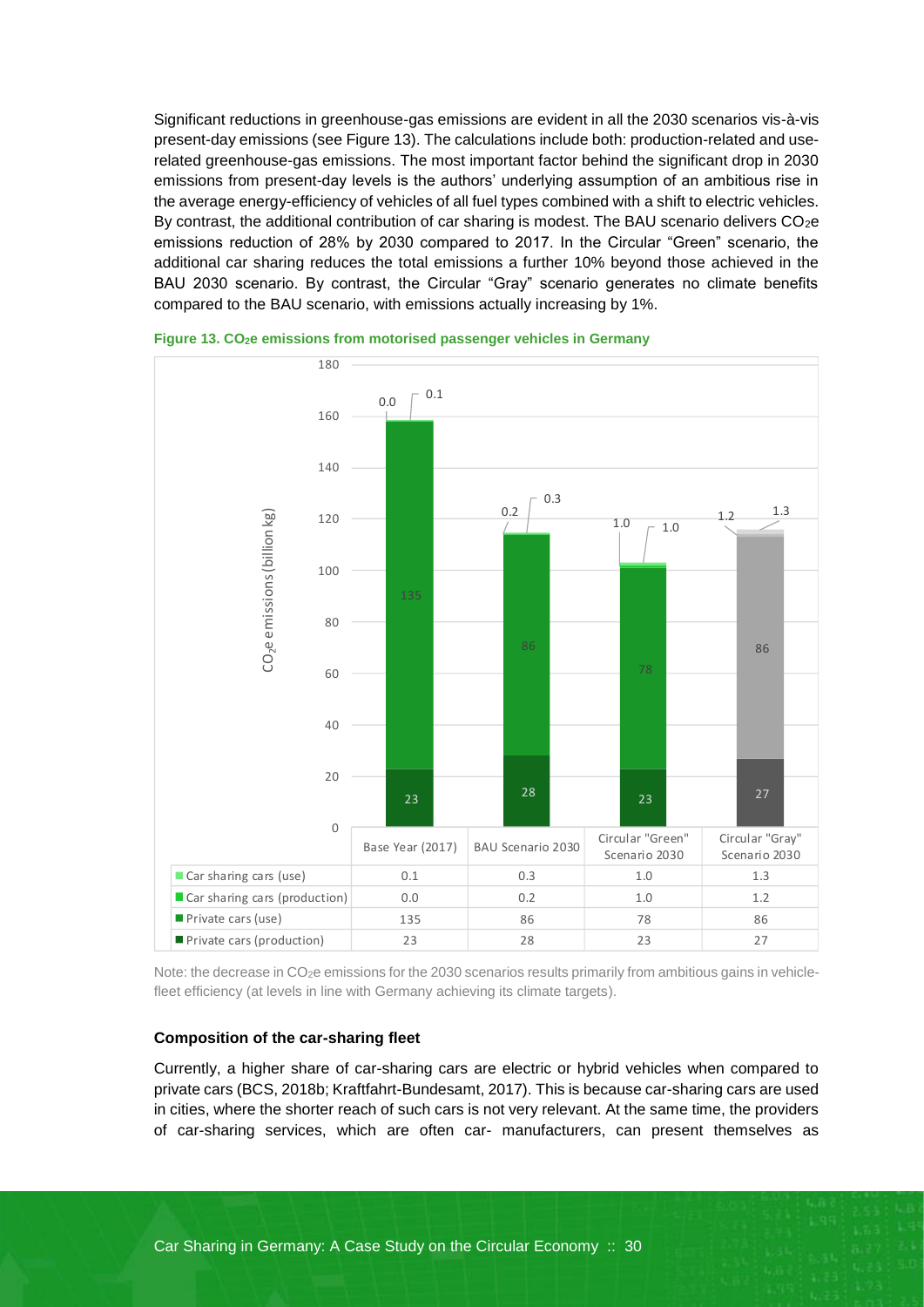environmentally friendly. While many car-sharing users for the first time try electric vehicles, also a positive effect on sales of these cars could be expected. Having a significant number of electric or hybrid car-sharing vehicles also allows different actors to test electric mobility at a large scale and to finance the required recharging infrastructure. Since the share of electric cars of all private vehicles is expected to grow, this pioneering work of electric car-sharing services will become less relevant. However, since car-sharing cars are more utilized than private cars, a higher acquisition cost for car-sharing cars would be economically feasible in the future as well. At the same time, the life span of car-sharing cars is shorter compared to private vehicles. These factors could foster the use of more expensive, but efficient cars in car-sharing schemes and the overall accelerated renewal of the auto stock. At the same time, the shorter life span of car-sharing cars leads to an increased consumption of energy and resources in their production.

### **Car ownership and its implication**

The implications of car sharing on ownerships (see [Box 4\)](#page-23-0) are hard to assess. Together, the literature studies identifies a range of replaced private vehicles due to car sharing of between 3 and 20 cars. Such replacement of private cars leads to several beneficial environmental impacts, such as a decreased demand to parking space. Since car-sharing users have to pay the full operational costs of vehicle use, while for the use of private cars many costs are "hidden", there is an incentive to drive less by car. Hence, car sharing potentially triggers multi-modal mobility, including the use of public transport or bikes. Based on the literature, this case study assumed that for every passenger-kilometre covered via car-sharing vehicle, 4.7 private-vehicle kilometres would not be driven, yielding a net reduction of 3.7 passenger-kilometres (team red, 2015). At the same time, individuals who would not own a private car, due to the significant acquisition costs, could shift from other modes of transport to car sharing.

### **Modal shift**

The impacts of car sharing on the modal split, specifically related to public transport, range from positive to negative effects. This is because the effects of car sharing on the modal split depends highly on the availability, characteristics and prices of the public transport and car sharing services (see Section 5.1). Several studies assessed station-based car sharing to be more environmental friendly, than free-floating car sharing schemes (Lichtenberg and Hanel, 2007; Sioui et al., 2013).

### **Car sharing impacts on land take for transport infrastructure & urban space use**

Avoided land take by car, due to a higher use of car sharing is not a focus area of the calculation of this case study. However, a brief literature review was done to provide an overview regarding these effects.

According to a study from the German car sharing association (Bundesverband CarSharing) with infas Institute from 2016, a station-based car sharing vehicle replaces between 8 and 20 private cars, which results in gained spaces at the road between 36 and 99 meters (BCS, 2016). This however, assumes private cars are being parked on the street, while a share of these park also on private property or in subterranean garages.

Generally, car sharing potentially lowers the demand for transport infrastructure partially, since an increased use of cars would decrease the demand for parking areas. However, since car sharing is a type of motorised individual traffic, this effect is smaller than for public transport or bike traffic.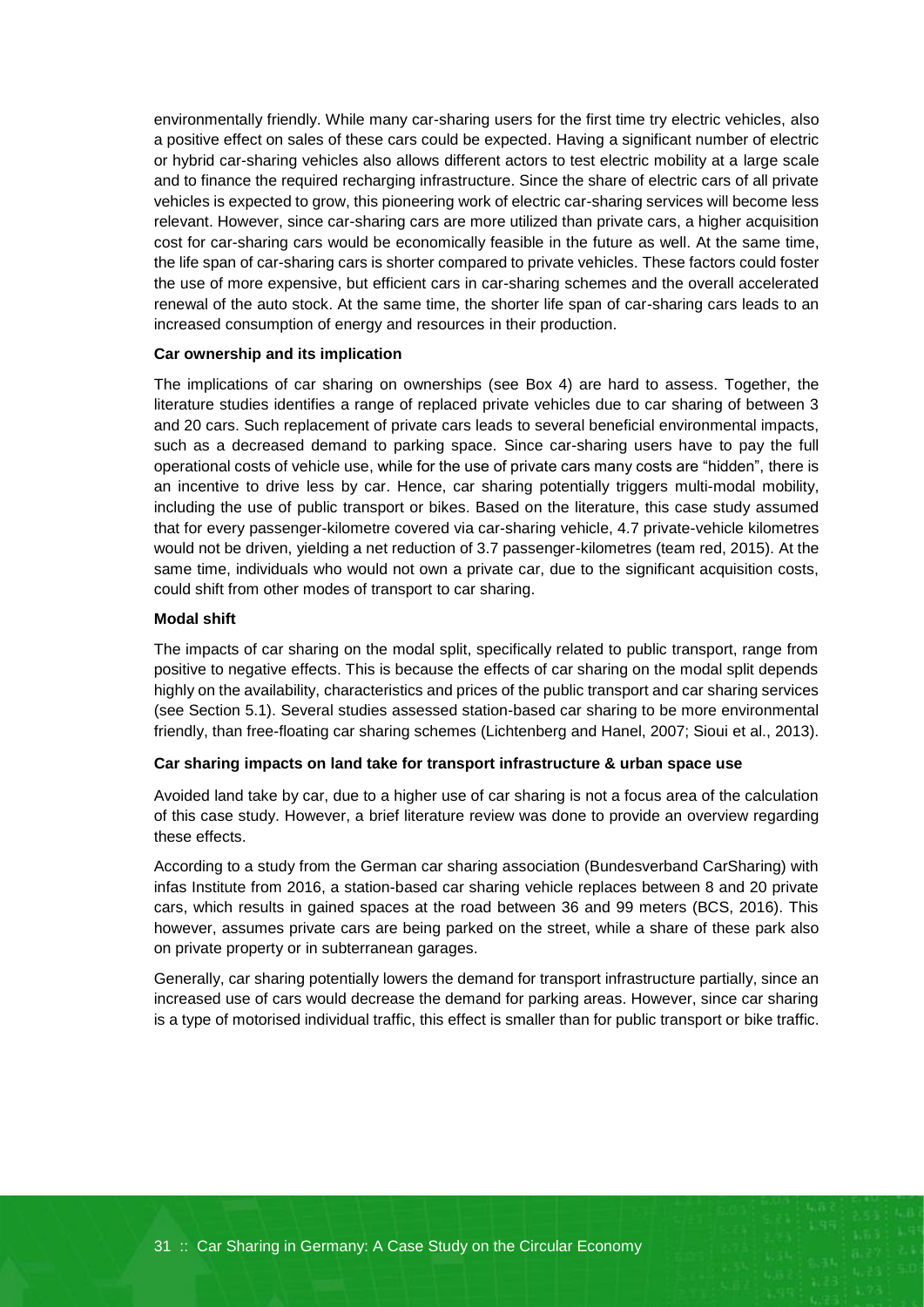### <span id="page-39-0"></span>**Public transpor**t

Public transport is a good alternative for car sharing, because it is circular by definition, since few transport vehicles are used by a large number of people. Additionally, public transport often is cost-effective and accessible for most people. Public transport fares are frequently subsidised throughout the world. Generally, such steady support is necessary to pay for transport infrastructures, such as a metro network, thereby achieving economies of scale (Santos et al., 2010).

### **Pedestrians**

Walking is a good alternative to car sharing over short distances due to its positive social impacts (e.g. health), low cost, and environmental benefits. Walking can play an important role in local transport schemes. Urban planning can lead to very different shares of people walking. Policies that can incentivise walking include crime reduction, well-maintained pavements, street furniture, safe crossings with short waiting times and lower speed limits (Santos et al., 2010).

### **Bicycles**

Like walking, biking is environmentally less resource intensive and also socially beneficial (positive health impacts, cost-effective). Globally, there is an increasing use of pedelecs (Prill 2015) and bicycles in general (Lanzendorf and Busch-Geertsema 2014, Parkin 2012, Pucher and Buehler 2012). The drivers of increasing use of bicycles are decreasing prices for motorized bicycles, new bike sharing suppliers and increasing demand for bike traffic, due to increasing environmental behaviour and its benefits in term of flexibility. Other promoting actions are providing extensive cycling rights, bike parking lots and respective traffic education or integrating biking with public transport (Pucher & Buehler, 2008).

### **Autonomous and connected mobility**

Autonomous and connected mobility could potentially transport a large number of people. Since such vehicles could communicate with each other and potentially interact with people using other modes of transport, this way of transport could be safer than automotive transport today. However, there is a risk that the use of such vehicles induces additional traffic, since costs are potentially lower and no license is required for their use (UBA, 2017a). In a potential future wherein many cars are autonomous and shared, new business models could emerge. Generally, autonomous cars could potentially offer mobility services at very low prices. These low prices could even decrease if, for example, advertising films are shown in the vehicles or vehicles pass by stores as monetization strategies. Theoretically, such mobility services by autonomous vehicles could be offered at no cost. Such cost structures and business models could have significant impacts on congestion and urban planning. However, such predictions are highly speculative.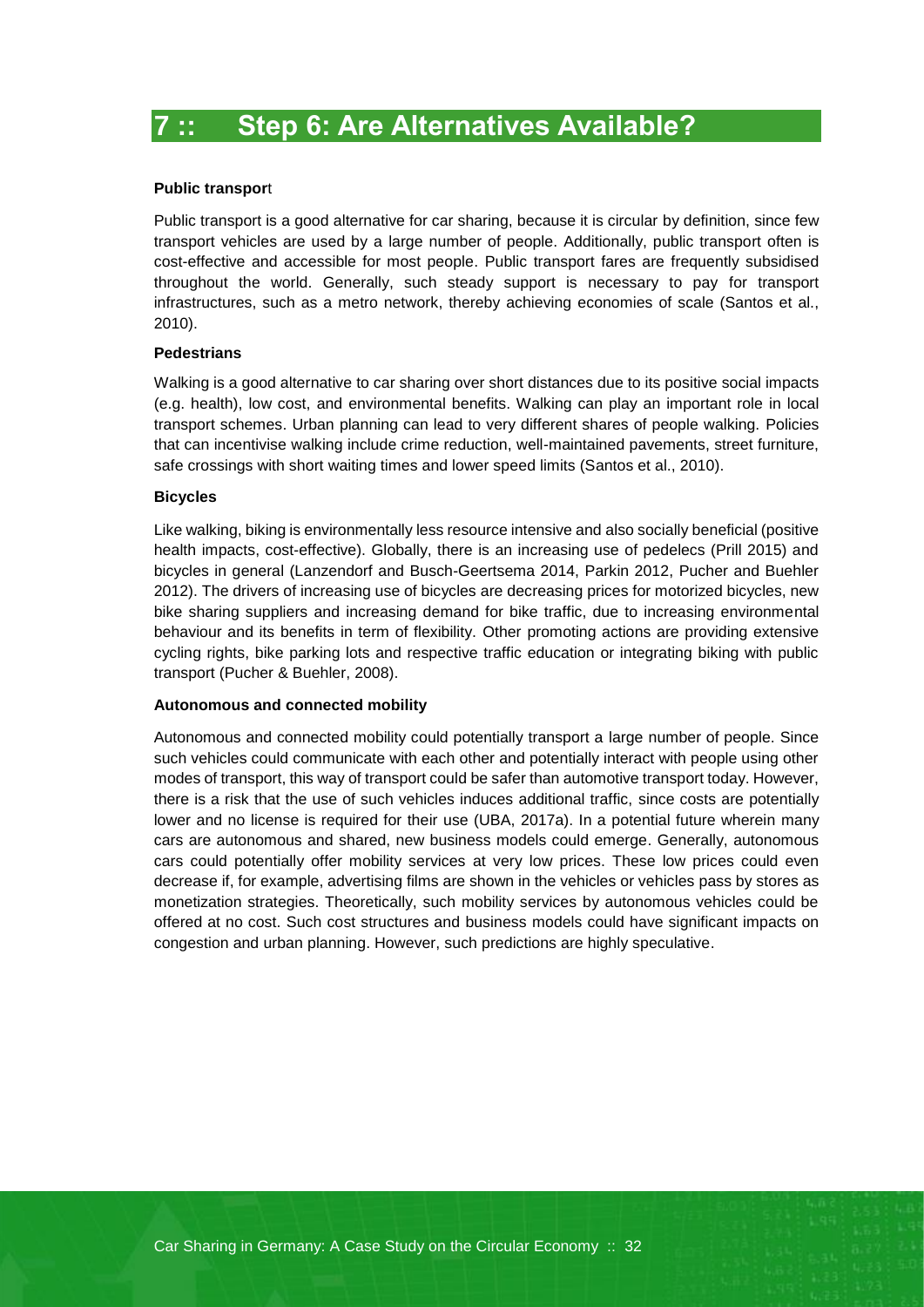# <span id="page-40-0"></span>**8 :: Step 7: Policy Options**

### <span id="page-40-1"></span>**8.1 Need: Adaptive and holistic transport policy mix**

In order to achieve a sustainability transition in the traffic sector, a policy mix that is effective, technology-neutral, predictable, cost-effective and enforceable is preferable (Damert & Rudolph, 2018). A policy mix should take into account that environmentally beneficial transport modes can also have negative externalities (e.g. car sharing) or may not be suitable to replace less beneficial transport modes completely (e.g. bikes).

A policy mix that addresses these negative externalities, without picking a specific technology or mode of transport, first reduces or eliminates subsidies to the transport sector that are environmentally harmful. As a second step, the undesired outcomes should be avoided be pricing their underlying drivers. For the case of congestion and lack of parking lots, this could be city tolls. As a third step, it is important to provide environmentally beneficial transport modes. This includes providing bicycle lanes, good public transport services and potentially parking lots for car sharing.

With respect to car sharing, station-based schemes seem to be environmentally more beneficial, which is why they should be preferred. As a fourth step, monitoring and ongoing adaption of the policy mix are necessary to cope with future challenges in the transport sector. These challenges might include a dissolution of the boundaries between pure car sharing, public transport and partly privately owned cars, since these business models seem to get more similar as new technologies expand. The key question for policy makers is either to embrace new transport services and to combine their services with those from public transport, or strengthen the boundaries between the two transport schemes. Generally, car sharing leads to the greatest environmental benefits when it is linked to other modes of transport, including not only public transport, but also bicycle and pedestrian traffic. To exploit these synergies, it is not sufficient to support only car sharing but also multi modal transport as such.

### <span id="page-40-2"></span>**8.2 Policies that directly support car sharing**

### **Parking spaces for car-sharing vehicles**

In September 2017, Germany's Car Sharing Act entered into force. Among other things, this created the basis for the federal states (Länder) to waive parking fees for car sharing vehicles. The law was drafted by the Federal Ministry for Transport and Digital Infrastructure (BMVI) together with the Federal Ministry for the Environment, Nature Conservation, Building and Nuclear Safety (BMUB). It defines car sharing, including both station-based and free-floating car sharing (Bundesgesetzblatt, 2017). Besides giving car-sharing cars an advantage via lower parking fees, it is additionally possible to establish pick-up and drop-off point in public space, which is especially relevant for station-based car sharing providers. Via this measure, intermodal transport, including car-sharing schemes, can be fostered by the federal states.

### **Linking car sharing with public transport**

Supporting car sharing in rural areas, by combining public transport with car sharing providers, would potentially enhance transport services in such areas. Currently, several regional transport associations are establishing new billing, payment and tariff models, integrating the services of different providers (for example eTicket RheinMain). In order to link various transport modes, such intermodal mobility points, where parking lots are combined with transport station, could be established (Öko Institut, 2012).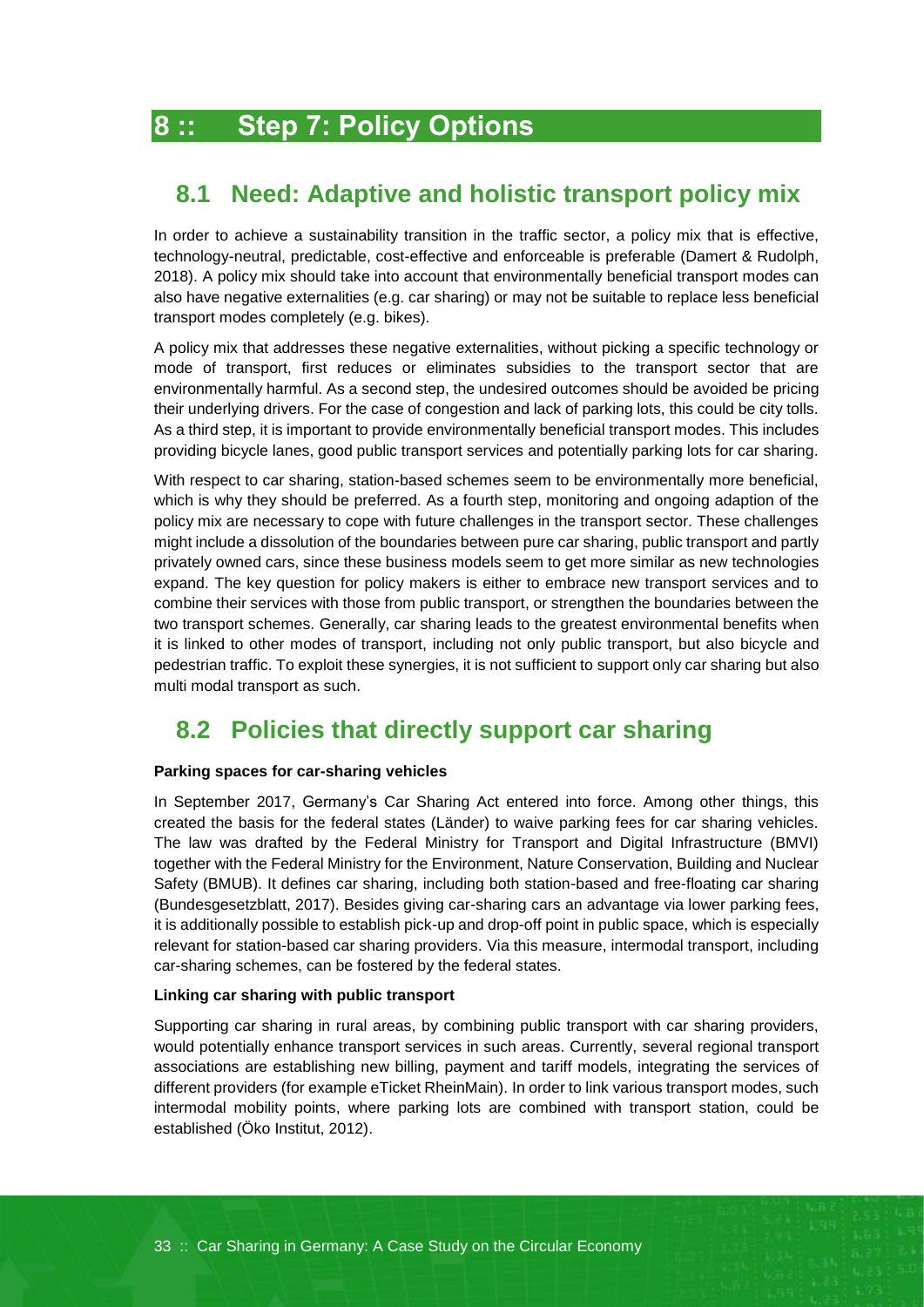### **Public procurement**

Public institutions could use car sharing where feasible and cost-effective. A good example of such green public procurement is the municipality of Bremen, where the bodies of the municipality use car sharing in order to reduce costs, the number of cars on the street and parking lots (Bremische Bürgerschaft, 2013). Oslo also aims to increase the use of their (soon electric) public vehicles by sharing them amongst city-hall employees and citizens (WEF, 2018).

### **Start-up grants**

To support car sharing directly, public finance start up-grants could be used to lower market-entry barriers (Shaheen et al., 2004). However, major car-sharing players are already in the market, potentially limiting the appeal of this instrument.

### <span id="page-41-0"></span>**8.3 Policies that indirectly support car sharing**

### **Reviewing the commuter allowance**

The commuter allowance in Germany is used to claim tax relief for travel expenses related to commuting and therefore incentivising private car use and urban sprawl. Model calculations show that abolishing this flat rate could reduce carbon dioxide emissions by 2.6 million tonnes per year by 2030 (UBA, 2016). In order to reduce negative environmental impacts, while not affecting lowincome households, countermeasures could address income tax rates.

#### **Box 6 Germany-specific environmentally harmful subsidies**

There are several Germany-specific policies that are supporting the use of private cars, that should be reviewed in order to restructure the transport sector to an environmentally and socially less harmful one.

**Company car privilege.** The company car privilege ("Dienstwagenprivileg") offers the opportunity for the car holders to reduce their income tax by 1 percent of the cars listing price at their first registration (UBA, 2016). Since company cars are firm-owned vehicles that can also be used for private reasons, such a tax reduction incentivises private-car use.

**Subsidised diesel fuel.** Diesel fuel is subsidised in Germany. At 47.04 cents/l, its energy tax rate is 18.41 cents/l lower, compared to the tax rate of 65.45 cents/l for petrol (UBA, 2016). Taking VAT into account, the tax benefit for diesel fuel is even higher (21.9 cents/l) (UBA, 2016). This subsidy has led to an increase of the number of diesel cars and increased the cars average weight and size (BUND, 2018).

### **Vehicle taxes**

Vehicle taxes, introduced as an annual tax or tax dedicated to purchasing or selling a car, would make private-car use more expensive and therefore incentivise other modes of transport. Additionally, the tax level could be tied to the size, engine, weight or emissions standards of the car (Brand et al., 2013; Pasaoglu et al., 2016). Thus, cars could have a higher tax level overall, with those vehicles having the most negative impacts are taxed proportionally higher.

### **City toll**

City tolls are an effective instrument to internalize environmental and social costs (including costs to the municipalities) linked to street traffic (BUND, 2018). Car sharing cars or electric vehicles could be excluded from such a toll. Oslo, for example, is gradually introducing restrictions on cars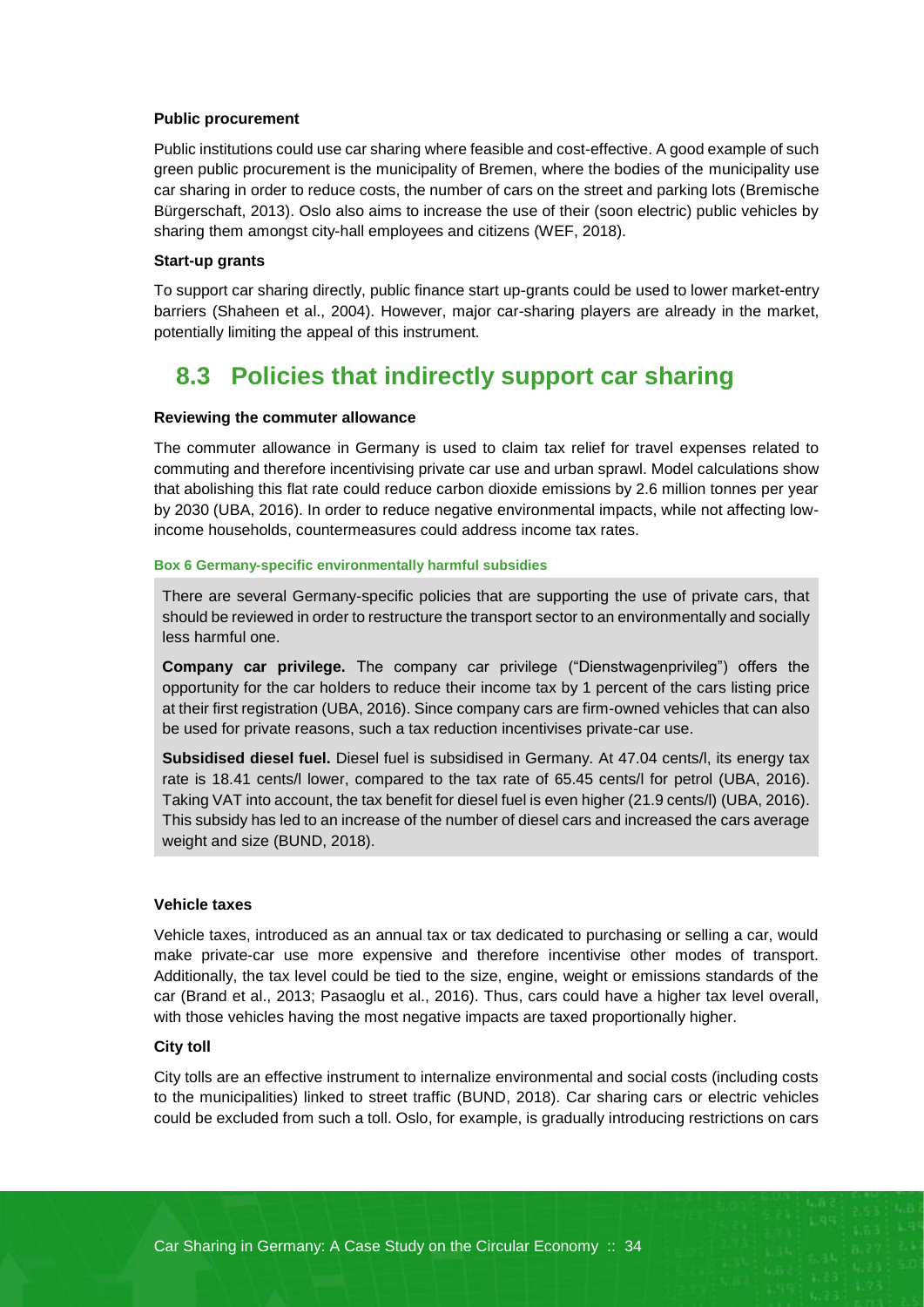entering its centre, while providing priority lanes for shared, electric vehicles. In the beginning, priority lanes where granted for every electric vehicle, but this led to congestion (WEF, 2018).

### **Banning specific cars**

On a national level, several countries (e.g. Norway, the Netherlands, France, Germany, the UK, China or India) have made announcements indicating that they eventually will ban the production and sale of cars that run on fossil fuels. On a regional and local level, cities like Athens, Madrid, Mexico City, Paris or Stuttgart announced plans to ban diesel cars by 2030 or earlier (WEF, 2018).

### **Liveable cities and integrated transport planning**

Car sharing is just one element of an integrated system of urban design and transport. Public authorities need to be open to a changing mobility landscape while finding ways to guide those developments in ways that foster liveable cities, greater resource efficiency and environmental benefits.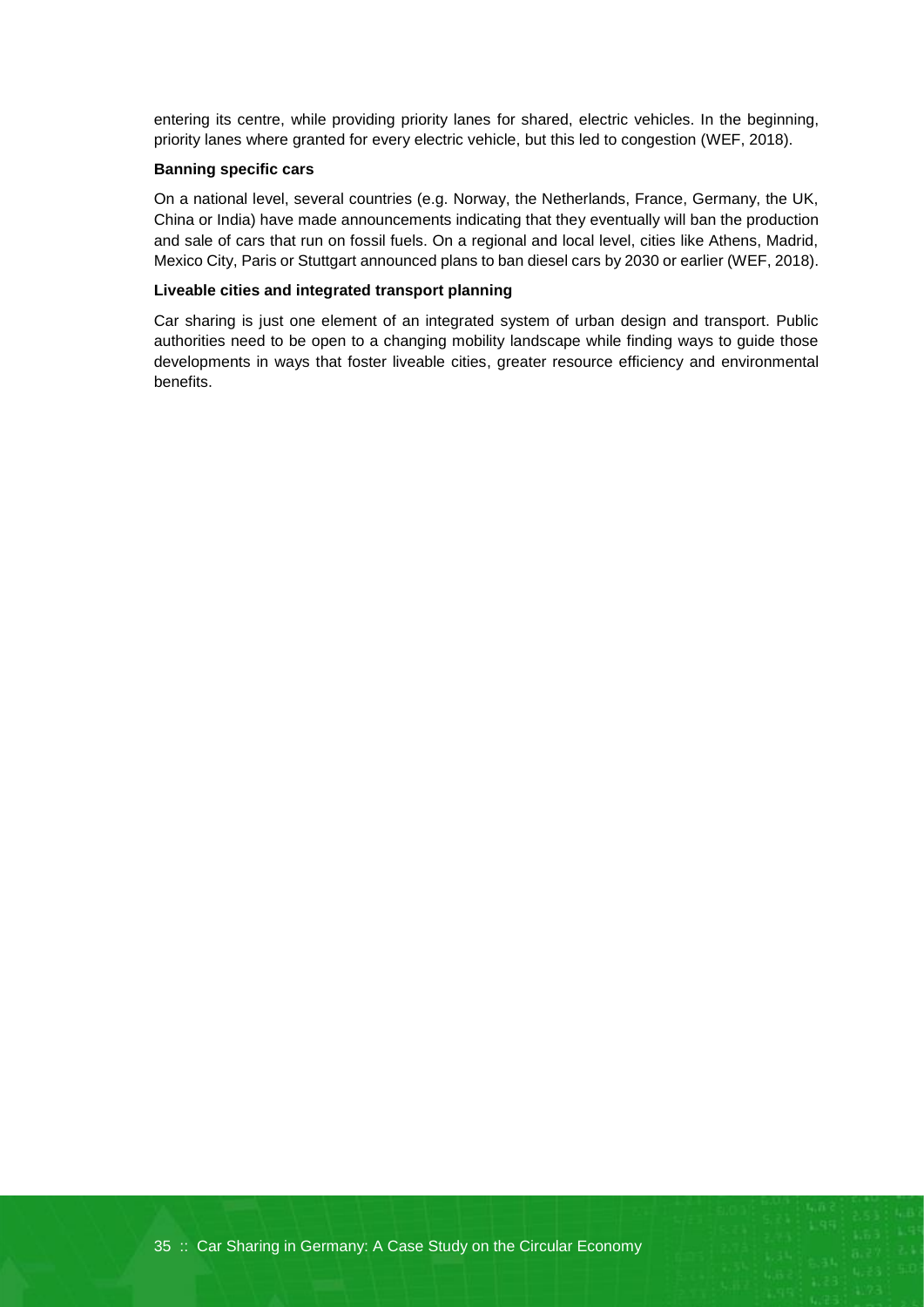# <span id="page-43-0"></span>**9 :: Step 8: Overall Conclusions**

Car sharing is neither a scapegoat nor a saviour. It is one part of a broad and diversifying multimodal transport regime. The overall growth of car sharing and the extent of its impacts are highly dependent on its interlinkages with and effects on other transport modes, especially public transport. The environmental and social benefits of car sharing are higher when it acts as a catalyst for the increased use of environmentally friendly modes of transport. Therefore, policies addressing car sharing need to be well embedded in the overall transport-policy landscape. Thus, policies providing free parking spaces for car-sharing vehicles should be aligned with policies that address the externalities of unsustainable transport (e.g. via tolls for cars or withdrawing subsidies for private cars) while facilitating the development of multi-modal transport systems that can move high numbers of people in environmentally friendly ways (e.g. by financing bicycle lanes and public transport).

The car-sharing case study also points to broader conclusions about circular-economy transitions, especially ones related to the sharing economy. Public transport is a form of shared mobility itself, one that long predates the advent of smartphone-enabled car-sharing services. The case has helped make it clear that understanding the full impacts of circular-economy transitions requires examining a broader set of effects than product- or service-specific replacements of a linear process with a circular one.

The environmental effects of car sharing, especially its impacts on car ownership, appear to be more significant for station-based car sharing compared to free-floating car sharing (Giesel & Nobis, 2016). However, some free-floating systems might compensate for the lower rate of customers abandoning their car with their high number of customers per vehicle. Generally, it is challenging to assess based on present data whether customers using free-floating car sharing systems are less likely to abandon their car because of the car sharing system, or whether freefloating systems attract more households that hold on to private car ownership.

The overall growth of car sharing and the extent of its impacts are highly dependent on its interlinkages with others modes of transport, especially public transport and bicycles. Only if these environmentally and socially beneficial modes of transport are growing also will car sharing show its ability to act as a catalyst for increased multi-modal transport. The best environmental balance is achieved when car sharing is combined with other modes of transport, including public transport.

Many car-sharing studies cited in this report cover only the consumer behaviour of early adopters, since despite of its growth, car sharing is still a relatively niche phenomenon. Thus, these results may not fully reflect the possible effects of car sharing at a larger scale. The calculations carried out within this case study aimed to offer a glimpse of a mobility landscape with widespread use of car sharing. The overall results show that there is a high degree of uncertainty regarding the potential future impacts, making further monitoring and research necessary.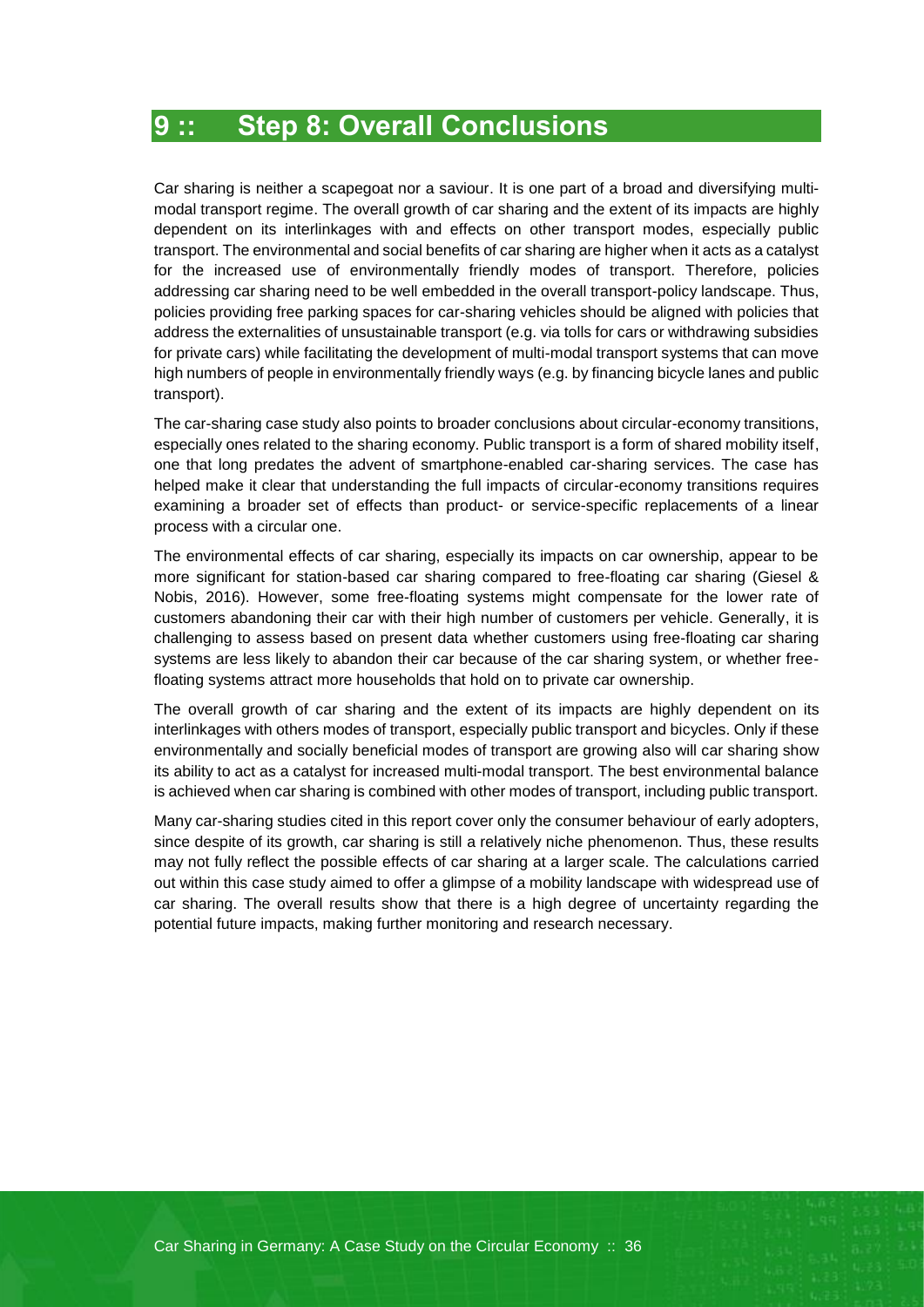# <span id="page-44-0"></span>**10 :: References**

- Agora Verkehrswende. (2018). *Die Fortschreibung der Pkw-CO2-Regulierung und ihre Bedeutung für das Erreichen der Klimaschutzziele im Verkehr*. Retrieved from [https://www.agora-verkehrswende.de/veroeffentlichungen/die-fortschreibung-der-pkw-co2](https://www.agora-verkehrswende.de/veroeffentlichungen/die-fortschreibung-der-pkw-co2-regulierung-und-ihre-bedeutung-fuer-das-erreichen-der-klimaschutzziel/) [regulierung-und-ihre-bedeutung-fuer-das-erreichen-der-klimaschutzziel/](https://www.agora-verkehrswende.de/veroeffentlichungen/die-fortschreibung-der-pkw-co2-regulierung-und-ihre-bedeutung-fuer-das-erreichen-der-klimaschutzziel/)
- Agyeman, J., McLaren, D., & Schaefer-Borrego, A. (2013). *Sharing cities*. Retrieved from [https://www.scribd.com/document/339738772/Agyeman-Mclaren-Schaefer-borrego-Sharing](https://www.scribd.com/document/339738772/Agyeman-Mclaren-Schaefer-borrego-Sharing-cities)[cities](https://www.scribd.com/document/339738772/Agyeman-Mclaren-Schaefer-borrego-Sharing-cities)
- Baptista, P., Melo, S., & Rolim, C. (2014). "Energy, environmental and mobility impacts of carsharing systems: Empirical results from Lisbon, Portugal". *Procedia-Social and Behavioral Sciences*, 111, 28-37. Retrieved from

<https://www.sciencedirect.com/science/article/pii/S2214140513000054>

- BCG (Boston Consulting Group). (2016). *What's Ahead for Car Sharing? The New Mobility and Its Impact on Vehicle Sales*. Retrieved from https://www.bcg.com/publications/2016/automotive-whats-ahead-car-sharing-new-mobility-itsimpact-vehicle-sales.aspx
- BCS (Bundesverband CarSharing e.V.). (2016). *Neue bcs-Studie: Mehr Platz zum Leben - wie CarSharing Städte entlastet*. Retrieved from

[https://carsharing.de/sites/default/files/uploads/bcs\\_factsheet\\_nr.2\\_0.pdf](https://carsharing.de/sites/default/files/uploads/bcs_factsheet_nr.2_0.pdf)

- BCS (Bundesverband CarSharing e.V.). (2017a). *Bis zu einer Fahrleistung von 10.000 Kilometern ist CarSharing auf jeden Fall günstiger*. Retrieved from [https://www.carsharing.de/zu-fahrleistung-10000-kilometern-ist-carsharing-auf-jeden-fall](https://www.carsharing.de/zu-fahrleistung-10000-kilometern-ist-carsharing-auf-jeden-fall-guenstiger)[guenstiger](https://www.carsharing.de/zu-fahrleistung-10000-kilometern-ist-carsharing-auf-jeden-fall-guenstiger)
- BCS (Bundesverband CarSharing e.V.). (2017b). *CarSharing-Städteranking 2017*. Retrieved from [https://carsharing.de/alles-ueber-carsharing/carsharing-zahlen/carsharing](https://carsharing.de/alles-ueber-carsharing/carsharing-zahlen/carsharing-staedteranking-2017)[staedteranking-2017](https://carsharing.de/alles-ueber-carsharing/carsharing-zahlen/carsharing-staedteranking-2017)
- BCS (Bundesverband CarSharing e.V.). (2018a). *Datenblatt CarSharing in Deutschland: Stand 01.01.18*. Retrieved from

[http://www.carsharing.de/sites/default/files/uploads/datenblatt\\_carsharing\\_in\\_deutschland\\_st](http://www.carsharing.de/sites/default/files/uploads/datenblatt_carsharing_in_deutschland_stand_01.01.2018_final.pdf) [and\\_01.01.2018\\_final.pdf](http://www.carsharing.de/sites/default/files/uploads/datenblatt_carsharing_in_deutschland_stand_01.01.2018_final.pdf)

BCS (Bundesverband CarSharing e.V.). (2018b). [Pressemitteilung, 26.02.2018 "Zahl der](https://carsharing.de/sites/default/files/uploads/pm_carsharing-bilanz_2018.pdf)  [CarSharing-Kunden überspringt die 2 Millionen Marke".](https://carsharing.de/sites/default/files/uploads/pm_carsharing-bilanz_2018.pdf) Retrieved from

[http://carsharing.de/sites/default/files/uploads/pm\\_carsharing-bilanz\\_2018\\_1.pdf](http://carsharing.de/sites/default/files/uploads/pm_carsharing-bilanz_2018_1.pdf)

- BCS (Bundesverband Carsharing e.V.) (2018c). *Aktuelle Zahlen und Daten zum CarSharing in Deutschland*. Retrieved from [https://carsharing.de/alles-ueber-carsharing/carsharing](https://carsharing.de/alles-ueber-carsharing/carsharing-zahlen/aktuelle-zahlen-daten-zum-carsharing-deutschland)[zahlen/aktuelle-zahlen-daten-zum-carsharing-deutschland](https://carsharing.de/alles-ueber-carsharing/carsharing-zahlen/aktuelle-zahlen-daten-zum-carsharing-deutschland)
- BFE (Bundesamt für Energie). (2006). *Evaluation Car-Sharing*, Schlussbericht, Interface Institut für Politikstudien, INFRAS. Retrieved from

[www.bfe.admin.ch/php/modules/publikationen/stream.php?extlang=de&name=de\\_60618320](http://www.bfe.admin.ch/php/modules/publikationen/stream.php?extlang=de&name=de_606183202.pdf&endung=Evaluation%20CarSharing) [2.pdf&endung=Evaluation%20CarSharing](http://www.bfe.admin.ch/php/modules/publikationen/stream.php?extlang=de&name=de_606183202.pdf&endung=Evaluation%20CarSharing)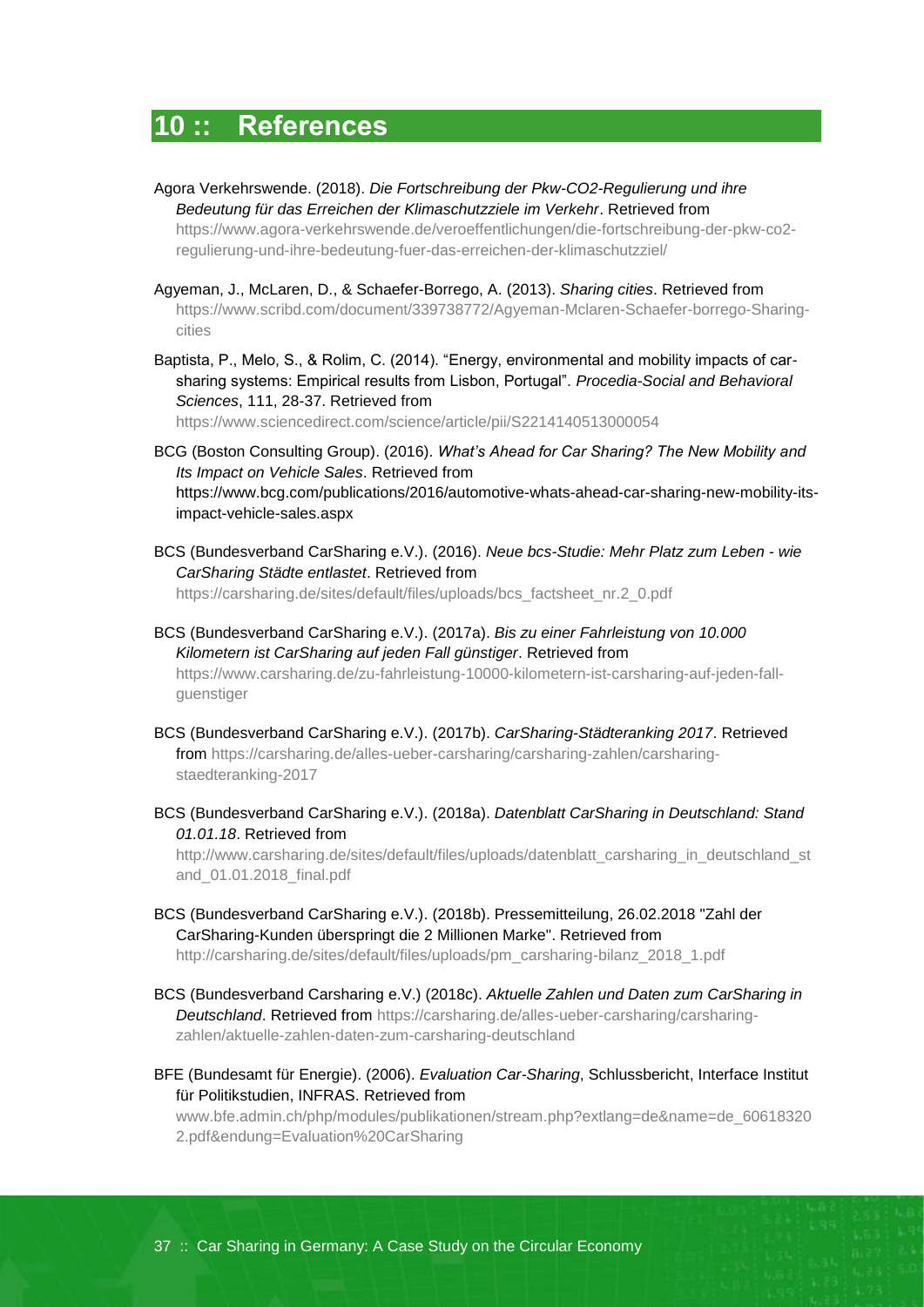- Bienzeisler, L. (2017). Verkehrliche Auswirkungen einer autonomen Carsharingflotte. ATZ-Automobiltechnische Zeitschrift, 119(7-8), 66-71. Retrieved from [https://sci](https://sci-hub.tw/10.1007/s35148-017-0064-2)[hub.tw/10.1007/s35148-017-0064-2](https://sci-hub.tw/10.1007/s35148-017-0064-2)
- Bischoff, J., I. Kaddoura, M. Maciejewski and K. Nagel (2017). *Re-defining the role of public transport in a world of Shared Autonomous Vehicles*. Retrieved from: [http://transp](http://transp-or.epfl.ch/heart/2017/abstracts/hEART2017_paper_24.pdf)[or.epfl.ch/heart/2017/abstracts/hEART2017\\_paper\\_24.pdf](http://transp-or.epfl.ch/heart/2017/abstracts/hEART2017_paper_24.pdf)
- BMU (Bundesministerium für Umwelt, Naturschutz und nukleare Sicherheit). (2016). *Integrated Environmental Programme 2030*. Retrieved from [https://www.bmu.de/en/publication/shaping](https://www.bmu.de/en/publication/shaping-ecological-transformation-integrated-environmental-programme-2030/)[ecological-transformation-integrated-environmental-programme-2030/](https://www.bmu.de/en/publication/shaping-ecological-transformation-integrated-environmental-programme-2030/)
- BMVI (Bundesministerium für Verkehr und digitale Infrastruktur). (2010). *Mobilität in Deutschland 2008, Ergebnisbericht, Struktur – Aufkommen – Emissionen – Trends*. Retrieved from [http://www.mobilitaet-in-deutschland.de/pdf/infas\\_MiD2008\\_Abschlussbericht\\_I.pdf](http://www.mobilitaet-in-deutschland.de/pdf/infas_MiD2008_Abschlussbericht_I.pdf)
- BMVI (Bundesministerium für Verkehr und digitale Infrastruktur). (2011). *Elektromobilität – Deutschland als Leitmarkt und Leitanbieter*. Retrieved from https://www.bmvi.de/SharedDocs/DE/Publikationen/G/elektromobilitaet-deutschland-alsleitmarkt-und-leitanbieter.pdf?\_\_blob=publicationFile
- BMVI (Bundesministerium für Verkehr und digitale Infrastruktur). (2014a). *Verkehrsprognose 2030*. Retrieved from https://www.bmvi.de/SharedDocs/DE/Artikel/G/verkehrsprognose-2030.html?nn=12830
- BMVI (Bundesministerium für Verkehr und digitale Infrastruktur). (2014b). *Verflechtungsprognose 2030.* See Table 2, p. 5. (Motorisierte Individuellverkehr 2030; Verkehrsleistung in Mrd. Pkm). Retrieved from

http://www.bmvi.de/SharedDocs/DE/Anlage/VerkehrUndMobilitaet/verkehrsverflechtungsprog nose-2030-zusammenfassung-los-3.pdf?\_\_blob=publicationFile

- BMVI (Bundesministerium für Verkehr und digitale Infrastruktur). (2016). *Verkehr und Mobilität in Deutschland*.
- BMVI (Bundesministerium für Verkehr und digitale Infrastruktur). (2017). *Verkehr in Zahlen 2017/2018*. Retrieved from [https://www.bmvi.de/SharedDocs/DE/Publikationen/G/verkehr-in](https://www.bmvi.de/SharedDocs/DE/Publikationen/G/verkehr-in-zahlen-pdf-2017-2018.html)[zahlen-pdf-2017-2018.html](https://www.bmvi.de/SharedDocs/DE/Publikationen/G/verkehr-in-zahlen-pdf-2017-2018.html)
- BMWI (Bundesministerium für Wirtschaft und Energie). (2017). *Branchenfokus Automobilindustrie*. Retrieved from

[https://www.bmwi.de/Redaktion/DE/Textsammlungen/Branchenfokus/Industrie/branchenfoku](https://www.bmwi.de/Redaktion/DE/Textsammlungen/Branchenfokus/Industrie/branchenfokus-automobilindustrie.html) [s-automobilindustrie.html](https://www.bmwi.de/Redaktion/DE/Textsammlungen/Branchenfokus/Industrie/branchenfokus-automobilindustrie.html)

- Botsman, R. and R. Rogers (2010). *What's Mine Is Yours: The Rise of Collaborative Consumption*. Harper Collins.
- Böcker, L., & Meelen, T. (2017). "Sharing for people, planet or profit? Analysing motivations for intended sharing economy participation". *Environmental Innovation and Societal Transitions*, 23, 28-39. Retrieved from

<https://www.sciencedirect.com/science/article/pii/S2210422416300892>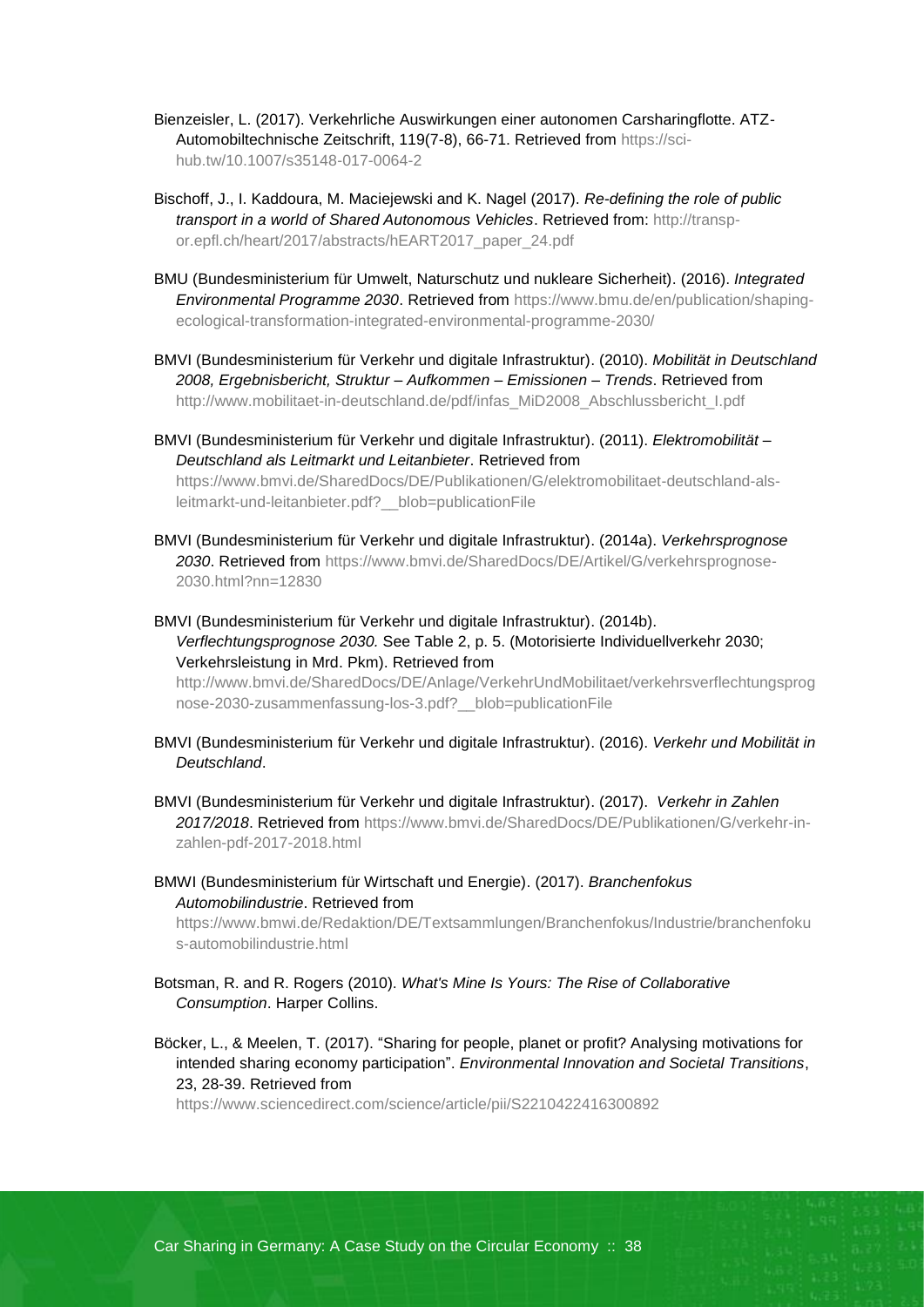- Bösch, P., F. Becker, H. Becker and K.W. Axhausen. 2018. "Cost-based analysis of autonomous mobility services". *Transport Policy*. Retrieved from
	- <https://www.sciencedirect.com/science/article/pii/S0967070X17300811>
- Brand, C., Anable, J., & Tran, M. (2013). "Accelerating the transformation to a low carbon passenger transport system. The role of car purchase taxes, feebates, road taxes and scrappage incentives in the UK". In *Transportation Research* Part A: Policy and Practice 49 (Supplement C), pp. 132–148. DOI: 10.1016/j.tra.2013.01.010.
- Bremische Bürgerschaft. (2013). Drucksache 18/401 Stadtbürgerschaft, 18. Wahlperiode, 08.10.13, Antwort des Senats auf die Kleine Anfrage der Fraktion Bündnis 90/Die Grünen, Vorbildfunktion für Bremen: nachhaltige Mobilität der Verwaltung. Retrieved from [http://www.gruene-fraktion-](http://www.gruene-fraktion-bremen.de/fileadmin/media/LTF/fraktionbremen_de/homepage/AntwKlAnfr_Mobilitaet_der_Verwaltung.pdf)

[bremen.de/fileadmin/media/LTF/fraktionbremen\\_de/homepage/AntwKlAnfr\\_Mobilitaet\\_der\\_V](http://www.gruene-fraktion-bremen.de/fileadmin/media/LTF/fraktionbremen_de/homepage/AntwKlAnfr_Mobilitaet_der_Verwaltung.pdf) [erwaltung.pdf](http://www.gruene-fraktion-bremen.de/fileadmin/media/LTF/fraktionbremen_de/homepage/AntwKlAnfr_Mobilitaet_der_Verwaltung.pdf)

BUND (2018). *Grünbuch nachhaltiger Verkehrsinfrastrukturplanung – Zur Transformation des Bundesverkehrswegeplans 2030*. Retrieved from

[https://www.bund.net/fileadmin/user\\_upload\\_bund/publikationen/mobilitaet/mobilitaet\\_gruenb](https://www.bund.net/fileadmin/user_upload_bund/publikationen/mobilitaet/mobilitaet_gruenbuch_bvwp.pdf) [uch\\_bvwp.pdf](https://www.bund.net/fileadmin/user_upload_bund/publikationen/mobilitaet/mobilitaet_gruenbuch_bvwp.pdf)

- Bundesgesetzblatt. (2017). *Gesetz zur Bevorrechtigung des Carsharing (Cardsharinggesetz – CsgG)*, Jahrgang 2017, Teil I Nr. 45, ausgegeben zu Bonn am 12. Juli 2017
- Canzler, W., & Knie, A. (2015). *Die neue Verkehrswelt. Mobilität im Zeichen des Überflusses: schlau organisiert, effizient, bequem und nachhaltig unterwegs.* Eine Grundlagenstudie im Auftrag des BEE e.V. Retrieved from [https://www.innoz.de/de/die-neue-verkehrswelt](https://www.innoz.de/de/die-neue-verkehrswelt-mobilitaet-im-zeichen-des-ueberflusses-schlau-organisiert-effizient-bequem-und)[mobilitaet-im-zeichen-des-ueberflusses-schlau-organisiert-effizient-bequem-und](https://www.innoz.de/de/die-neue-verkehrswelt-mobilitaet-im-zeichen-des-ueberflusses-schlau-organisiert-effizient-bequem-und)
- CAR (Center for Automotive Research). (2017). *The Impact of New Mobility Services on the Automotive Industry*. Retrieved from [http://www.cargroup.org/wp](http://www.cargroup.org/wp-content/uploads/2017/02/The-Impact-of-New-Mobility-Services-on-the-Automotive-Industry.pdf)[content/uploads/2017/02/The-Impact-of-New-Mobility-Services-on-the-Automotive-](http://www.cargroup.org/wp-content/uploads/2017/02/The-Impact-of-New-Mobility-Services-on-the-Automotive-Industry.pdf)[Industry.pdf](http://www.cargroup.org/wp-content/uploads/2017/02/The-Impact-of-New-Mobility-Services-on-the-Automotive-Industry.pdf)
- Chatterjee, K., Andrews, G., Ricci, M., & Parkhurst, G. (2013). "Qualitative insights into the effect on travel behavior of joining a carshare". *Transp. Res. Rec*. 2359, 76–84.
- Damert, M., & Rudolph, F. (2018). Policy options for a decarbonisation of passenger cars in the EU: Recommendations based on a literature review (No. 193). Wuppertal Papers.
- Dargay, J., Gately, D., & Sommer, M. (2007). "Vehicle ownership and income growth, worldwide: 1960-2030." *The Energy Journal*. 143-170.
- Empirica. (2017). *Wohnungsnachfrage und Mobilität bis 2030 – Haben Stellplätze noch eine Zukunft?* (Vortrag). Retrieved from [http://www.infas](http://www.infas-praxisforum.de/vortraege/infas_Praxisforum2017_empirica_Zukunft_Stellplaetze_20171120.pdf)[praxisforum.de/vortraege/infas\\_Praxisforum2017\\_empirica\\_Zukunft\\_Stellplaetze\\_20171120.p](http://www.infas-praxisforum.de/vortraege/infas_Praxisforum2017_empirica_Zukunft_Stellplaetze_20171120.pdf) [df](http://www.infas-praxisforum.de/vortraege/infas_Praxisforum2017_empirica_Zukunft_Stellplaetze_20171120.pdf)
- Eurostat. (2017). *International trade in motor vehicles*. Retrieved from [http://ec.europa.eu/eurostat/statistics](http://ec.europa.eu/eurostat/statistics-explained/index.php?title=International_trade_in_motor_cars&oldid=328982)[explained/index.php?title=International\\_trade\\_in\\_motor\\_cars&oldid=328982](http://ec.europa.eu/eurostat/statistics-explained/index.php?title=International_trade_in_motor_cars&oldid=328982)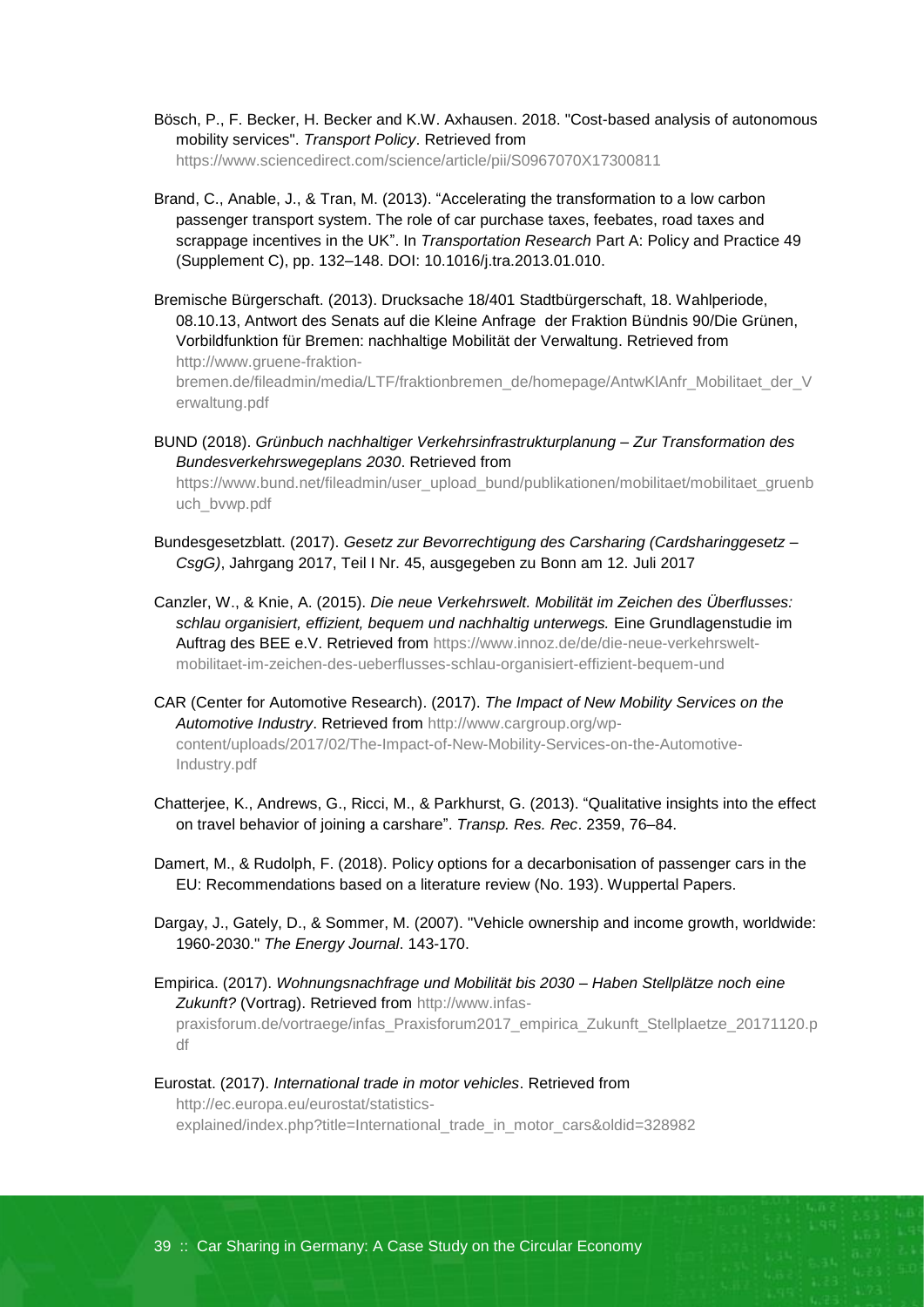- Eurostat. (2018). *Passenger cars in the EU – update 2018: source data for tables and graphs. Table 2: passenger cars*. Retrieved from [http://ec.europa.eu/eurostat/statistics](http://ec.europa.eu/eurostat/statistics-explained/index.php/Passenger_cars_in_the_EU#Overview)[explained/index.php/Passenger\\_cars\\_in\\_the\\_EU#Overview](http://ec.europa.eu/eurostat/statistics-explained/index.php/Passenger_cars_in_the_EU#Overview)
- Firnkorn, J., & Shaheen, S. (2015). "Generic time- and method-interdependencies of empirical impact-measurements: A generalizable model of adaptation-processes of carsharing-users' mobility-behavior over time". *Journal of Cleaner Production*. Retrieved from <http://dx.doi.org/10.1016/j.jclepro.2015.09.115>
- GDI. (2013). *Mobilität 2025, Unterwegs in die Zukunft*. Studie des GDI im Auftrag der Schweizer Bundesbahnen SBB, GDI/SBB, Zürich.
- Gehrke, M., & Groß, S. (2014). *Fahrscheinfrei im ÖPNV*. IVP Discussion Paper 03/2014, Berlin. Google Scholar.
- Giblin, S., & McNabola, A. (2009). "Modelling the impacts of a carbon emission-differentiated vehicle tax system on CO2 emissions intensity from new vehicle purchases in Ireland". In: *Energy Policy* 37 (4), S. 1404–1411. DOI: 10.1016/j.enpol.2008.11.047.
- Giesel, F., & Nobis, C. (2016). "The impact of carsharing on car ownership in German cities". *Transportation Research Procedia*, 19, 215-224. Retrieved from https://elib.dlr.de/109550/2/2016 Giesel Nobis The Impact of Carsharing on Car Owners

hip in German Cities.pdf

- Harms, S. (2003). Besitzen oder Teilen. Sozialwissenschaftliche Analyse des Car-Sharings. Verlag Rüegger, Zürich.
- Helms, H., et al. (2016). *Weiterentwicklung und vertiefte Analyse der Umweltbilanz von Elektrofahrzeugen*. Umweltbundesamt. Text 27/2016. Retrieved from [https://www.umweltbundesamt.de/sites/default/files/medien/378/publikationen/texte\\_27\\_2016](https://www.umweltbundesamt.de/sites/default/files/medien/378/publikationen/texte_27_2016_umweltbilanz_von_elektrofahrzeugen.pdf) [\\_umweltbilanz\\_von\\_elektrofahrzeugen.pdf](https://www.umweltbundesamt.de/sites/default/files/medien/378/publikationen/texte_27_2016_umweltbilanz_von_elektrofahrzeugen.pdf)
- ifmo (Institut für Mobilitätsforschung). (2016). Carsharing 2025 Nische oder Mainstream? Retrieved from

[https://www.ifmo.de/files/publications\\_content/2016/ifmo\\_2016\\_Carsharing\\_2025\\_de.pdf](https://www.ifmo.de/files/publications_content/2016/ifmo_2016_Carsharing_2025_de.pdf)

- InnoZ (Innovationszentrum für Mobilität und gesellschaftlichen Wandel). (2012). *Trends 2030, Mobilität und Logistik*. Innovationsworkshop 2012 der DB AG, InnoZ-Begleitheft, Berlin.
- InnoZ (Innovationszentrum für Mobilität und gesellschaftlichen Wandel). (2016). *Mobilitätsmonitor*. April 2016. Retrieved from [https://www.innoz.de/sites/default/files/innoz](https://www.innoz.de/sites/default/files/innoz-mobilitaetsmonitor_nr-2_april-2016.pdf)[mobilitaetsmonitor\\_nr-2\\_april-2016.pdf](https://www.innoz.de/sites/default/files/innoz-mobilitaetsmonitor_nr-2_april-2016.pdf)
- Kamin, S. T., Beyer, A., & Lang, F. R. (2015). *Forschungsschwerpunkte für MTI Innovationen im Forschungsfeld Mobilität und gesellschaftliche Teilhabe*. Abschlussbericht, Institut für Psychogerontologie Friedrich-Alexander-Universität Erlangen-Nürnberg.
- Katzev, R. (2003). "Car-sharing: a new approach to urban transportation problems". *Analyses of Social Issues and Public Policy* 3, 65 - 86.
- Kaup, G. (2013). Ökonomie des Teilens. 15 Nutzungsgemeinschaften im Überblick. AK Steiermark, Österreich.

Car Sharing in Germany: A Case Study on the Circular Economy :: 40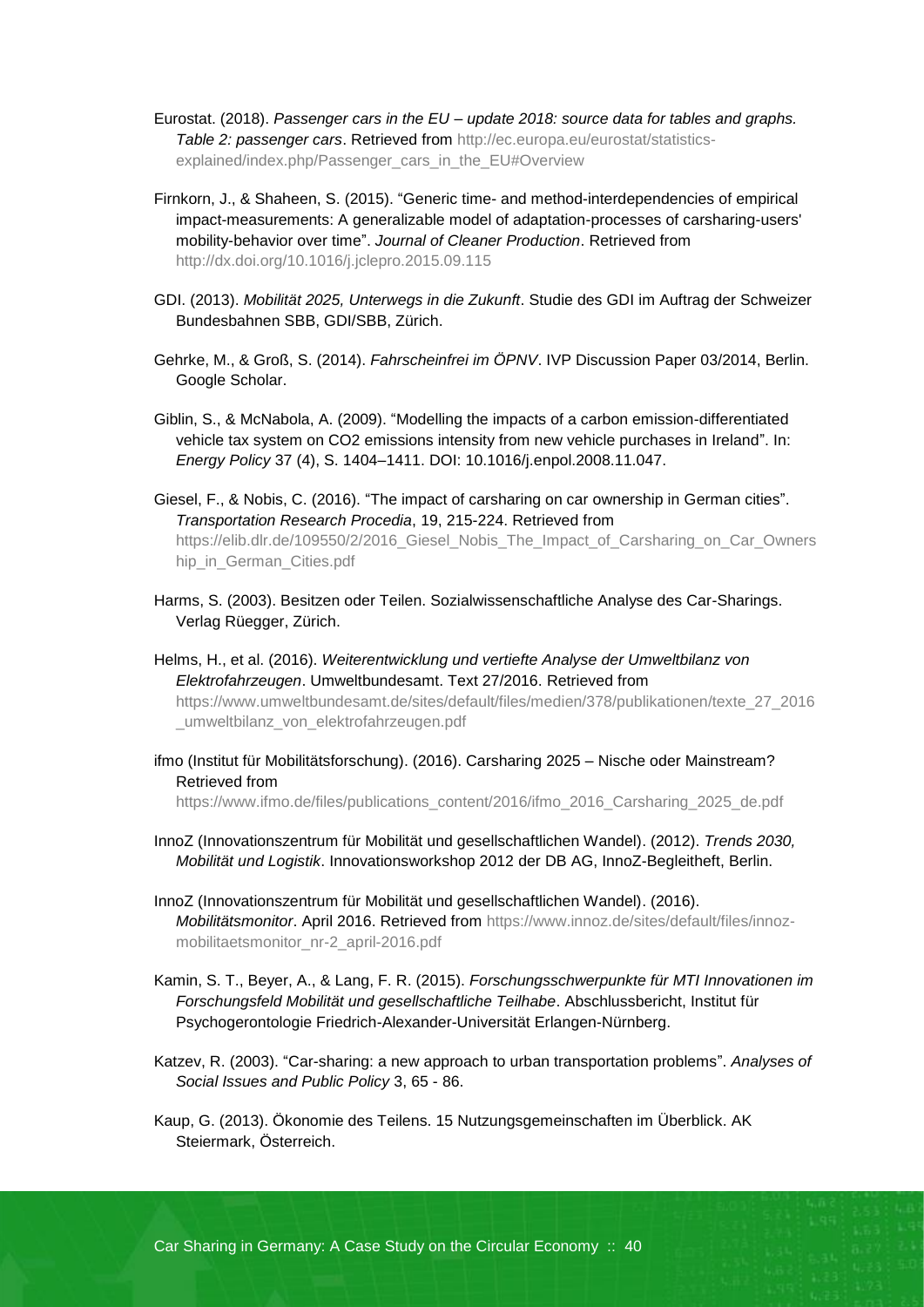Kemfert, C. (2018). Kostenloser öffentlicher Nahverkehr: Nur ein Baustein von vielen. DIW-Wochenbericht, 85(9), 170-170.

Kopp, J., Gerike, R., & Axhausen, K. W. (2015). "Do sharing people behave differently? An empirical evaluation of the distinctive mobility patterns of free-floating car-sharing members". *Transportation*, 42(3), 449-469.

Kraftfahrt-Bundesamt. (2011). Fachartikel: Fahrzeugalter. See p. 9 (Table 5). Retrieved from [https://www.kba.de/SharedDocs/Publikationen/DE/Statistik/Fahrzeuge/FZ/Fachartikel/alter\\_2011](https://www.kba.de/SharedDocs/Publikationen/DE/Statistik/Fahrzeuge/FZ/Fachartikel/alter_20110415.pdf?__blob=publicationFile&v=6) 0415.pdf? blob=publicationFile&v=6

Kraftfahrt-Bundesamt. (2017a). *Bestand am 1. Januar 2017 nach Haltern.* Retrieved from [https://www.kba.de/DE/Statistik/Fahrzeuge/Bestand/Halter/halter\\_node.html](https://www.kba.de/DE/Statistik/Fahrzeuge/Bestand/Halter/halter_node.html)

Kraftfahrt-Bundesamt. (2017b). *Verkehr in Kilometern der deutschen Kraftfahrzeuge im Jahr 2016*. Retrieved from

https://www.kba.de/DE/Statistik/Kraftverkehr/VerkehrKilometer/2016/2016\_verkehr\_in\_kilome tern\_node.html

- Kraftfahrt-Bundesamt. (2017c). *Verkehr in Zahlen 2017/2018*. Retrieved from <http://www.bmvi.de/SharedDocs/DE/Publikationen/G/verkehr-in-zahlen-pdf-2017-2018.pdf>
- Kraftfahrt-Bundesamt. (2018a). *Jahresbilanz des Fahrzeugbestandes am 1. Januar 2018*. Retrieved from [https://www.kba.de/DE/Statistik/Fahrzeuge/Bestand/b\\_jahresbilanz.html](https://www.kba.de/DE/Statistik/Fahrzeuge/Bestand/b_jahresbilanz.html)

Kraftfahrt-Bundesamt. (2018b). *Jahresbilanz der Neuzulassungen 2017*. Retrieved from [https://www.kba.de/DE/Statistik/Fahrzeuge/Neuzulassungen/n\\_jahresbilanz.html?nn=644522](https://www.kba.de/DE/Statistik/Fahrzeuge/Neuzulassungen/n_jahresbilanz.html?nn=644522)

Kraftfahrt-Bundesamt. (2018c). *Bestand an Pkw am 1. Januar 2018 nach ausgewählten Kraftstoffarten*. Retrieved from [https://www.kba.de/DE/Statistik/Fahrzeuge/Bestand/Umwelt/2018\\_b\\_umwelt\\_dusl.html?nn=6](https://www.kba.de/DE/Statistik/Fahrzeuge/Bestand/Umwelt/2018_b_umwelt_dusl.html?nn=663524) [63524](https://www.kba.de/DE/Statistik/Fahrzeuge/Bestand/Umwelt/2018_b_umwelt_dusl.html?nn=663524)

### Kraftfahrt-Bundesamt. (2018d). *Bestand*. Retrieved from [https://www.kba.de/DE/Statistik/Fahrzeuge/Bestand/bestand\\_node.html;jsessionid=5693EE2](https://www.kba.de/DE/Statistik/Fahrzeuge/Bestand/bestand_node.html;jsessionid=5693EE2825A183D37BB16E1DB330E5AC.live11294) [825A183D37BB16E1DB330E5AC.live11294](https://www.kba.de/DE/Statistik/Fahrzeuge/Bestand/bestand_node.html;jsessionid=5693EE2825A183D37BB16E1DB330E5AC.live11294)

- Kreisverwaltungsreferat München. (2014). *CarSharing in München*. Retrieved from <https://www.ris-muenchen.de/RII/RII/DOK/SITZUNGSVORLAGE/3885709.pdf>
- Lanzendorf, M. & Busch-Geertsema, A. (2014). "The cycling boom in large German cities Empirical evidence for successful cycling campaigns". *Transport Policy*. 36, S. 26-33. doi: 10.1016/j.tranpol.2014.07.003.
- Lanzendorf, M., & Hebsaker, J. (2017). "Mobilität 2.0–Eine Systematisierung und sozialräumliche Charakterisierung neuer Mobilitätsdienstleistungen". *Verkehr und Mobilität zwischen Alltagspraxis und Planungstheorie*, 135-151. Springer Fachmedien Wiesbaden.

Lichtenberg, J., Hanel, F. (2007). "Car-sharing und ÖPNV: Nutzen für Beide?" *Der Nahverkehr* 25 A(11), 37–41.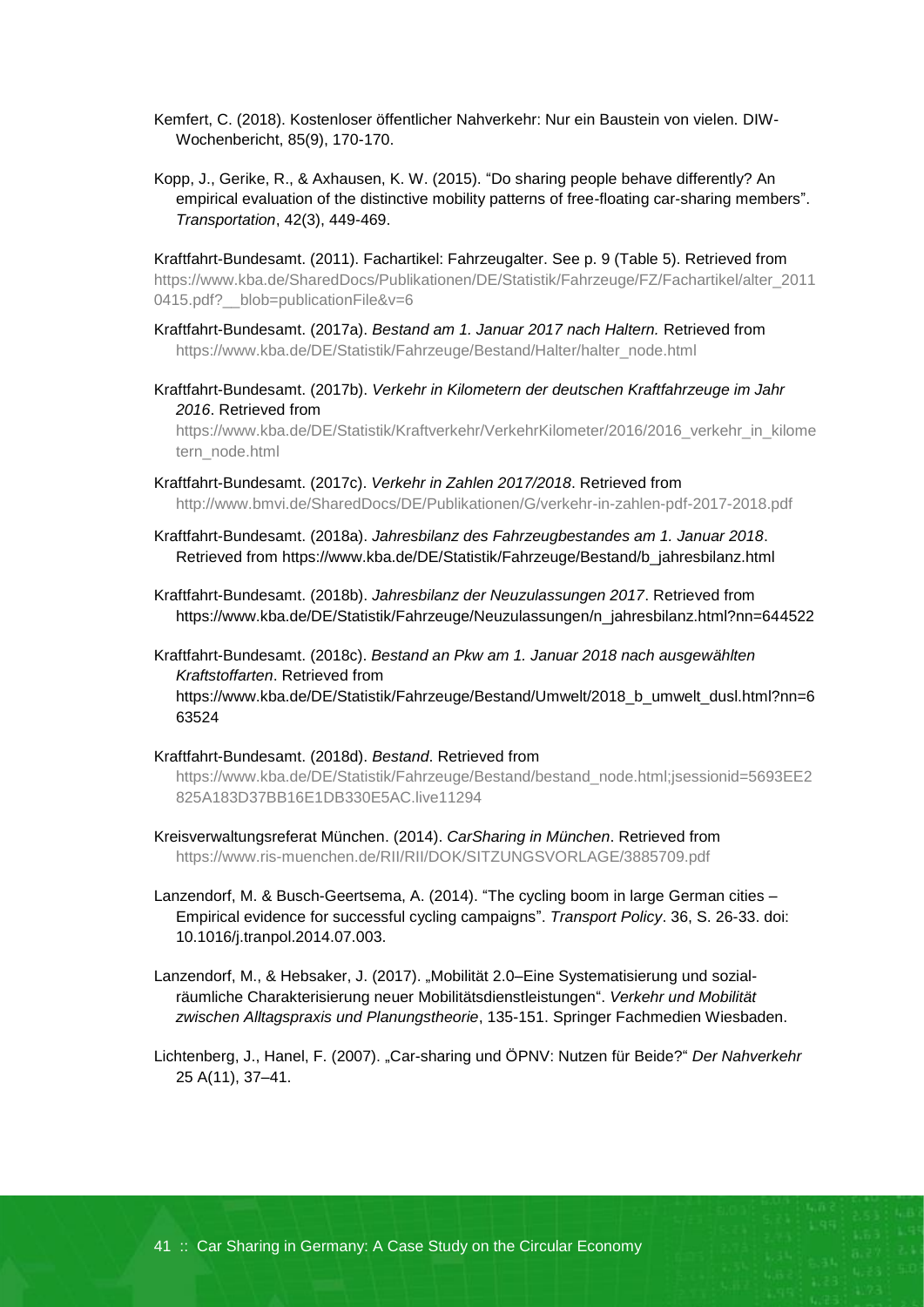- Maertins, C. (2006). Die intermodalen Dienste der Bah: Mehr Mobilität und weniger Verkehr? Wirkungen und Potenziale neuer Verkehrsdienstleistungen. Discussion Paper SP III 2006–2010. Wissenschaftszentrum Berlin für Sozialforschung, Berlin.
- Martin, E., & Shaheen, S. (2011). "The impact of carsharing on public transit and non-motorized travel: an exploration of North American carsharing survey data". *Energies*, 4(11), 2094-2114.
- McKinsey. (2017). *How shared mobility will change the automotive industry*. Retrieved from [https://www.mckinsey.com/industries/automotive-and-assembly/our-insights/how-shared](https://www.mckinsey.com/industries/automotive-and-assembly/our-insights/how-shared-mobility-will-change-the-automotive-industry)[mobility-will-change-the-automotive-industry](https://www.mckinsey.com/industries/automotive-and-assembly/our-insights/how-shared-mobility-will-change-the-automotive-industry)
- MOMO. (2010). *The state of European car-sharing*. Final Report D 2.4 Work Package 2. Retrieved from [http://www.eltis.org/sites/default/files/tool/the\\_state\\_of\\_carsharing\\_europe.pdf](http://www.eltis.org/sites/default/files/tool/the_state_of_carsharing_europe.pdf)
- Ornetzeder, M., & Rohracher, H. (2012). "Nutzerinnovation und Nachhaltigkeit: Soziale und technische Innovationen als zivilgesellschaftliches Engagement". *Gesellschaft innovativ*, hg. von Gerald Beck und Cornelia Kropp, 171-190. Wiesbaden: VS Verlag für Sozialwissenschaften.
- Owyang, J., Samuel, A. & Grenville, A. (2014). *Sharing is the new buying: How to win in the collaborative economy*. Vancouver: Vision Critical/Crowd Companies.
- Öko Institut. (2012). *Machbarkeitsstudie Umweltzeichen für intermodale Mobilitätsangebote*. Retrieved from <https://www.oeko.de/oekodoc/1783/2012-483-de.pdf>
- Parkin, J. (Hrsg.). (2012). Cycling and Sustainability. Bingley: Emerald (Transport and Sustainability).
- Pasaoglu, G., et al. (2016). "A system dynamics based market agent model simulating future powertrain technology transition. Scenarios in the EU light duty vehicle road transport sector". *Forecasting and Social Change* 104 (Supplement C), pp. 133–146. DOI: 10.1016/j.techfore.2015.11.028.
- Pieper, N., Heußler, T., Woiseschläger, D., & Backhaus, C. (2013). "Relevanz der Intermodalität für CarSharing-Konzepte". *Schritte in die künftige Mobilität*. Heike Proff, Werner Pascha, Jörg Schönharting und Dieter Schramm, 379-396. Wiesbaden: VS Verlag für Sozialwissenschaften.
- Priddat, B. P. (2015). "Share Economy: mehr Markt als Gemeinschaft". *Wirtschaftsdienst: Zeitschrift für Wirtschaftspolitik*,95 (2), S. 98-101, Springer.
- Prill, T. (2015). Pedelecs als Beitrag für ein nachhaltiges Mobilitätssystem? Eine Analyse zur Akzeptanz, Nutzung und Wirkung einer technologischen Innovation. Unpublished Dissertation, Frankfurt am Main.
- Pucher, J., & Buehler, R. (2008). "Making cycling irresistible: lessons from the Netherlands, Denmark and Germany". *Transport Reviews*, 28(4), 495-528.
- Pucher, J. & Buehler, R. (2012). *City Cycling*. MIT Press, Cambridge, Mass.
- PwC (PricewaterhouseCoopers), Kuhnert, F., Stürmer, C., & Koster, A. (2017). *eascy – Die fünf Dimensionen der Transformation der Automobilindustrie*.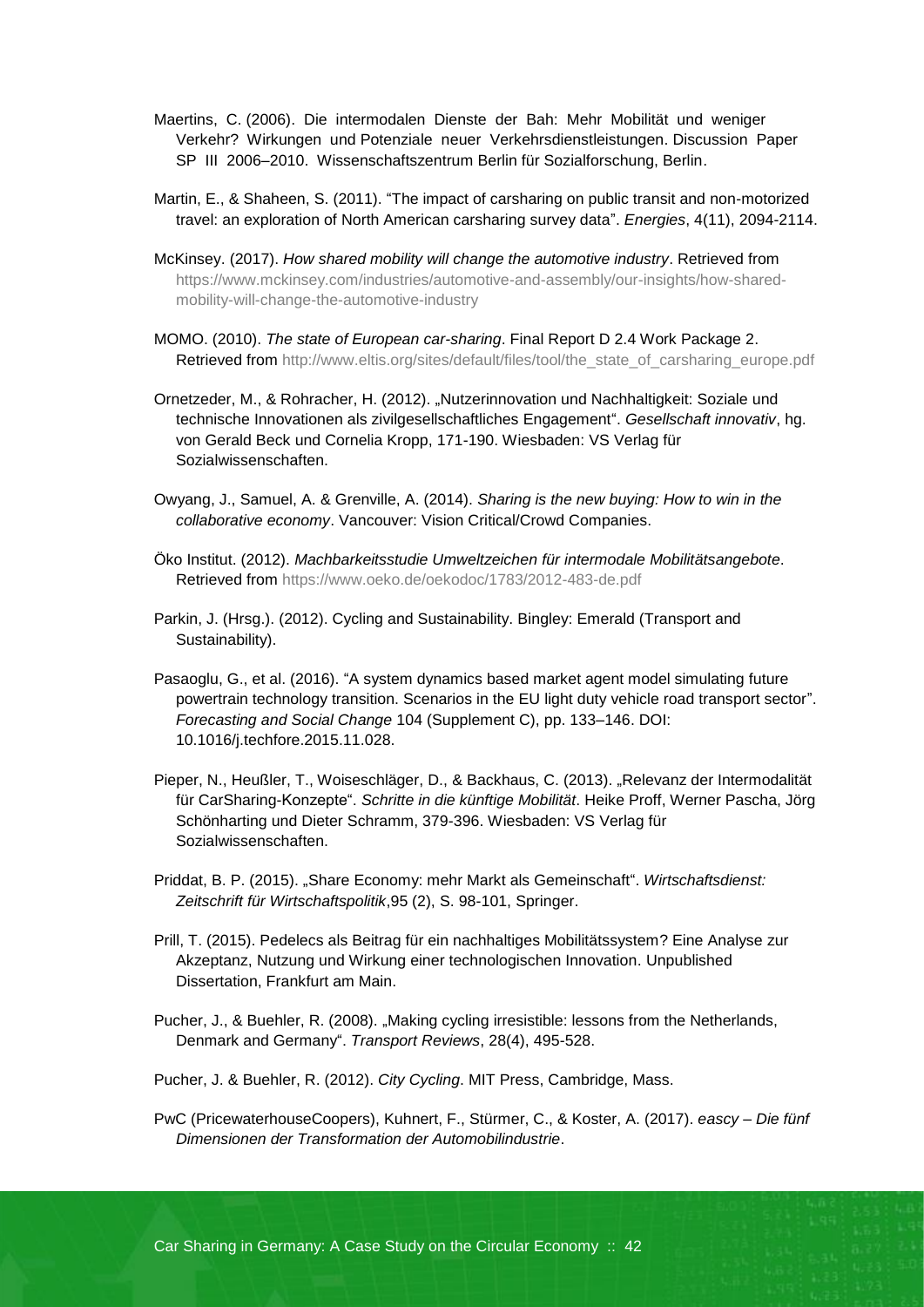Rammler, S. (2014). *Schubumkehr. Die Zukunft der Mobilität*. Fischer, Frankfurt am Main.

- Rifkin, J. (2014). Die Null-Grenzkosten-Gesellschaft: Das Internet der Dinge, kollaboratives Gemeingut und der Rückzug des Kapitalismus. Frankfurt am Main: Campus Verlag.
- Rosinak und Partner ZT GmbH. (2000). *Carsharing. Die Akzeptanz von Carsharing in der näheren Wohnumgebung*. Verkehrswissenschaftliche Untersuchung im Auftrag des Bundesministeriums für Verkehr, Innovation und Technologie. Endbericht, Wien.
- Santos, G., Behrendt, H., & Teytelboym, A. (2010). "Part II: Policy instruments for sustainable road transport". *Research in Transportation Economics*, 28(1), 46-91.
- Schade, W. et al. (2011). *VIVER Visionen für nachhaltigen Verkehr in Deutschland*. Working Paper Sustainability and Innovation, 03/2011, Fraunhofer ISI, Karlsruhe.
- Schallaböck, K. O., & Fischedick, M. 2012. *Strommix beim Betrieb von Elektrofahrzeugen*. Retrieved from [https://wupperinst.org/uploads/tx\\_wupperinst/Elektromobilitaet\\_TB\\_Strommix.pdf](https://wupperinst.org/uploads/tx_wupperinst/Elektromobilitaet_TB_Strommix.pdf)
- Schönduwe, R., Bock, B., & Deibel, I. (2012). Alles wie immer, nur irgendwie anders? Trends und Thesen zu veränderten Mobilitätsmustern junger Menschen. InnoZ Bausteine Nr. 10,

Berlin.

- Shaheen, S., Schwartz, A., & Wipyewski, K. (2004). "Policy considerations for carsharing and station cars: Monitoring growth, trends, and overall impacts". *Transportation Research Record: Journal of the Transportation Research Board*, (1887), 128-136.
- Sioui, L., Morency, C., & Trépanier, M. (2013). "How car-sharing affects the travel behaviour of households: a case study of Montréal, Canada". *Int. J. Sustain. Transp*. 7 (1), 52–69
- Smits, M-J. & Woltjer, G. (2017). *Methodology for the Case Studies*. Deliverable 4.1 of CIRCULAR IMPACTS. Retrieved from <http://circular-impacts.eu/deliverables/>
- Sperling, D., & Gordon, D. (2009). *Two Billion Cars: Driving Toward Sustainabilit*y. Oxford University Press
- Statistisches Bundesamt. (2018). *Volkswirtschaftliche Gesamtrechnungen - Wichtige Zusammenhänge im Überblick*. Retrieved from [https://www.destatis.de/DE/Publikationen/Thematisch/VolkswirtschaftlicheGesamtrechnunge](https://www.destatis.de/DE/Publikationen/Thematisch/VolkswirtschaftlicheGesamtrechnungen/ZusammenhaengePDF_0310100.pdf?__blob=publicationFile) [n/ZusammenhaengePDF\\_0310100.pdf?\\_\\_blob=publicationFile](https://www.destatis.de/DE/Publikationen/Thematisch/VolkswirtschaftlicheGesamtrechnungen/ZusammenhaengePDF_0310100.pdf?__blob=publicationFile)
- Steding, D., Herrmann, A., & Lange, M. (2004). *Carsharing – sozialinnovativ und kulturell selektiv? Möglichkeiten und Grenzen einer nachhaltigen Mobilität*. Zentrum für Umweltforschung der Westfälischen Wilhelms-Universität Münster, UFO-Berichte, Band 5.
- team red (2015). *Evaluation CarSharing (EVA-CS): Landeshauptstadt München*. Final report. Retrieved from<https://www.muenchen-transparent.de/dokumente/3885730>
- team red (2018). *Analyse der Auswirkungen des Car-Sharing in Bremen*. Final report. Retrieved from [http://mf.team-red.de/fileadmin/user\\_upload/tr\\_Endbericht\\_Bremen\\_web.pdf](http://mf.team-red.de/fileadmin/user_upload/tr_Endbericht_Bremen_web.pdf)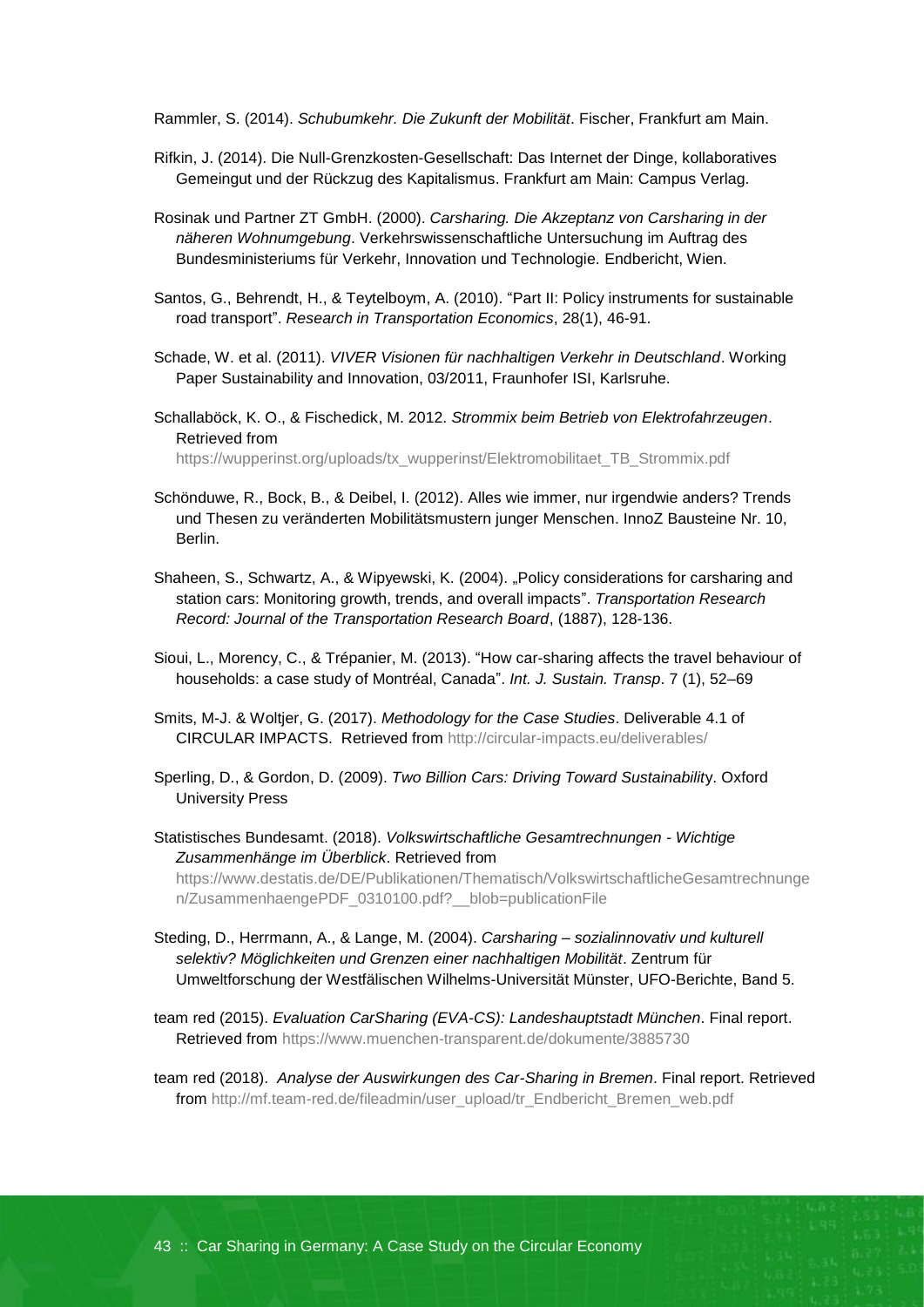- UBA (Umweltbundesamt). (2012). *Daten zum Verkehr*. Retrieved from
	- <https://www.umweltbundesamt.de/sites/default/files/medien/publikation/long/4364.pdf>
- UBA (Umweltbundesamt). (2013). *Car-Sharing – Mobilitätsbaustein des Umweltverbundes*. Retrieved from [https://www.umweltbundesamt.de/themen/verkehr-laerm/nachhaltige](https://www.umweltbundesamt.de/themen/verkehr-laerm/nachhaltige-mobilitaet/car-sharing#textpart-2)[mobilitaet/car-sharing#textpart-2](https://www.umweltbundesamt.de/themen/verkehr-laerm/nachhaltige-mobilitaet/car-sharing#textpart-2)
- UBA (Umweltbundesamt). (2015). *Fahrleistungen, Verkehrsaufwand und Modal Split*. Retrieved from https://www.umweltbundesamt.de/daten/verkehr/fahrleistungen-verkehrsaufwand-modal-split#textpart-3
- UBA (Umweltbundesamt). (2016). *Umweltschädliche Subventionen in Deutschland 2016*. Retrieved from [https://www.umweltbundesamt.de/publikationen/umweltschaedliche](https://www.umweltbundesamt.de/publikationen/umweltschaedliche-subventionen-in-deutschland-2016)[subventionen-in-deutschland-2016](https://www.umweltbundesamt.de/publikationen/umweltschaedliche-subventionen-in-deutschland-2016)
- UBA (Umweltbundesamt). (2017a). Ressourcenleichte zukunftsfähige Infrastrukturen umweltschonend, robust, demografiefest, Texte | 64/2017.
- UBA (Umweltbundesamt). (2017b). *Emissionen des Verkehrs*. Retrieved from <https://www.umweltbundesamt.de/daten/verkehr/emissionen-des-verkehrs>
- UBA (Umweltbundesamt). (2017c). *Fahrleistungen, Verkehrsaufwand und Modal Split*. Retrieved from <https://www.umweltbundesamt.de/daten/verkehr/fahrleistungen-verkehrsaufwand-modal-split>. Data file retrieved from [https://www.umweltbundesamt.de/sites/default/files/medien/384/bilder/dateien/](https://www.umweltbundesamt.de/sites/default/files/medien/384/bilder/dateien/%202_abb_gesamtfahrleistungen_2018-05-14.xlsx) [2\\_abb\\_gesamtfahrleistungen\\_2018-05-14.xlsx](https://www.umweltbundesamt.de/sites/default/files/medien/384/bilder/dateien/%202_abb_gesamtfahrleistungen_2018-05-14.xlsx)
- UBA (Umweltbundesamt). (2017d). Mitteilung des Statistischen Bundesamts vom 16.01.2017; Werte teilweise aus Statistisches Bundesamt (2016). Fachserie 3 Reihe 5.1. 2015. Bodenfläche nach Art der tatsächlichen Nutzung. Retrieved from [https://www.umweltbundesamt.de/sites/default/files/medien/384/bilder/dateien/04](https://www.umweltbundesamt.de/sites/default/files/medien/384/bilder/dateien/04-flaechennutzung_terr-03_suv_abbildung_1.xlsx) flaechennutzung terr-03 suv abbildung 1.xlsx
- UBA (Umweltbundesamt). (2018). *Emissionsdaten*. See table "Vergleich der durchschnittlichen Emissionen einzelner Verkehrsmittel im Personenverkehr". Retrieved from <https://www.umweltbundesamt.de/themen/verkehr-laerm/emissionsdaten#textpart-2>
- UITP. (2018). *Autonomous vehicles: A Potential Game Changer for Urban Mobility*. International Association of Public Transport. Retrieved from [http://www.uitp.org/sites/default/files/cck](http://www.uitp.org/sites/default/files/cck-focus-papers-files/PolicyBrief_Autonomous_Vehicles_LQ_20160116.pdf)[focus-papers-files/PolicyBrief\\_Autonomous\\_Vehicles\\_LQ\\_20160116.pdf](http://www.uitp.org/sites/default/files/cck-focus-papers-files/PolicyBrief_Autonomous_Vehicles_LQ_20160116.pdf)
- VDA (Verband der Automobilindustrie). (2018). *Zahlen und Daten*. Retrieved from https://www.vda.de/de/services/zahlen-und-daten/zahlen-und-daten-uebersicht.html
- WEF (World Economic Forum). (2018). *Electric Vehicles for Smarter Cities: The Future of Energy and Mobility*. Retrieved from [http://www3.weforum.org/docs/WEF\\_2018\\_%20Electric\\_For\\_Smarter\\_Cities.pdf](http://www3.weforum.org/docs/WEF_2018_%20Electric_For_Smarter_Cities.pdf)
- Wilke, G. (2007). *Zukunft des Car-Sharing in Deutschland*. Schlussbericht, Wuppertal Institut fur Klima, Umwelt, Energie GmbH, Wuppertal.
- Z\_punkt. (2015). *Megatrend Booklet*. Köln: Z\_punkt GmbH.

Zukunftsinstitut. (2012). *Megatrend-Map: Die Facetten der Mobilität*. Frankfurt am Main.

Car Sharing in Germany: A Case Study on the Circular Economy :: 44